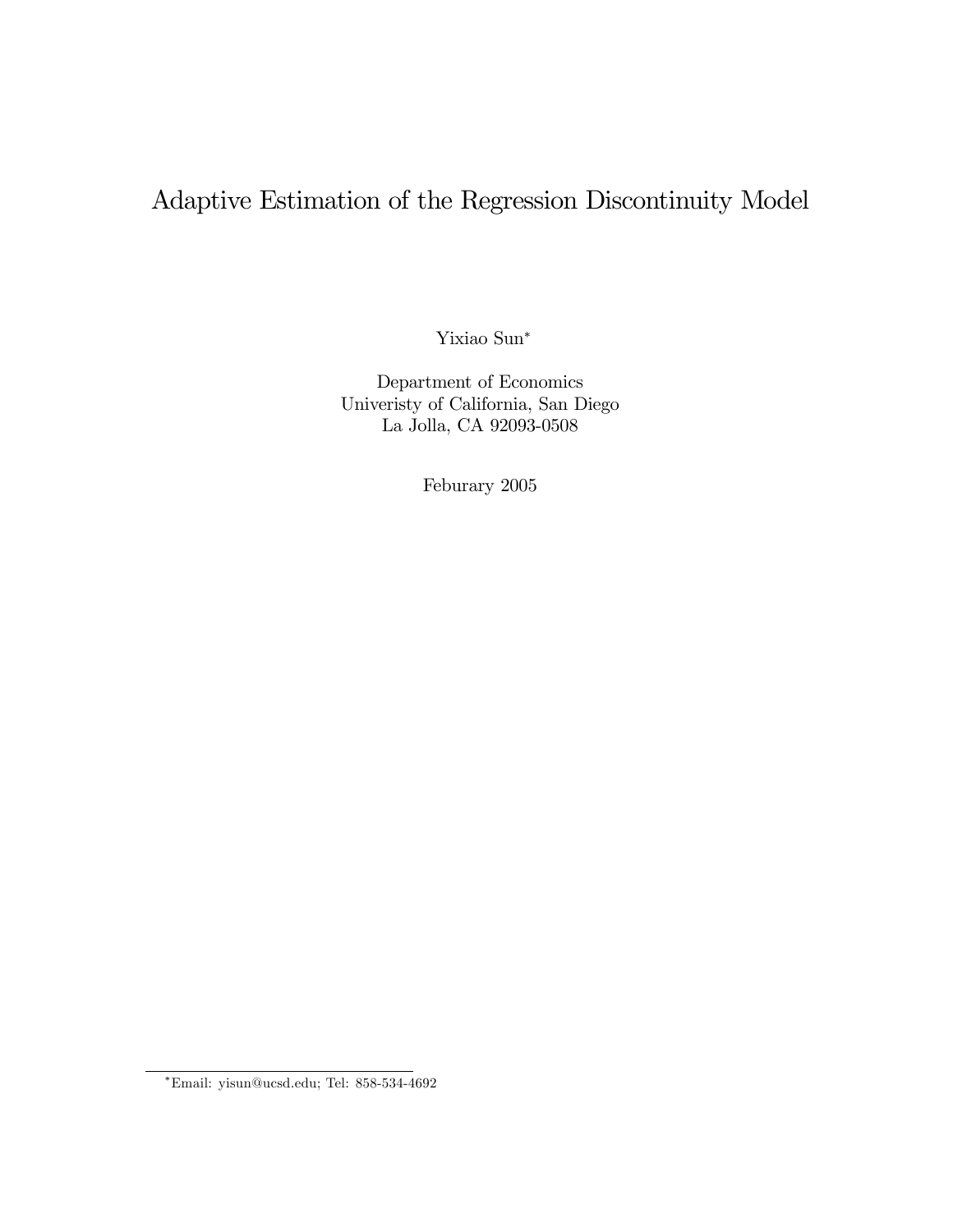#### Abstract

In order to reduce the finite sample bias and improve the rate of convergence, local polynomial estimators have been introduced into the econometric literature to estimate the regression discontinuity model. In this paper, we show that, when the degree of smoothness is known, the local polynomial estimator achieves the optimal rate of convergence within the Hölder smoothness class. However, when the degree of smoothness is not known, the local polynomial estimator may actually inflate the finite sample bias and reduce the rate of convergence. We propose an adaptive version of the local polynomial estimator which selects both the bandwidth and the polynomial order adaptively and show that the adaptive estimator achieves the optimal rate of convergence up to a logarithm factor without knowing the degree of smoothness. Simulation results show that the Önite sample performance of the locally cross-validated adaptive estimator is robust to the parameter combinations and data generating processes, reflecting the adaptive nature of the estimator. The root mean squared error of the adaptive estimator compares favorably to local polynomial estimators in the Monte Carlo experiments.

Keywords: Adaptive estimator, local cross validation, local polynomial, minimax rate, optimal bandwidth, optimal smoothness parameter

JEL Classification Numbers: C13, C14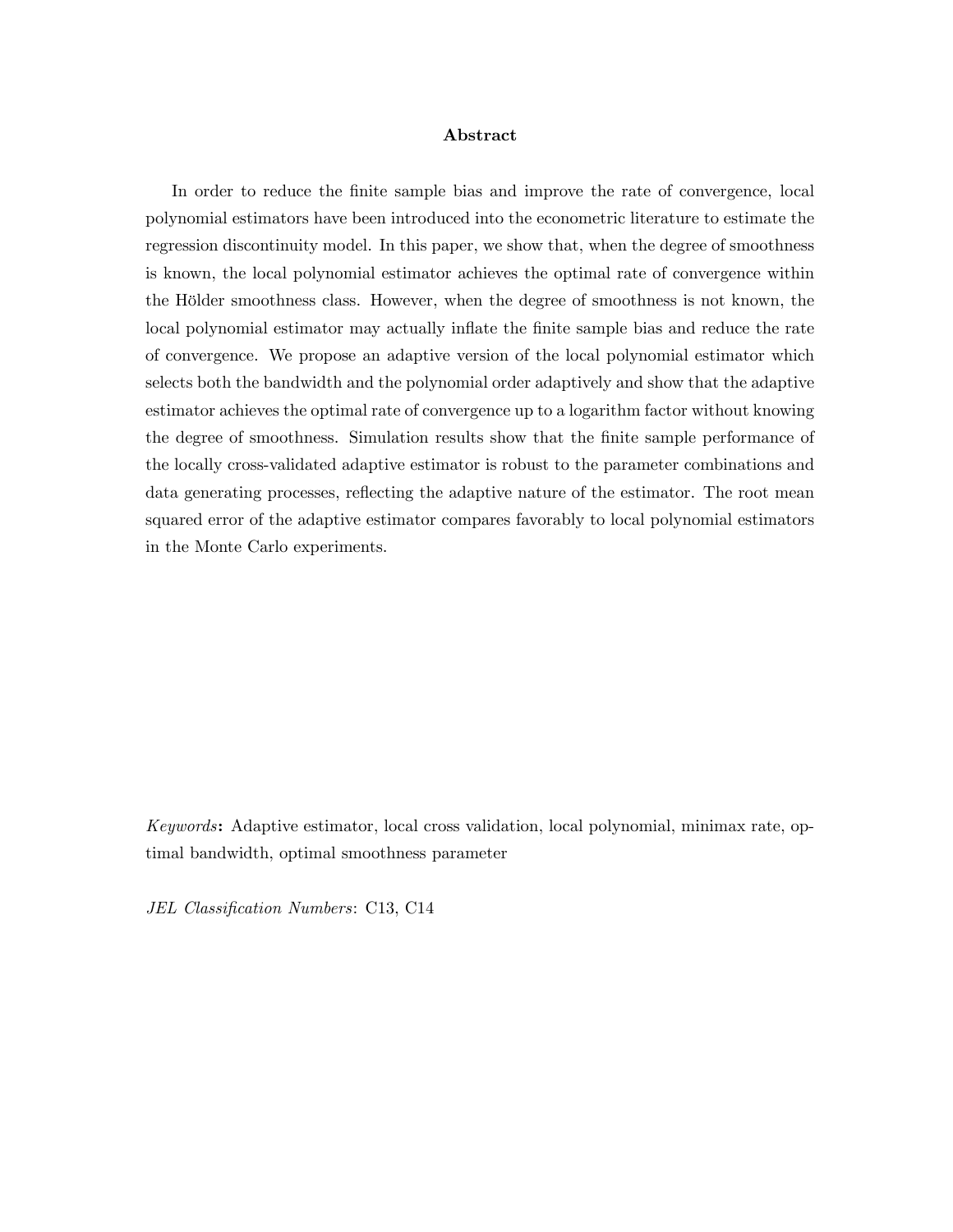### 1 Introduction

In this paper, we consider the regression discontinuity model:

$$
y = m(x) + \alpha d + \varepsilon \tag{1}
$$

where  $m(x)$  is a continuous function of  $x, d = 1\{x \geq x^*\}$ , and  $E(\varepsilon | x, d) = 0$ . Such a model has been used in the empirical literature to identify the treatment effect when there is a discontinuity in the treatment assignment. A partial list of examples include Angrist and Lavy (1999), Black (1999), Battistin and Rettore (2002), Van der Klaauw (2002), DiNardo and Lee (2004), and Chay and Greenstone (2005).

Given the iid data  ${x_i, y_i}_{i=1}^n$ , our objective is to develop a good estimator of  $\alpha$ , the treatment effect at a known cut-off point  $x^*$ . In order to maintain generality of the response pattern, we do not impose a specific functional form on  $m(x)$ . Instead, we take  $m(x)$  to belong to a family that is characterized by regularity conditions near the cut-off point. This is a semiparametric approach to estimating the regression discontinuity model.

Semiparametric estimation of the regression discontinuity model is closely related to the estimation of conditional expectation at a boundary point. In both settings, the widely used Nadaraya-Watson (NW) estimator has a large Önite sample bias and slow rate of convergence. To reduce the finite sample bias and improve the rate of convergence, Hahn, Todd and Van der Klaauw (2001) and Porter (2003) propose using a linear function or a polynomial to approximate  $m(x)$  in a small neighborhood of the cut-off point. Porter  $(2003)$  obtains the optimal rate of convergence using Stone's  $(1980)$  criterion and shows that the local polynomial estimator achieves the optimal rate when the degree of smoothness of  $m(x)$  is known.

In this paper, we show that the local polynomial estimator with the asymptotic MSE optimal bandwidth may actually inflate the finite sample bias and reduce the rate of convergence when the degree of smoothness of  $m(x)$  is not known. In particular, this will happen if the order of the local polynomial is too large relative to the degree of smoothness. Hence, a drawback of the local polynomial estimator is that the optimal rate of convergence can not be achieved because it depends on the unknown quantity. This calls for an estimator that is adaptive to the unknown smoothness. We require the estimator to be adaptive not just at a fixed model, but also at a sequence of models near it. The adaptive rate refers not just to pointwise convergence, but rather to convergence uniformly over models that are very close to some particular model of interest.

The problem of adaptive estimation of a nonparametric function from noisy data has been studied in a number of papers including Lepski (1990,1991,1992), Donoho and John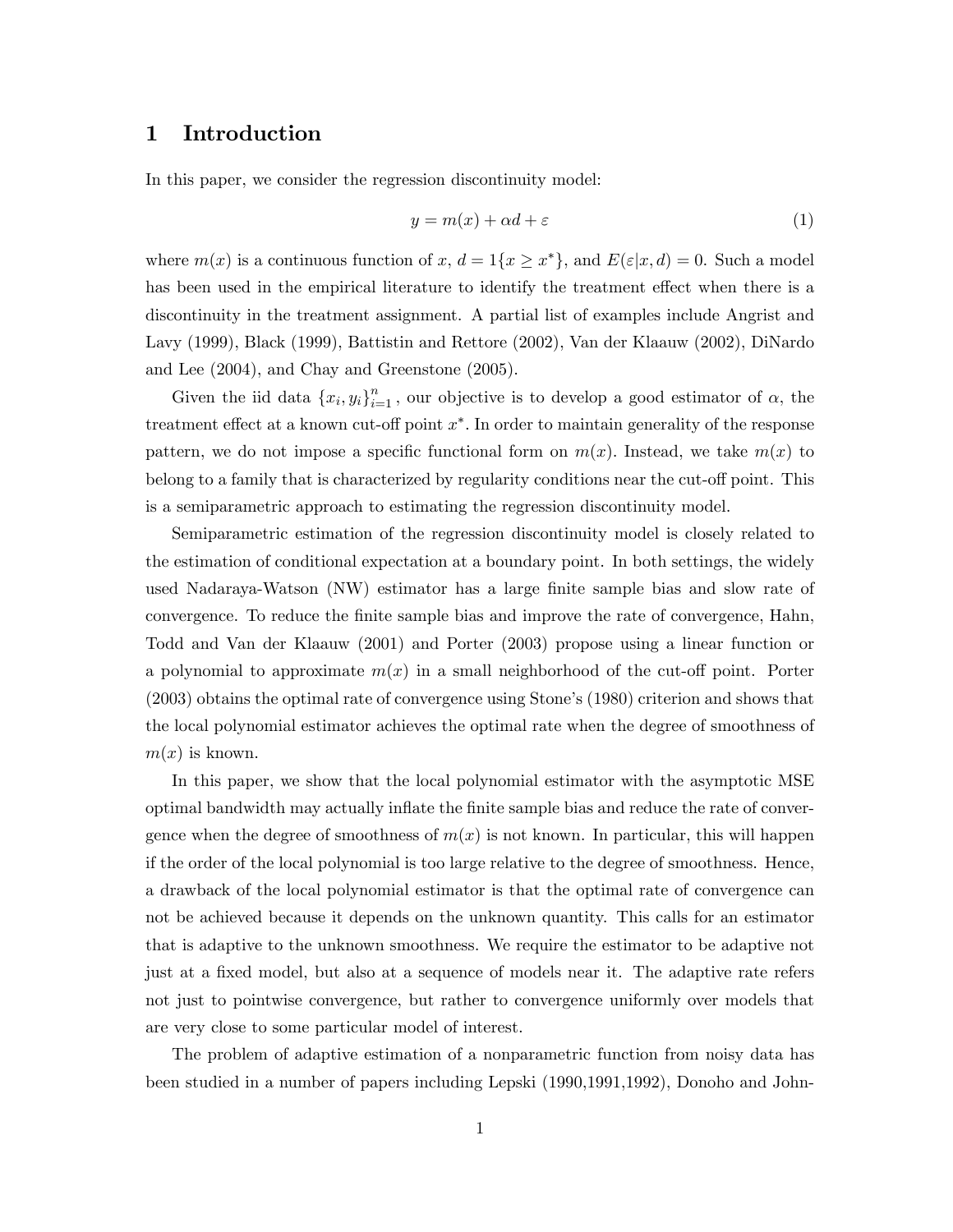stone (1995), Birge and Massart (1997) and the references cited therein. Various approaches have been proposed, among which Lepski's method has been widely used in the statistical literature; see for example, Lepski and Spokoiny (1997), Lepski, Mammen and Spokoiny (1997) and Spokoiny (2000). These papers study adaptive bandwidth choice in local constant or linear regression for estimating the drift function in a Gaussian white noise model or a nonparametric diffusion model. More specifically, Lepski and Spokoiny (1997) work with the Gaussian white noise model and consider pointwise estimation using a kernel method with the Hölder smoothness class, assuming that the order of smoothness is less than 2. Lepski, Mammen and Spokoiny (1997) extend the pointwise estimation to global estimation using a high order kernel method with the Bosev class. In addition, Lepski's method has been used in several papers on semiparametric estimation of long memory in the time series literature including Giritis, Robinson, and Samarov (2000), Hurvich, Moulier and Soulier (2002), Ioudisky, Moulier and Soulier (2002), Andrews and Sun (2004) and Guggenberger and Sun (2004).

In this paper, we use Lepski's method to construct a rate-adaptive estimator of the regression discontinuity model. In doing so, we extend Lepski's method in several important ways.

First, we consider the local polynomial estimators instead of kernel estimators. The estimation of the regression discontinuity model is similar to the estimation of conditional expectation on the boundary. It is well known that local polynomial estimators have some optimality properties for the boundary estimation problem.

Second, a direct application of Lepskiís approach to the present framework involves using a polynomial of a pre-specified order and comparing local polynomial estimators with different bandwidths. More specifically, one has to first choose the order of the polynomial to be larger than the upper bound  $s^*$  of the smoothness parameter. Such a strategy is not optimal. If the underlying smoothness parameter  $s$  is less than  $s^*$ , then it is better to use a polynomial of order  $|s|$ , the largest integer strictly smaller than s. Using a polynomial of a higher order will only inflate the asymptotic variance without the benefit of bias reduction. In contrast, our adaptive method chooses both the bandwidth and the order of the polynomial adaptively The chosen polynomial in the adaptive estimator is indeed of order  $|s|$ .

Third, our adaptive rule does not use the lower and upper bounds for s while the adaptive rule in Lepski (1990) uses them explicitly. In consequence, the rate of convergence of our adaptive estimator can be arbitrarily close to the parametric rate in the infinitely smooth case while that of Lepski's estimator is capped by the upper bound  $s^*$ . This advan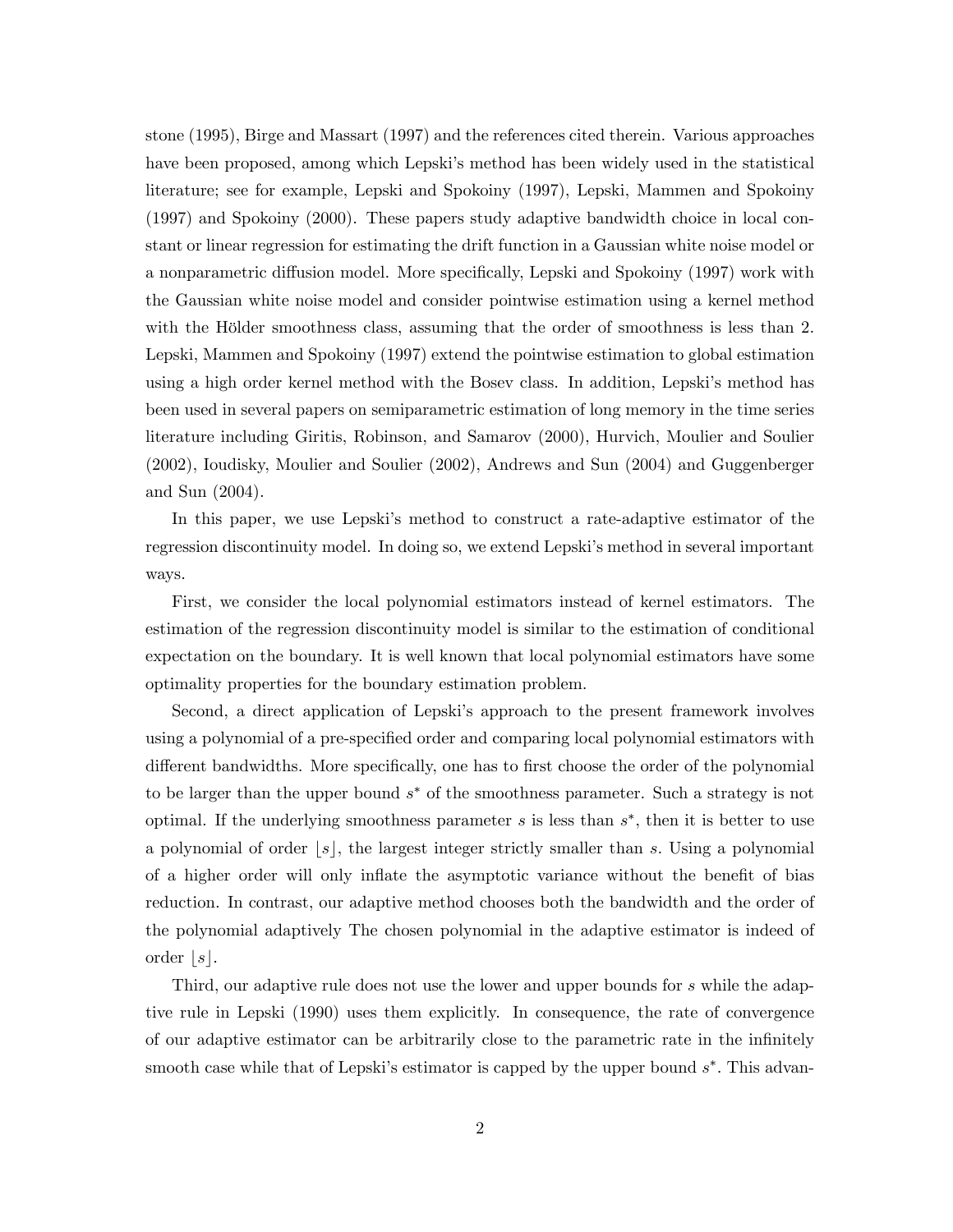tage of our adaptive estimator is partly due to the use of the zero-one loss rather than the squared-error loss. Results for the zero-one loss are sufficient to obtain the optimal rate of convergence, which is the item of greatest interest here.

Finally, one drawback of Lepskiís approach is that there are constants in the adaptive procedure that are arbitrary. This is true for other adaptive procedures although some procedures may Öx their constants at certain ad hoc values and seemingly remove the need to choose any constant. In this paper, we propose using local cross validation to select the constants and provide a practical strategy to implement the adaptive estimator.

We compare the root mean-squared error (RMSE) performance of the adaptive estimator with the local constant, local linear, local quadratic and local cubic estimators. We consider three groups of models with different response functions  $m(x)$ . In the first group,  $m(x)$  is the sum of a third order polynomial and a term containing  $(x - x^*)^{s_0}$  for some non-integer  $s_0$ . Response functions in this group are designed to have finite smoothness  $s_0$ . By choosing different  $s_0$ , we can get response functions that have different degrees of smoothness. The second group is the same as the first group except that  $m(x)$  is perturbed by an additive sine function such that the response function has a finer structure. For the third group, we take  $m(x)$  to be a constant, linear, quadratic or cubic function. This group is designed to give each of the local polynomial estimators the best advantage.

The Monte Carlo results show that the RMSE performance of the adaptive estimator is very robust to the data generating process, reflecting its adaptive nature. Its RMSE is either the lowest or among the three lowest ones for the parameter combinations and data generating processes considered. In contrast, a local polynomial estimator may perform very well in some scenario but disastrously in other scenarios. The best estimator in an overall sense seems to be the adaptive estimator.

The rest of the paper is organized as follows. Section 2 overviews the local polynomial estimator and examines its asymptotic properties when the order of the polynomial is larger than the underlying smoothness. Section 3 establishes the optimal rate of convergence within the Hölder smoothness class and shows that the local polynomial estimator achieves the optimal rate when the degree of smoothness is known. Section 4 introduces the adaptive local polynomial estimator. It is shown that the adaptive estimator achieves the optimal rate for known smoothness up to a logarithm factor when the smoothness is not known. For a given response function  $m(x)$ , it is also shown that the adaptive procedure provides a consistent estimator of the smoothness index defined in that section. The subsequent section contains the simulation results that compare the Önite sample performance of the adaptive estimator with those of the local polynomial estimators. Proofs and additional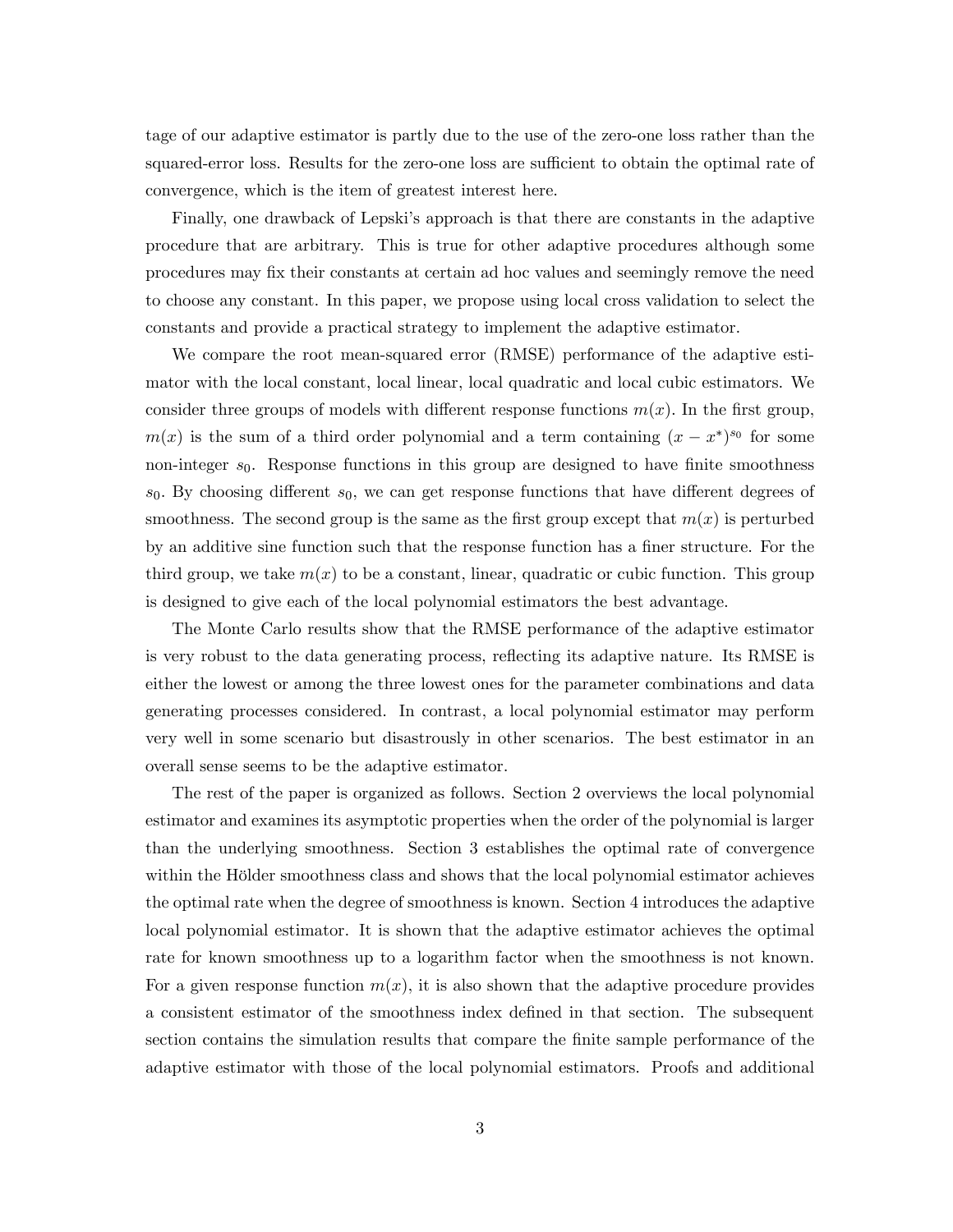technical results are given in the Appendix.

Throughout the paper,  $1 \{ \cdot \}$  is the indicator function and  $|| \cdot ||$  signifies the Euclidean norm.  $C$  is a generic constant that may be different across different lines.

### 2 Local Polynomial Estimation

Consider the regression discontinuity design model  $y = m(x) + \alpha d + \varepsilon$  where  $m(x)$  is a unknown function of x,  $E(\varepsilon|x,d) = 0$  and  $d = 1\{x \geq x^*\}$ . Given the iid data  $(x_i, y_i)$ ,  $i =$ 1, 2, ..., m, our objective is to estimate  $\alpha$  without assuming the functional form of  $m(\cdot)$ . However, it is necessary to assume that  $m(x)$  belongs to some smoothness class.

**Definition:** Let  $s = \ell + \tau$  where  $\ell$  is the largest integer strictly less than s and  $\tau \in (0, 1]$ . If a function defined on the interval  $[x^*, x^* + \delta)$  is  $\ell$  times differentiable,

$$
\sup_{x \in [x^*, x^* + \delta)} \left| m^{(j)}(x) \right| \le K \text{ for } j = 0, 1, 2, 3, ..., \ell
$$

and

$$
\left| m^{(\ell)}(x_1) - m^{(\ell)}(x_2) \right| \le K |x_1 - x_2|^{\tau} \text{ for } x_1, x_2 \in [x^*, x^* + \delta)
$$

where  $m^{(j)}(x)$  is the j-th order derivative and  $m^{(j)}(x^*)$  is the j-th order right hand derivative at  $x^*$ , then we say  $m(x)$  is smooth of order s on  $[x^*, x^* + \delta)$ . Denote this class of functions by  $\mathcal{M}_{+}(s, \delta, K)$ . Similarly, we can define  $\mathcal{M}_{-}(s, \delta, K)$  as the class of functions that satisfy the above two conditions with  $[x^*, x^* + \delta)$  replaced by  $(x^* - \delta, x^*]$  and  $m^{(j)}(x^*)$  being the left hand derivative at  $x^*$ .

**Assumption 1:**  $m(x) \in \mathcal{M}(s, \delta, K)$  where

$$
\mathcal{M}(s,\delta,K) := \{ m : m \in \mathcal{M}_+(s,\delta,K) \cap \mathcal{M}_-(s,\delta,K) \cap C^0(x^* - \delta,x^* + \delta) \}
$$

and  $C^0(x^* - \delta, x^* + \delta)$  is the set of continuous functions on  $(x^* - \delta, x^* + \delta)$ .

Assumption 1 allows us to develop an  $\ell$  term Taylor expansion of  $m(x)$  on each side of  $x^*$ . Without loss of generality, we focus on  $x \geq x^*$ , in which case we have

$$
m(x) = m(x^*) + \sum_{j=1}^{\ell} b_j^+(x - x^*)^j + \tilde{e}^+(x),
$$
\n(2)

where  $b_j^+ = \frac{1}{j!}$ j!  $\frac{d^j}{dx^j}m(x)|_{x=x^*+}$  is the (normalized) j-th order right hand derivative of  $m(x)$ at  $x^*$  and

$$
\tilde{e}^+(x) = \frac{1}{\ell!} \left( m^{(\ell)}(\tilde{x}) - m^{(\ell)}(x^*) \right) (x - x^*)^{\ell} \tag{3}
$$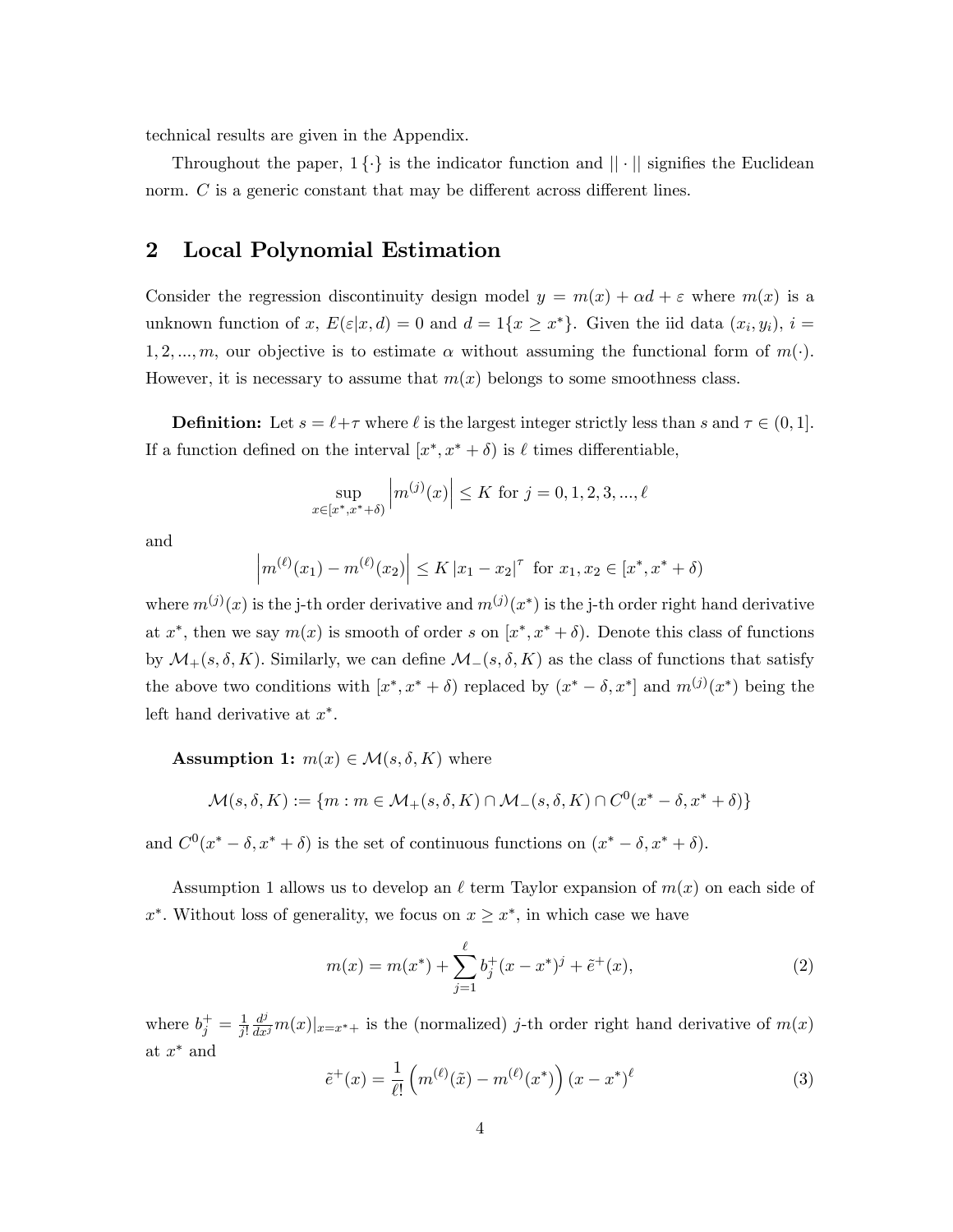for some  $\tilde{x}$  between x and  $x^*$ . Under Assumption 1,  $\tilde{e}^+(x)$  satisfies

$$
\left|\tilde{e}^{+}(x)\right| \le K\left(\ell!\right)^{-1}|x - x^{*}|^{s} \text{ for all } x \in [x^{*}, x^{*} + \delta). \tag{4}
$$

We break up the Taylor expansion into the part that will be captured by the local polynomial regression and the remainder:

$$
m(x) = m(x^*) + \sum_{j=1}^{\min(r,\ell)} b_j^+(x - x^*)^j + R^+(x), x \ge x^*
$$
 (5)

where

$$
R^{+}(x) = \sum_{j=\min(r,\ell)+1}^{\ell} b_{j}^{+}(x-x^{*})^{j} + \tilde{e}^{+}(x)
$$
  

$$
= 1\{\ell \geq r+1\}b_{r+1}^{+}(x-x^{*})^{r+1} + e^{+}(x),
$$
  
(6)

$$
\left|e^{+}(x)/(x-x^{*})^{q}\right| = O(1) \text{ uniformly over } x \in [x^{*}, x^{*} + \delta),\tag{7}
$$

and  $q = \min\{s, r + 2\}$ .

Let  $b^+(r)$  denote the column *r*-vector whose j-th element is  $b_j^+$  for  $j = 1, 2, ..., \min(r, \ell)$ and 0 for  $j = \min(r, \ell) + 1, ..., r$ . Let  $z_{ir} = (1, (x_i - x^*), ..., (x_i - x^*)^r)$  be the row  $(r+1)$ -vector,  $(\theta_r^+)' = (c^+, (b^+(r))')$  and  $c^+ = \alpha + m(x^*)$ . Then for  $x_i \geq x^*$ , we have

$$
y_i = z_{ir}\theta_r^+ + R^+(x_i) + \varepsilon_i \tag{8}
$$

To estimate  $\theta_r^+$ , we minimize

$$
\sum_{i=1}^{n} k_h (x_i - x^*) d_i (y_i - z_{ir} \theta_r)^2
$$
\n(9)

with respect to  $\theta_r$ , where  $d_i = 1\{x_i \geq x^*\}, k_h(x_i - x^*) = 1/hk((x_i - x^*)/h)$  and h is the bandwidth parameter. Let  $Y^+$  and  $Z_r^+$  be the data matrix that collects the values of  $y_i$ and  $z_{ir}$  respectively with the corresponding value of  $x_i \geq x^*$ . Then (8) can be written in the vector form:

$$
Y^{+} = Z_{r}^{+} \theta_{r}^{+} + R^{+} + \varepsilon^{+}
$$
\n<sup>(10)</sup>

and the objective function in (9) becomes

$$
(Y^{+} - Z_{r}^{+} \theta_{r})' W^{+} (Y^{+} - Z_{r}^{+} \theta_{r})
$$
\n(11)

where  $W^+ = diag({h_k(x_i - x^*)})_{x_i \ge x^*}$ . Minimizing the preceding quantity gives

$$
\hat{\theta}_r^+ = \left(\hat{c}_r^+, (\hat{b}^-(r))'\right)' = \left(Z_r^{+'}W^+Z_r^+\right)^{-1}\left(Z_r^{+'}W^+Y^+\right). \tag{12}
$$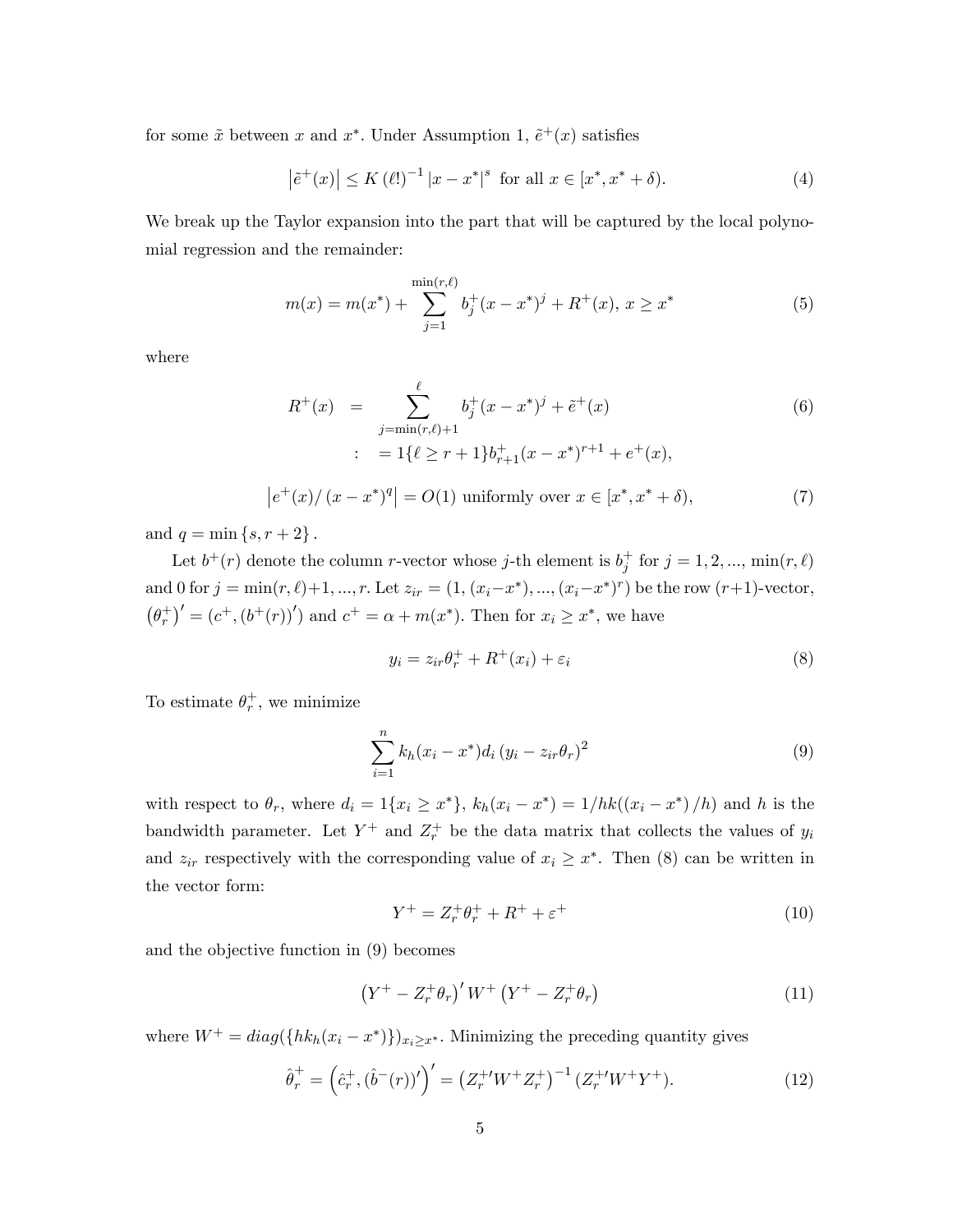Defining  $Y^-, Z_r^-, W^-$  analogously using the observations satisfying  $x_i < x^*$ , we have

$$
Y^{-} = Z_{r}^{-} \theta_{r}^{-} + R^{-} + \varepsilon^{-}
$$
\n(13)

where  $(\theta_r^-)' = (c^-, (b^-(r))')$ ,  $c^- = m(x^*)$  and  $b^-(r)$  is similarly defined but with the right hand derivatives replaced by the left hand derivatives. Minimizing  $(Y^- - Z_r^- \theta_r)' W^- (Y^- - Z_r^- \theta_r)$  with respect to  $\theta_r$  gives an estimate for  $\theta_r^-$ :

$$
\hat{\theta}_r^- = \left(\hat{c}_r^-, (\hat{b}^-(r))'\right)' = \left(Z_r^{-\prime} W^- Z_r^-\right)^{-1} \left(Z_r^{-\prime} W^- Y^-\right). \tag{14}
$$

The difference between  $\hat{c}_r^+$  and  $\hat{c}_r^-$  gives an estimate for  $\alpha$ :

$$
\hat{\alpha}_r = \hat{c}_r^+ - \hat{c}_r^-.
$$
\n<sup>(15)</sup>

To investigate the asymptotic properties of  $\hat{\alpha}_r$ , we maintain the following two additional assumptions.

**Assumption 2:** (a)  $E(\varepsilon|x, d) = 0$ .

(b)  $\sigma^2(x) = E(\varepsilon^2|x)$  is continuous for  $x \neq x^*$  and the right and left hand limits exist at  $x^*$ .

- (c) For some  $\zeta > 0$ ,  $E(|\varepsilon|^{2+\zeta}|x)$  is uniformly bounded on  $[x^* \delta, x^* + \delta]$ .
- (d) The marginal density  $f(x)$  of x is continuous on  $[x^* \delta, x^* + \delta]$ .

**Assumption 3:** The kernel  $k(\cdot)$  is even, bounded and has a bounded support.

**Theorem 1** Let Assumptions 1-3 hold. If  $n \to \infty$  and  $h \to 0$  such that  $nh \to \infty$ , then

$$
\sqrt{nh}(\hat{\alpha}_{r}-\alpha)-B\Rightarrow N\left(0,\omega^{2}\lambda_{r}^{2}\right)
$$

where

$$
\omega^{2} = \frac{\sigma^{2+}(x^{*}) + \sigma^{2-}(x^{*})}{f(x^{*})}, \ \lambda_{r}^{2} = e_{1}^{\prime} \Gamma_{r}^{-1} V_{r} \Gamma_{r}^{-1} e_{1},
$$
\n
$$
B = 1\left\{s > r+1\right\} \frac{\left(e_{1}^{\prime} \Gamma_{r}^{-1} \mu_{r}\right) \left[b_{r+1}^{+} - (-1)^{r+1} b_{r+1}^{-}\right]}{f(x^{*})} h^{r+1} \sqrt{n h} (1 + o_{p}(1)) + O_{p}\left(h^{q} \sqrt{n h}\right),
$$
\n
$$
\left(\begin{array}{ccc}\gamma_{0} & \cdots & \gamma_{r}\end{array}\right)
$$

$$
\Gamma_r = (\gamma_{i+j-2})_{(r+1)\times(r+1)} = \begin{pmatrix} 0 & \cdots & r_r \\ \vdots & & \vdots \\ \gamma_r & \cdots & \gamma_{2r} \end{pmatrix},
$$
  

$$
V_r = (v_{i+j-2})_{(r+1)\times(r+1)} = \begin{pmatrix} v_0 & \cdots & v_r \\ \vdots & & \vdots \\ v_r & \cdots & v_{2r} \end{pmatrix},
$$

 $e_1 = (1, 0, \ldots, 0)^\prime, \ \mu_r = (\gamma_{r+1}, \ldots, \gamma_{2r+1})^\prime, \ \gamma_j = \int_0^\infty k(u) u^j du \ \text{ and } v_j = \int_0^\infty k^2(u) u^j du.$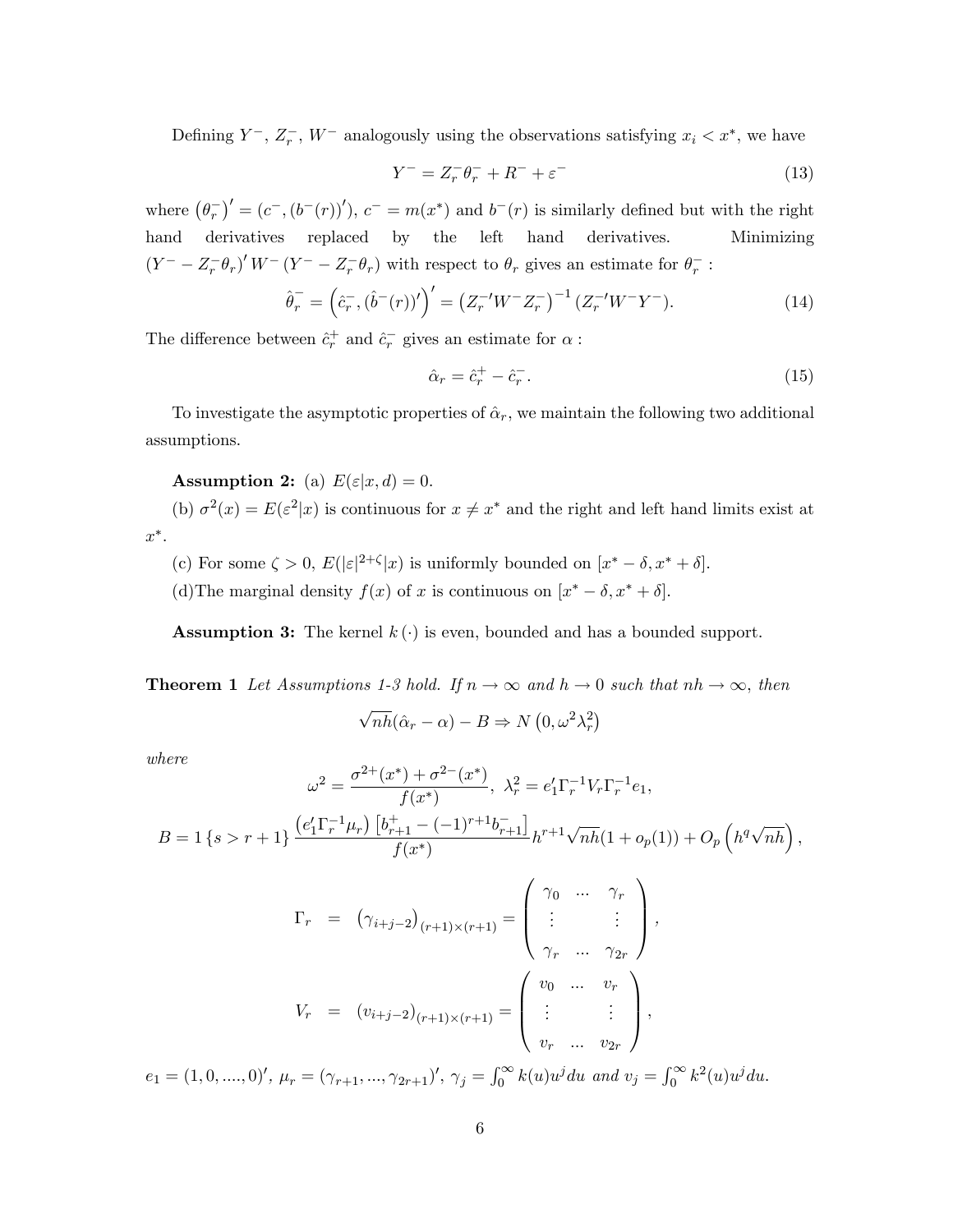#### Remarks

- 1. When  $s > r + 1$ , Theorem 1 is the same as Theorem 3(a) in Porter (2003). The proof is straightforward and uses part of Porter's result.
- 2. If  $s > r + 1$ , the "asymptotic bias" of  $\hat{\alpha}_r$ , defined as  $B/\sqrt{n h}$ , is of order  $h^{r+1}$ . In contrast, the asymptotic bias of  $\hat{\alpha}_0$  is of order h. The asymptotic bias of  $\hat{\alpha}_r$  for  $r \ge 1$ is smaller than that of  $\hat{\alpha}_0$  by an order of magnitude provided that  $m(x)$  is smooth of order  $s > r + 1$ .
- 3. If  $s > r + 1$ , then the "asymptotic MSE" of  $\hat{\alpha}_r$  is

$$
AMSE(\hat{\alpha}_r) = C_1 h^{2r+2} + \frac{C_2}{nh}.\tag{16}
$$

Assume that  $C_1 > 0$  and  $C_2 > 0$ , then minimizing  $AMSE(\hat{\alpha}_r)$  over h gives the AMSE-optimal choice for h :

$$
h^* = \left(\frac{C_2}{(2r+2)C_1}\right)^{1/(2r+3)} n^{-1/(2r+3)}.
$$
 (17)

For this AMSE-optimal choice of h,  $AMSE(\hat{\alpha}_r)$  is proportional to

$$
\left( \left( e_1' \Gamma_r^{-1} \mu_r \mu_r' \Gamma_r^{-1} e_1 \right) \left( e_1' \Gamma_r^{-1} V_r \Gamma_r^{-1} e_1 \right)^{2(r+1)} \right)^{1/(2r+3)} n^{-2(r+1)/(2r+3)}.
$$
 (18)

So  $\hat{\alpha}_r$  converges to  $\alpha$  at the rate of  $n^{-(r+1)/(2r+3)}$ . In particular,  $\hat{\alpha}_0$  converges to  $\alpha$  at the rate of  $n^{-1/3}$ . As a consequence, by appropriate choice of h, one has asymptotic normality of  $\hat{\alpha}_r$  with a faster rate of convergence (as a function of the sample size n) than is possible with  $\hat{\alpha}_0$ .

4. When  $s > r + 1$  and  $h = h^*$ , the asymptotic mean squared error depends on the kernel only through the quantity

$$
\Xi(k) = \left(e'_1 \Gamma_r^{-1} \mu_r \mu'_r \Gamma_r^{-1} e_1\right) \left(e'_1 \Gamma_r^{-1} V_r \Gamma_r^{-1} e_1\right)^{2(r+1)}.\tag{19}
$$

This quantity is the same as  $T_{p+1,\nu}$  defined in equation (7) in Cheng, Fan and Marron (1997, p. 1695). Using their proof without change, we can show that the kernel that minimizes  $\Xi(k)$  over the class of kernels defined by

$$
\mathcal{K} = \left\{ k(x) : k(x) \ge 0, \int_{-\infty}^{\infty} k(x)dx = 1, \ |k(x) - k(y)| \le C |x - y| \text{ for some } C > 0 \right\}
$$

is simply the Bartlett kernel  $k(x) = (1 - |x|) 1 { |x| \le 1 }$  for all r. This is an unusual result because the optimal kernel does not depend on the order of the local polynomial.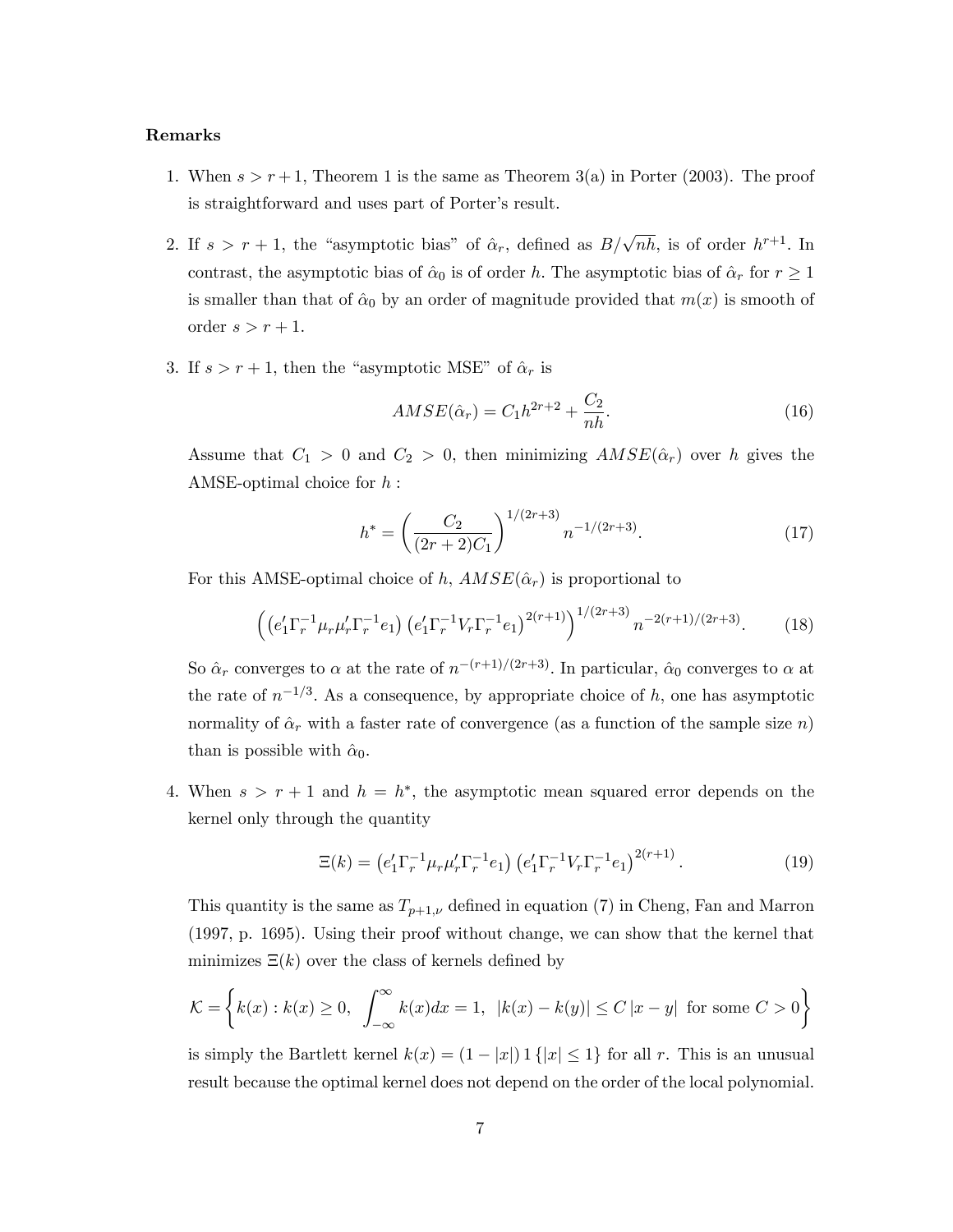5. Consider the case that  $s \leq r + 1$  and h is proportional to the AMSE optimal rate  $n^{-1/(2r+3)}$ . For such a configuration, the asymptotic bias dominates the asymptotic variance. The estimator  $\hat{\alpha}_r$  converges to the true  $\alpha$  at the rate of  $n^{-\frac{s}{2r+3}}$ . The larger r is, the slower the rate of convergence is. For example, when  $2r + 3 \geq 3s$ , the rate of convergence is slower than  $n^{-1/3}$ , the rate that is obtainable using the Nadaraya-Watson estimator. By fitting a high order polynomial, it is possible that we inflate the boundary effect instead of reducing it.

Theorem 1 shows that the local polynomial estimation has the potential to reduce the boundary bias problem and deliver a faster rate of convergence when the response function is smooth enough. In the next section, we establish the optimal rate of convergence when the degree of smoothness is known. It is shown that the local polynomial estimator with appropriately chosen bandwidth achieves this optimal rate.

### 3 Optimal Rate of Convergence

To obtain the optimal rate of convergence, we cast the regression discontinuity model into the following general framework:

Suppose  $P$  is a family of probability models on some fixed measurable space  $(\Omega, \mathcal{A})$ . Let  $\alpha$  be a functional defined on P, taking values in R. An estimator of  $\alpha$  is a measurable map  $\hat{\alpha} : \Omega \to \mathbb{R}$ . For a given loss function  $L(\hat{\alpha}, \alpha)$ , the maximum expected loss over  $P \in \mathcal{P}$ is defined to be

$$
R(\hat{\alpha}, \mathcal{P}) = \sup_{P \in \mathcal{P}} E_P L(\hat{\alpha}, \alpha(P))
$$
\n(20)

where  $E_P$  is the expectation operator under the probability measure P. Our goal is to find an achievable lower bound for the minimax risk defined by

$$
\inf_{\hat{\alpha}} R(\hat{\alpha}, \mathcal{P}) = \inf_{\hat{\alpha}} \sup_{P \in \mathcal{P}} E_P L(\hat{\alpha}, \alpha(P)).
$$
\n(21)

If we add a subscript n to  $\hat{\alpha}$ , P, and P where n is the sample size, the achievable lower bound will translate into the best rate of convergence of  $R(\hat{\alpha},P)$  to zero. This best rate is called the minimax rate of convergence as it is derived from the minimax criterion. It is also commonly referred to as the optimal rate of convergence.

Now let us put the regression discontinuity model in the above general framework. Let  $f(\cdot)$  be a probability density function of x and  $\varphi_x(\cdot)$  be a conditional density of  $\varepsilon$  for a given x such that  $E(\varepsilon|x) = 0$ . For both densities the dominating measures are the usual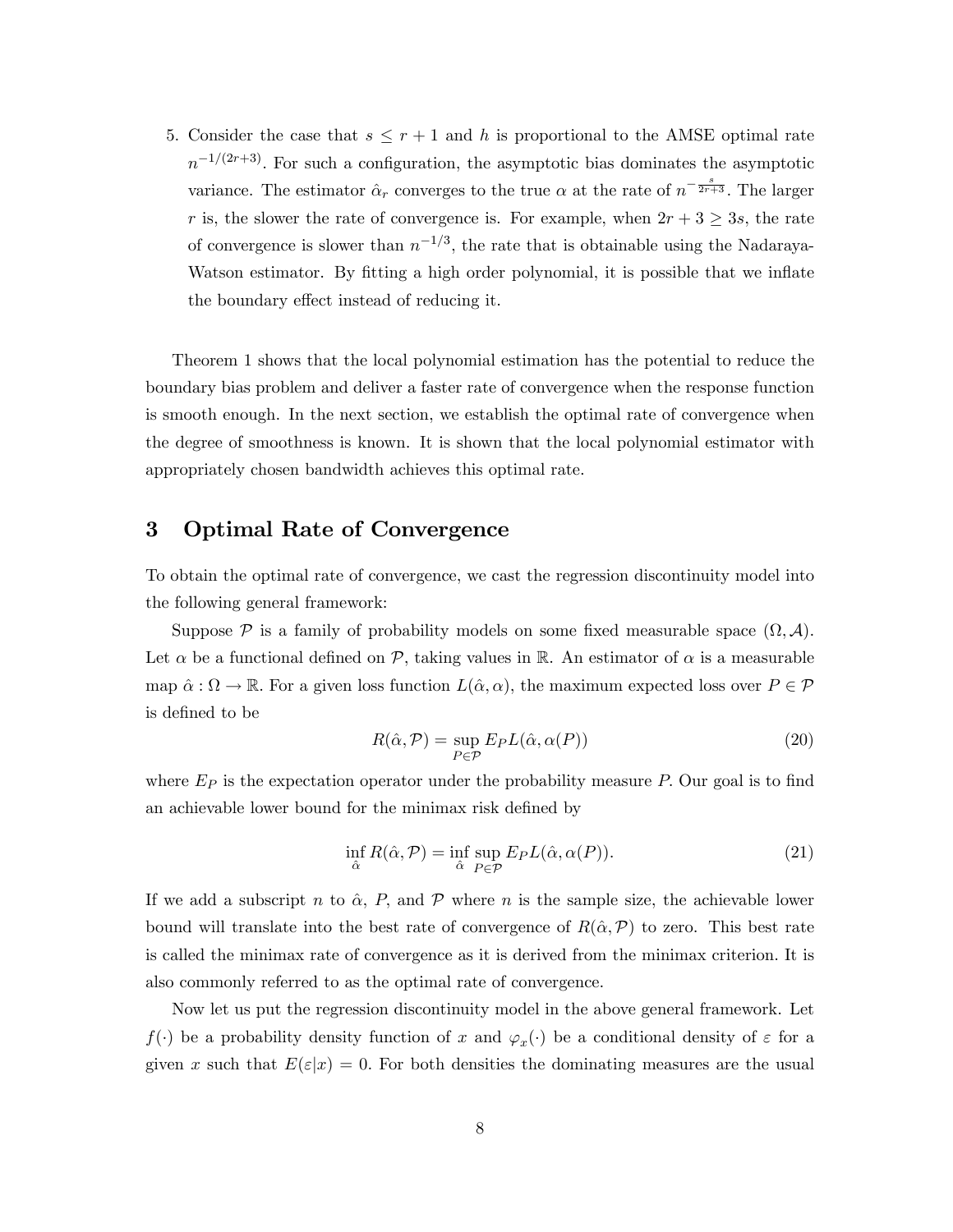Lesbegue measures. Define

$$
\mathcal{P}(s,\delta,K) = \left\{ P_{m,\alpha} : \frac{dP_{m,\alpha}}{d\mu} = f(x)\varphi_x(y-m(x)) \mathbb{1}\left\{x < x^*\right\} + f(x)\varphi_x(y-m(x)-\alpha) \mathbb{1}\left\{x \ge x^*\right\}, \ m(x) \in \mathcal{M}(s,\delta,K), |\alpha| \le K \right\}
$$

where  $\mu$  is the Lesbegue measure on  $\mathbb{R}^2$ . For this family of models, the marginal distribution of x and the conditional distribution of  $\varepsilon$  are the same across all members. The difference among members lies in the conditional mean of  $y$  for a given  $x$ . In other words, the function  $m(\cdot)$  and the constant  $\alpha$  characterize the probability model in the family  $\mathcal{P}(s, \delta, K)$ . To reflect this, we use subscripts  $m, \alpha$  to differentiate the probability model in  $\mathcal{P}(s, \delta, K)$ . For the regression discontinuity model, the functional of interest is  $\alpha(P_{m,\alpha}) = \alpha$ . For a given loss function  $L(\cdot, \cdot)$ , we want to design an estimator  $\hat{\alpha}$  to minimize

$$
\sup_{P_{m,\alpha}\in\mathcal{P}(s,\delta,K)} E_{m,\alpha} L(\hat{\alpha},\alpha) \tag{22}
$$

where  $E_{m,\alpha}L(\hat{\alpha}, \alpha) := E_{P_{m,\alpha}}L(\hat{\alpha}, \alpha)$  and  $E_{P_{m,\alpha}}$  is the expectation operator under  $P_{m,\alpha}$ .

One common choice of  $L(\cdot, \cdot)$  is the quadratic loss function

$$
L(\hat{\alpha}, \alpha) := L(\hat{\alpha} - \alpha) = (\hat{\alpha} - \alpha)^2,
$$
\n(23)

in which case  $R(\hat{\alpha}, \mathcal{P})$  is the maximum expected mean squared error. Another common choice is the 0-1 loss function

$$
L(\hat{\alpha},) =: L(\hat{\alpha} - \alpha) = 1\{|\hat{\alpha} - \alpha| > \epsilon/2\}
$$
\n(24)

for some fixed  $\epsilon > 0$ , in which case,  $R(\hat{\alpha}, \mathcal{P})$  is the maximum probability that  $\hat{\alpha}$  is not in the  $\epsilon/2$ -neighborhood of  $\alpha$ . Since the expected mean squared error may not exist for the local polynomial estimator, we use the 0-1 loss for convenience in this paper. The use of the 0-1 loss is innocuous if the optimal rate of convergence is the item of greatest interest.

The derivation of a minimax rate of convergence for an estimator involves a series of minimax calculations for different sample sizes. There is no initial advantage in making the dependence on the sample size explicit. Consider then the problem of finding a lower bound for the minimax risk inf<sub> $\hat{\alpha}$ </sub> sup<sub>P $\in \mathcal{P}$ </sub>  $E_P L(\hat{\alpha}, \alpha)$ . The simplest method for finding such a bound is to identify an estimator with a test between simple hypotheses. The whole argument could be cast in the language of Neyman-Pearson testing. Let  $P,Q$  be probability measures defined on the same measurable space  $(\Omega, \mathcal{A})$ . Then the testing affinity (Le Cam (1986) and Donoho and Liu (1991)) of two probability measures is defined to be

$$
\pi(P,Q) = \inf(E_P \phi + E_Q(1-\phi))\tag{25}
$$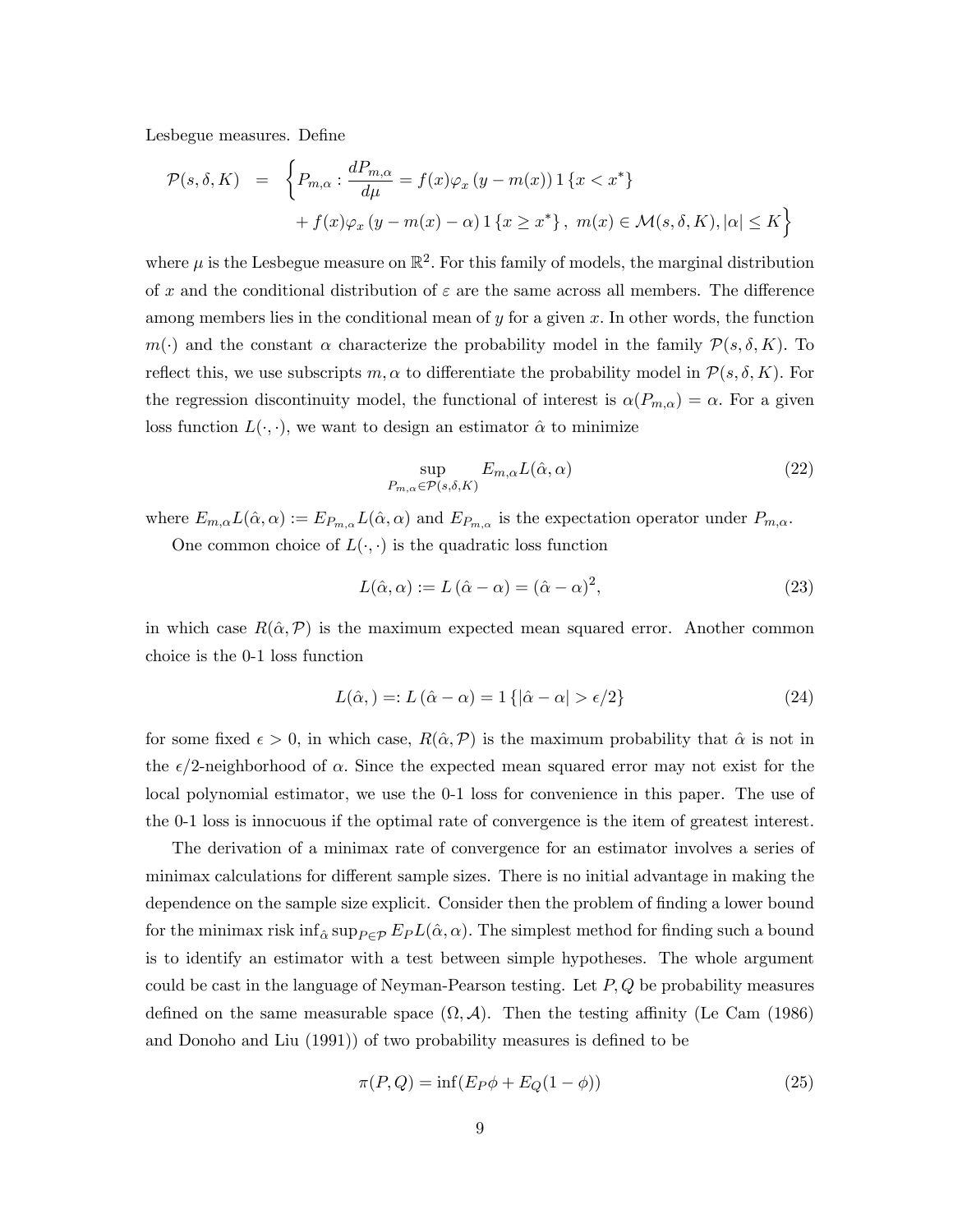where the infimum is taken over the measurable function  $\phi$  such that  $0 \le \phi \le 1$ . In other words,  $\pi(P,Q)$  is the smallest sum of type I and type II errors of any test between P and Q. It is a natural measure of the difficulty of distinguishing P and Q. Suppose  $\mu$  is a measure dominating both  $P$  and  $Q$  with corresponding densities  $p$  and  $q$ . It follows from the Neyman-Pearson lemma that the infimum is achieved by setting  $\phi = 1$  { $p \leq q$ } and

$$
\pi(P,Q) = \int 1 \{p \le q\} \, pd\mu + \int 1 \{p > q\} \, q d\mu
$$
  
= 
$$
1 - \frac{1}{2} \int |p - q| \, d\mu := 1 - \frac{1}{2} ||P - Q||_1
$$
 (26)

where  $||P - Q||_1 = \int |p - q| d\mu$  is the  $L_1$  distance between two probability measures.

Now consider a pair of probability models  $P, Q \in \mathcal{P}$  such that  $\alpha(P) - \alpha(Q) \geq \epsilon$ . Then for any estimator  $\hat{\alpha}$ 

$$
1\{|\hat{\alpha} - \alpha(P)| > \epsilon/2\} + 1\{|\hat{\alpha} - \alpha(Q)| > \epsilon/2\} \ge 1.
$$
 (27)

Let

$$
\phi = \frac{1\{|\hat{\alpha} - \alpha(P)| > \epsilon/2\}}{1\{|\hat{\alpha} - \alpha(P)| > \epsilon/2\} + 1\{|\hat{\alpha} - \alpha(Q)| > \epsilon/2\}},\tag{28}
$$

then  $0\leq \phi \leq 1$  and

$$
\sup_{\mathbb{P}\in\mathcal{P}}\mathbb{P}(|\hat{\alpha}-\alpha(\mathbb{P})| > \epsilon/2) \ge \frac{1}{2} \left\{ P(|\hat{\alpha}-\alpha(P)| > \epsilon/2) + Q(|\hat{\alpha}-\alpha(Q)| > \epsilon/2) \right\}
$$
\n
$$
\ge \frac{1}{2} E_P \phi + \frac{1}{2} E_Q \left(1-\phi\right) \ge \frac{1}{2} \pi(P,Q). \tag{29}
$$

Therefore

$$
\inf_{\hat{\alpha}} \sup_{\mathbb{P}\in\mathcal{P}} \mathbb{P}\left\{|\hat{\alpha} - \alpha| > \epsilon/2\right\} \ge \frac{1}{2}\pi(P, Q) \tag{30}
$$

for any P and Q such that  $\alpha(P) - \alpha(Q) \geq \epsilon$ .

Inequality (30) suggests a simple way to get a good lower bound for the minimax probability error: search for the pair  $(P, Q)$  to minimize  $\pi(P, Q)$ , subject to the constraint  $\alpha(P) - \alpha(Q) \geq \epsilon.$ 

To obtain a lower bound with a sequence of independent observations, we let  $(\Omega, \mathcal{A})$  be the product space and  $P$  be a family of probability models on such a space. Then for any pair of finite-product measures  $P = \prod_{i=1}^{n} P_i$  and  $Q = \prod_{i=1}^{n} Q_i$ , the minimax risk satisfies

$$
\inf_{\hat{\alpha}} \sup_{\mathbb{P}\in\mathcal{P}} \mathbb{P}\left\{|\hat{\alpha} - \alpha| > \epsilon/2\right\} \ge \frac{1}{2} \left(1 - \frac{1}{2} \left|\left|\Pi_{i=1}^n P_i - \Pi_{i=1}^n Q_i\right|\right|_1\right) \tag{31}
$$

provided that  $\alpha(P) - \alpha(Q) \geq \epsilon$ .

We now turn to the regression discontinuity model. Our objective is to search for two probability models  $P$  and  $Q$  that are difficult to distinguish by the independent observations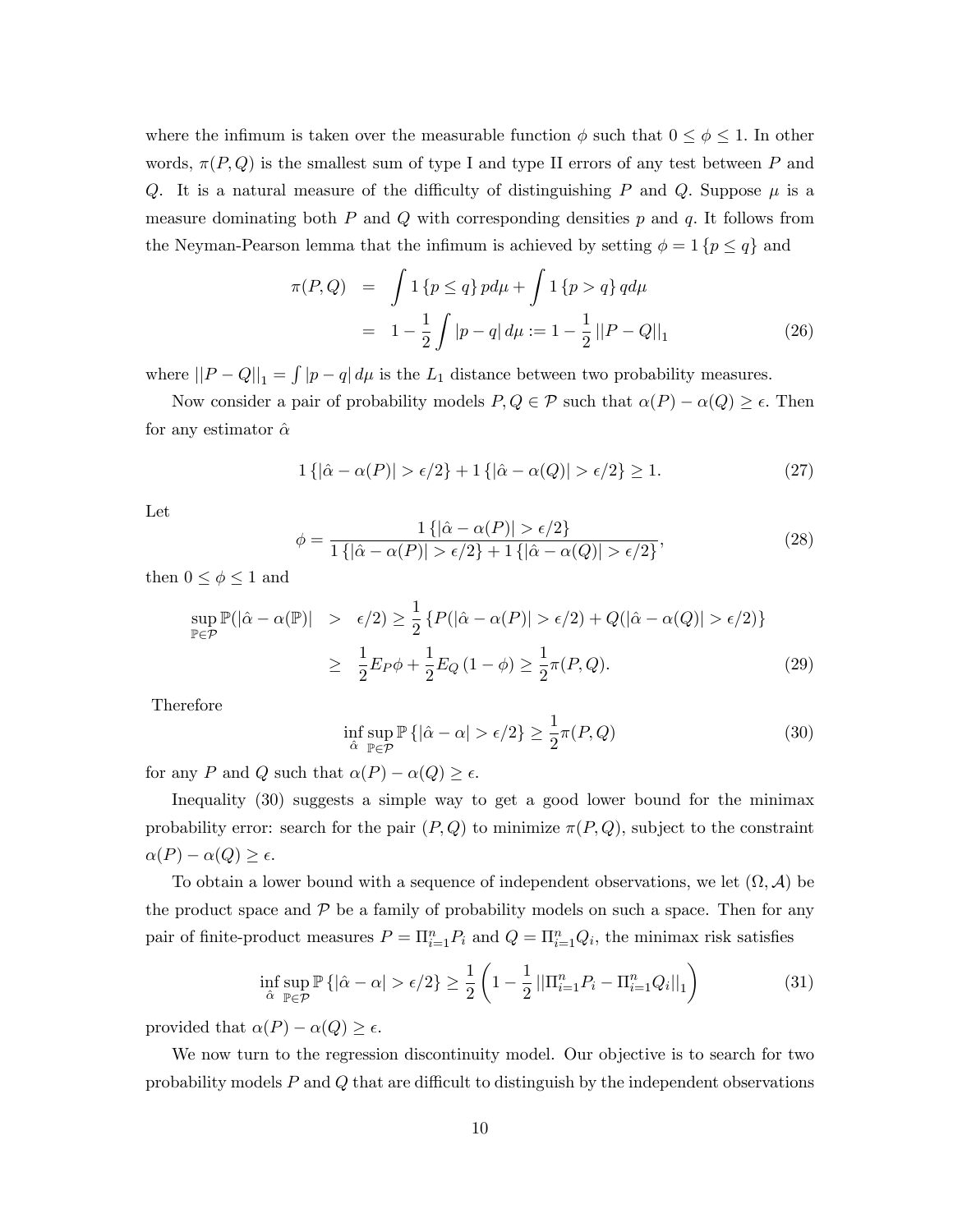$(x_i, y_i), i = 1, 2, ..., n.$  Note that it is not restrictive to consider only particular distributions for  $\varepsilon_i$  and  $x_i$  for the purpose of obtaining a lower bound. The minimax risk for a larger class of probability models must not be smaller than that for a smaller class of probability models. Therefore, if the lower bound holds for a particular distributional assumption, then it also holds for a wider class of distributions. To simplify the calculation, we assume that  $\varepsilon_i$  is iid  $N(0, \sigma^2)$  and  $x_i$  is iid uniform  $[x^* - \delta, x^* + \delta]$  under both P and Q. More details on the construction of  $P$  and  $Q$  are given in the proof of the following theorem:

#### Theorem 2 Let Assumption 2 hold.

(a) For any finite constants s,  $\delta$  and K, we have

$$
\liminf_{n \to \infty} \inf_{\hat{\alpha}} \sup_{P_{m,\alpha} \in \mathcal{P}(s,\delta,K)} P_{m,\alpha} \left( \left| n^{\frac{s}{2s+1}} (\hat{\alpha} - \alpha) \right| > \frac{\epsilon}{2} \right) \ge C
$$

for some positive constant C and a small  $\epsilon > 0$ .

(b) Suppose Assumption 3 also holds. Let  $h = \psi_1 n^{-1/(2s+1)}$  for some constant  $\psi_1$ , then

$$
\lim_{\epsilon \to \infty} \limsup_{n \to \infty} \sup_{P_{m,\alpha} \in \mathcal{P}(s,\delta,K)} P_{m,\alpha}\left( \left| n^{\frac{s}{2s+1}}\left( \hat{\alpha}_{\ell} - \alpha \right) \right| > \frac{\epsilon}{2} \right) = 0.
$$

#### Remarks

- 1. Part (a) of the theorem shows that there exists no estimator  $\hat{\alpha}$  that converges to  $\alpha$  at a rate faster than  $n^{-s/(2s+1)}$  uniformly over the class of probability models  $\mathcal{P}(s,\delta,K)$ . Part (b) of the theorem shows that the rate  $n^{-s/(2s+1)}$  is achieved by the local polynomial estimator provided that  $r = \ell$  and h is chosen appropriately. Because of Parts (a) and (b), the rate  $n^{-s/(2s+1)}$  is called the minimax optimal rate of convergence.
- 2. This results of the theorem extends Porter (2003) who considers a class of functions that are  $\ell$  times continuously differentiable. Our result is more general as we consider the Hölder smoothness class, which is larger than what Porter (2003) has considered. Our method for calculating the lower bound for the minimax risk is also simpler than that of Stone (1980), which is adopted in Porter (2003).
- 3. An alternative proof of the minimax rate is to use the asymptotic equivalence of nonparametric regression models and Gaussian noise models (see Brown and Low (1996)). The Gaussian noise model is defined by  $dY = S(t)dt + \varepsilon dW(t)$  where  $W(t)$ is the standard Brownian motion. Ibragimov and Khasminskii (1981) show that the optimal minimax rate for estimating the drift function  $S(t)$  is  $\varepsilon^{2s/(2s+1)}$ . Since  $\varepsilon$  in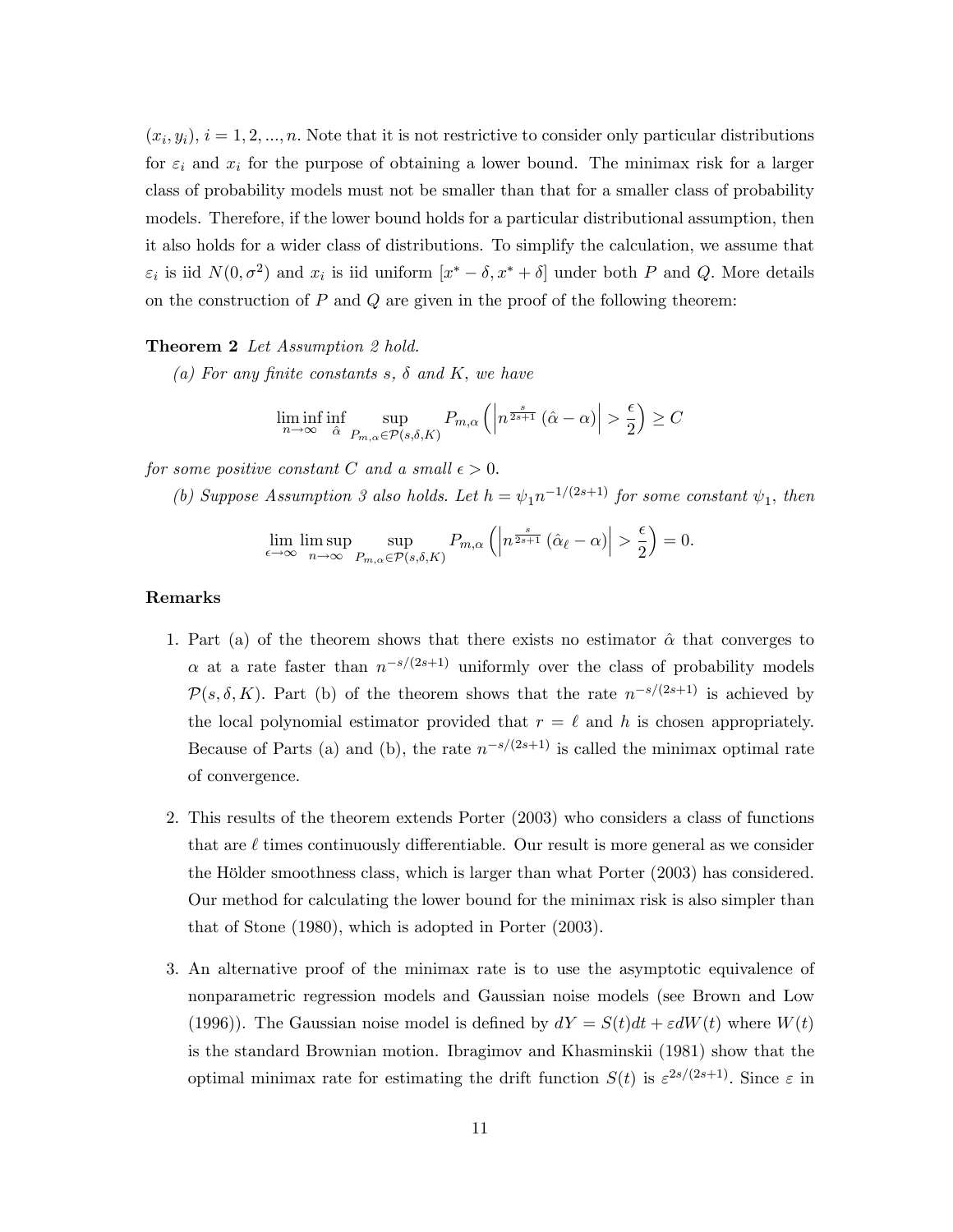the Gaussian noise model corresponds to  $1/\sqrt{n}$  in a nonparametric regression with n copies of iid data, we infer that the optimal minimax rate in the nonparametric regression is  $n^{-s/(2s+1)}$ . Our proof is in the spirit of Donoho and Liu (1991) and involves only elementary calculations.

### 4 A Rate Adaptive Estimator

The previous section establishes the optimal rate of convergence when the degree of smoothness is known. In this section, we propose a local polynomial estimator that achieves the optimal rate of convergence up to a logarithm factor when the degree of smoothness is not known.

Let  $[s_*, s^*]$  for some  $s_* > 0$  and  $s^* \in [s_*, \infty)$  be the range of smoothness. For each  $\tau \in [s_*, s^*]$ , we define a local polynomial estimator  $\hat{\alpha}_{\tau} = \hat{c}_{\tau}^+ - c_{\tau}^-$ , by setting

$$
h_{\tau} = \psi_1 n^{-1/(2\tau+1)} \text{ and}
$$
  

$$
r_{\tau} = w \text{ for } \tau \in (w, w+1] \text{ for } w = 0, 1, ...
$$
 (32)

where  $\psi_1$  is a positive constant. Equivalently,  $r_{\tau}$  is the largest integer that is strictly less than  $\tau$ . Note that the subscript on  $\hat{\alpha}$ ,  $\hat{c}^+$  and  $\hat{c}^-$  indicates the order of the local polynomial in the previous sections while it now indicates the underlying smoothing parameter that generates the bandwidth and the order of the polynomial given in (32).

Let  $g := 1/\log n$  and  $S_g$  be the g-net of the interval  $[s_*,\infty): S_g = \{ \tau : \tau = s_* + jg; \tau \in S \}$  $j = 0, 1, 2, \ldots$ . For a positive constant  $\psi_2$ , define

$$
\hat{s} = \sup \left\{ \tau_2 \in \mathcal{S}_g : |\hat{\alpha}_{\tau_1} - \hat{\alpha}_{\tau_2}| \le \psi_2 (n h_{\tau_1})^{-1/2} \lambda_{\tau_1} \zeta(n) \text{ for all } \tau_1 \le \tau_2, \tau_1 \in \mathcal{S}_g \right\},\tag{33}
$$

where  $\zeta(n) = (\log n)(\log \log(n))^{1/2}$ . Intuitively,  $\hat{s}$  is the largest smoothness parameter such that the associated local polynomial estimator does not differ significantly from the local polynomial estimator with a smaller smoothness parameter. Graphically, one can view the bound in the definition of  $\hat{s}$  as a function of  $\tau_1$ . Then,  $\hat{s}$  is the largest value of  $\tau_2 \in S_g$  such that  $|\hat{\alpha}_{\tau_1} - \hat{\alpha}_{\tau_2}|$  lies below the bound for all  $\tau_1 \le \tau_2$ ,  $\tau_1 \in S_g$ . Calculation of  $\hat{s}$  is carried out by considering successively larger  $\tau_2$  values  $s_*, s_* + g, s_* + 2g, \ldots$ , until for some  $\tau_2$  the deviation  $|\hat{\alpha}_{\tau_1} - \hat{\alpha}_{\tau_2}|$  exceeds the bound for some  $\tau_1 \le \tau_2$ ,  $\tau_1 \in \mathcal{S}_g$ .

Finally, we set the adaptive estimator to be

$$
\hat{\alpha}_A = \hat{\alpha}_{\hat{s}}.\tag{34}
$$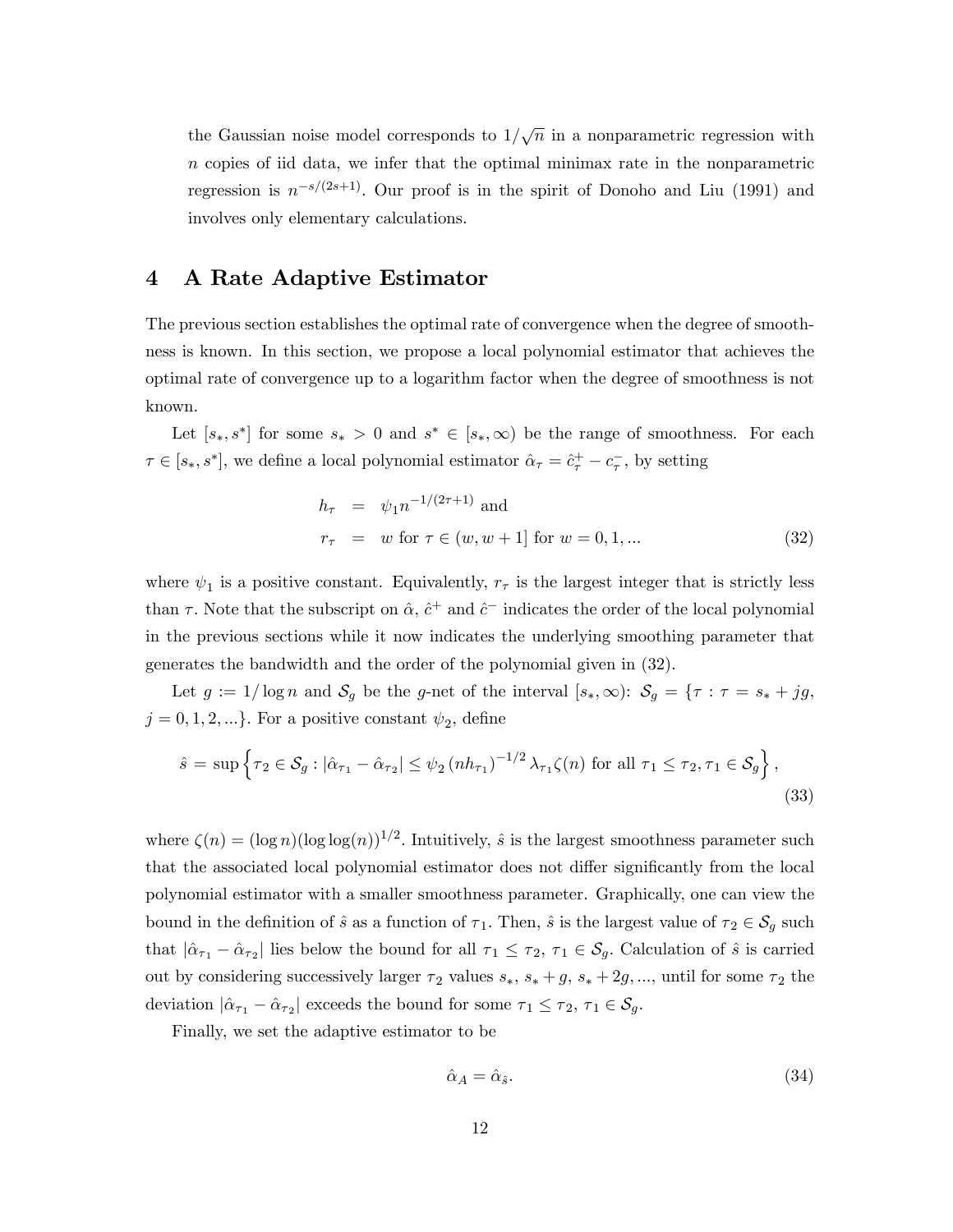The proposed adaptive procedure is based on the comparison of local polynomial estimators with different smoothness parameters from the g-net  $\mathcal{S}_g$ . The total number of smoothness parameters in  $\mathcal{S}_g$  is of order  $\log(n)$  and the resolution of the g-net  $\mathcal{S}_g$  is  $1/\log n$ . As the sample size increases, the grid of  $S<sub>g</sub>$  becomes finer and finer. However, given the structure of  $\mathcal{S}_g$ , it is not possible to distinguish smoothness parameters whose difference is less than  $1/\log n$ . This is why the proposed estimator can not achieve the best rate of convergence  $n^{-s/(2s+1)}$  for known smoothness.

To further understand the adaptive procedure, consider a function  $m(\cdot) \in \mathcal{M}(s, \delta, K)$ but  $m(\cdot) \notin \mathcal{M}(s', \delta, K)$  for any  $s' > s$ . In other words,  $m(\cdot)$  is smooth to at most order s. For any  $\tau_1 \le \tau_2 \le s$ , it follows from Theorem 1 that the asymptotic bias of  $\sqrt{nh_{\tau_1}}(\hat{\alpha}_{\tau_1}-\alpha)$ is

$$
asymbias \left(\sqrt{nh_{\tau_1}}(\hat{\alpha}_{\tau_1} - \alpha)\right)
$$
  
=  $O\left(\sqrt{nh_{\tau_1}}h_{\tau_1}^{r_{\tau_1}+1}\right) = O\left(n^{[\tau_1 - \min(r_{\tau_1} + 1, s)]/(2\tau_1 + 1)}\right) = O(1).$  (35)

Similarly, the asymptotic bias of  $\sqrt{nh_{\tau_1}}(\hat{\alpha}_{\tau_2} - \alpha)$  is

$$
asymbias \left(\sqrt{nh_{\tau_1}}(\hat{\alpha}_{\tau_2} - \alpha)\right)
$$
  
=  $O\left(n^{\tau_1/(2\tau_1+1)}n^{-\min(r_{\tau_2}+1,s)/(2\tau_2+1)}\right)$   
=  $O\left(n^{\tau_1/(2\tau_1+1)-\tau_2/(2\tau_2+1)}n^{\tau_2-\min(r_{\tau_2}+1,s)/(2\tau_2+1)}\right) = o(1).$  (36)

Therefore, the asymptotic bias of  $\sqrt{nh_{\tau_1}} |\hat{\alpha}_{\tau_1} - \hat{\alpha}_{\tau_2}|$  is bounded. On the other hand,  $\sqrt{nh_{\tau_1}} |\hat{\alpha}_{\tau_1} - \hat{\alpha}_{\tau_2}|$  is no larger than

$$
\sqrt{nh_{\tau_1}} |\hat{\alpha}_{\tau_1} - \alpha| + \sqrt{nh_{\tau_1}} |\hat{\alpha}_{\tau_2} - \alpha| \tag{37}
$$

whose asymptotic variance is of order  $O(1)$ . As a consequence, when  $\tau_1 \leq \tau_2 \leq s$ ,  $\sqrt{nh_{\tau_1}} |\hat{\alpha}_{\tau_1} - \hat{\alpha}_{\tau_2}|$  is stochastically bounded in large samples  $\text{and} \sqrt{nh_{\tau_1}} |\hat{\alpha}_{\tau_1} - \hat{\alpha}_{\tau_2}| \leq$  $\psi_2 \lambda_{\tau_1} \zeta(n)$  holds with probability approaching 1. This heuristic argument suggests that the probability that  $\hat{s}$  is less than s is small in large samples. Next, consider  $\tau_1 = s$  and  $\tau_2 > s$ , the asymptotic bias of  $\sqrt{nh_s}(\hat{\alpha}_{\tau_2}-\alpha)$  is of order  $O(n^{s/(2s+1)}n^{-s/(2\tau_2+1)})=O(n^{\tau_2-s})$  which will be larger than  $\psi_2 \lambda_{\tau_1} \zeta(n)$  in general if  $\tau_2 - s$  is sufficiently large. This suggests that  $\hat{s}$ can not be too far away from s from above. Rigorous arguments are given in the proofs of the next two Theorems in the Appendix.

**Theorem 3** Let Assumptions 2–3 hold. Assume that  $\min_{r \in [r_{s_*}, r_{s^*}]} \{\mu_{\min}(\Gamma_r)\} > 0$  where  $\mu_{\min}(\Gamma_r)$  is the smallest eigenvalue of  $\Gamma_r$ . For all  $s^* \in [s_*,\infty)$  with  $s_* > 0$ , we have

$$
\lim_{C_1 \to \infty} \limsup_{n \to \infty} \sup_{s \in [s_*, s^*]} \sup_{P_{m,\alpha} \in \mathcal{P}(s,\delta,K)} P_{m,\alpha} \left( n^{\frac{s}{2s+1}} \zeta^{-1}(n) \left| \hat{\alpha}_A - \alpha \right| \ge C_1 \right) = 0.
$$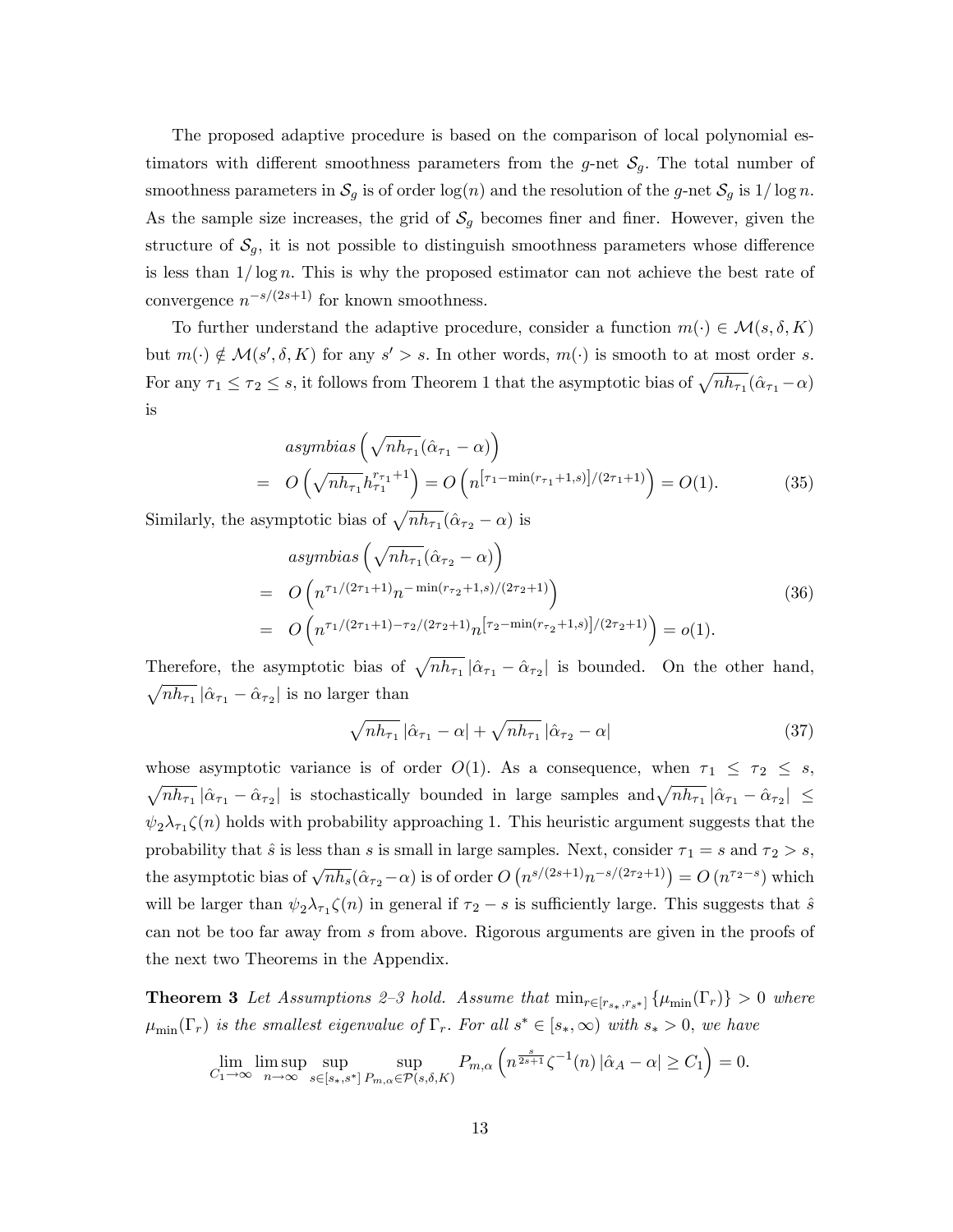#### Remarks

- 1. Theorem 2 shows that the optimal rate of convergence for the estimation of  $\alpha$  is given by  $n^{-s/(2s+1)}$  when s is finite and known. Theorem 3 shows that the adaptive estimator achieves this rate up to a logarithm factor  $\zeta(n)$  when s is finite and not known.
- 2. When s is not known, the optimal rate of  $n^{-s/(2s+1)}$  for known smoothness can not be achieved in general. For the Gaussian noise model and quadratic loss, Lepski (1990) shows that an extra  $(\log n)^{s/(2s+1)}$  factor is needed. This result has been recently challenged by Cai and Low (2003) who show that under the 0-1 loss the achievable lower bound for unknown smoothness is the same as that is possible with known smoothness. However, their results are obtained under the assumption that there are a finite number of different values of the smoothness parameter. This assumption does not hold for the problem at hand. As a result, the extra logarithm factor may not be removed in general for the 0-1 loss. This extra logarithmic factor is an unavoidable price for adaptation and most (if not all) adaptive estimators of linear functionals share this property.
- 3. If the function  $m(x)$  is not smooth to the same order on the two sides of  $x^*$ , say  $m(x) \in \mathcal{M}_+(s_1, \delta, K) \cap \mathcal{M}_-(s_2, \delta, K)$ , then we can estimate  $c^+$  and  $c^-$  adaptively on each side of the cutoff point  $x^*$ . For a constant  $\psi_2^+ > 0$ , let

$$
\hat{s}_+ = \sup\left\{\tau_2\in\mathcal{S}_g: \left|\hat{c}_{\tau_1}^+-\hat{c}_{\tau_2}^+\right| \leq \psi_2^+\left(nh_{\tau_1}\right)^{-1/2}\lambda_{\tau_1}\zeta(n)\text{ for all }\tau_1\leq \tau_2,\tau_1\in\mathcal{S}_g\right\}
$$

where  $\hat{c}_{\tau}^+$  is the local polynomial estimator of  $c^+$  when  $h = \psi_1^+ n^{-1/(2\tau+1)}$  and  $r = r_{\tau}$ , the largest integer strictly less than  $\tau$ . The adaptive estimator  $\hat{c}_A^+$  $_A^+$  of  $c^+$  is given by  $\hat{c}_{\hat{s}+}$ . The adaptive estimator  $\hat{c}_A^-$  of  $c^-$  can be analogously defined. Finally, the adaptive estimator of  $\hat{\alpha}$  is set to be  $\hat{\alpha}_A = \hat{c}_A^+ - \hat{c}_A^-$ . In this case, the rate of the convergence of  $\hat{\alpha}_A$  is easily seen to be  $\zeta(n) \exp \left(-\frac{\min(s_1,s_2)}{2\min(s_1,s_2)+1} \log n\right)$ . In other words, the slower rate of convergence of  $\hat{c}_A^+$  $A^{\dagger}$  and  $\hat{c}^{\dagger}_A$  $_A^+$  dictates.

4. Through  $\hat{s}$ , the adaptive estimator depends on several user-chosen constants, namely  $\psi_1, \psi_2, s_*,$  and  $s^*$ . In Section 5 we use local cross validation to choose  $\psi_1$  and  $\psi_2$ . For the bounds  $s_*$  and  $s^*$  we suggest using  $1/\log(n)$  and  $\infty$ , respectively.

Theorems 2 and 3 suggest that  $\hat{s}$  provides a consistent estimator of s if  $m(x) \in$  $\mathcal{M}(s, \delta, K)$ . However, s is not well defined. According to our definition of smoothness,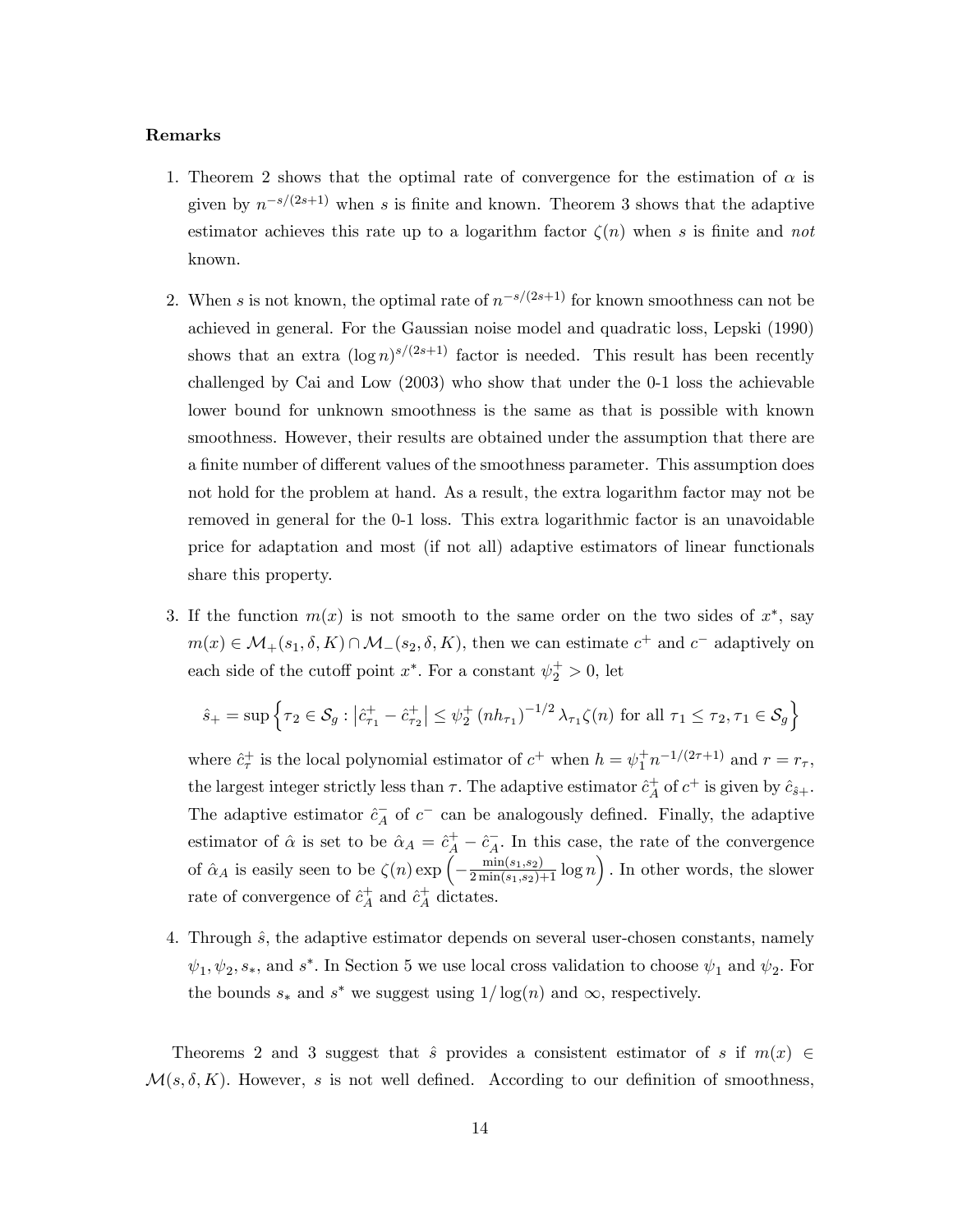a function that is smooth of order  $s_1$  is also smooth of order  $s_2$  whenever  $s_1 > s_2$ . The rate-optimal polynomial order and bandwidth are increasing functions of the smoothness and we are therefore interested in defining a class of functions with a unique smoothness index.

Before defining the new function class, recall that any function  $m(x) \in \mathcal{M}(s, \delta, K)$ admits Taylor expansions of the form:

$$
m(x) = m(x^*) + \sum_{j=1}^{\ell} b_j^+(x - x^*)^j + \tilde{e}^+(x) \text{ for } x \ge x^* \tag{38}
$$

$$
m(x) = m(x^*) + \sum_{j=1}^{\ell} b_j^-(x - x^*)^j + \tilde{e}^-(x) \text{ for } x < x^* \tag{39}
$$

with the remainder terms satisfying

$$
\left|\tilde{e}^{+}(x)\right|/(x-x^{*})^{s} \leq (\ell!)^{-1}K \text{ for } x \geq x^{*}, \ \left|\tilde{e}^{-}(x)\right|/|x-x^{*}|^{s} \leq (\ell!)^{-1}K \text{ for } x < x^{*}. \tag{40}
$$

Let  $\tilde{e}^+ = \{\tilde{e}^+(x_i)\}_{x_i \geq x^*}$  and  $\tilde{e}^- = \{\tilde{e}^-(x_i)\}_{x_i \leq x^*}$  be the vectors that contain the remainder terms. The following definition imposes an additional condition on  $\tilde{e}^+(x)$  and  $\tilde{e}^-(x)$ .

**Definition 4** Let  $s_0 = \ell_0 + \tau_0$  where  $\ell_0$  is the largest integer strictly less than  $s_0$  and  $\tau_0 \in (0, 1]$ . Let  $\mathcal{M}_0(s_0, \delta, K)$  be the class of functions satisfying

(i)  $m(x) \in \mathcal{M}(s_0, \delta, K)$  but  $m(x) \notin \mathcal{M}(s, \delta, K)$  for any  $s > s_0$ .

(ii) Let  $D_{n\ell_0} = \sqrt{n h} diag(1, h, h^2, ..., h^{\ell_0})$ . The remainder terms  $\tilde{e}^+(x)$  and  $\tilde{e}^-(x)$  of the  $\ell_0$ -th order Taylor expansion of  $m(x)$  around  $x^*$  satisfy

$$
(nh)^{-1/2} h^{-s_0} \left\| \left( D_{n\ell_0}^{-1} Z_{\ell_0}^{+ \prime} W^+ \tilde{e}^+ \right) - (-1)^{\ell_0 + 1} \left( D_{n\ell_0}^{-1} Z_{\ell_0}^{- \prime} W^- \tilde{e}^- \right) \right\| \ge C
$$

for a constant  $C > 0$  with probability approaching 1 as  $n \to \infty$ ,  $h \to 0$  such that  $nh \to \infty$ .

The first requirement in the above definition determines the 'maximum degree of smoothness' of a function. For an infinitely differentiable function, there is no  $s_0$  such that the first requirement is met. In this case, we define  $s_0$  to be  $\infty$ . In other words,  $\mathcal{M}_0(\infty, \delta, K)$  is the set of infinitely differentiable functions. The second requirement asks for a lower bound for the asymptotic bias of the local polynomial estimator with order  $\ell_0$ . These two requirements make  $\mathcal{M}_0(s_0, \delta, K)$  a subset of  $\mathcal{M}(s_0, \delta, K)$  which is the most difficult to estimate. Heuristically, if  $m(x) \in \mathcal{M}_0(s_0, \delta, K)$ , then there exists no estimator  $\hat{\alpha}$  with the rate of convergence faster than  $n^{-2s_0/(2s_0+1)+\Delta}$  for any  $\Delta > 0$ . For a function  $m(x) \in \mathcal{M}(s_0, \delta, K) \cap \mathcal{M}(s, \delta, K)$ with  $s > s_0$ , it is easy to see that the estimator  $\hat{\alpha}_s$  converges to  $\alpha$  at the rate of  $n^{-2s/(2s+1)}$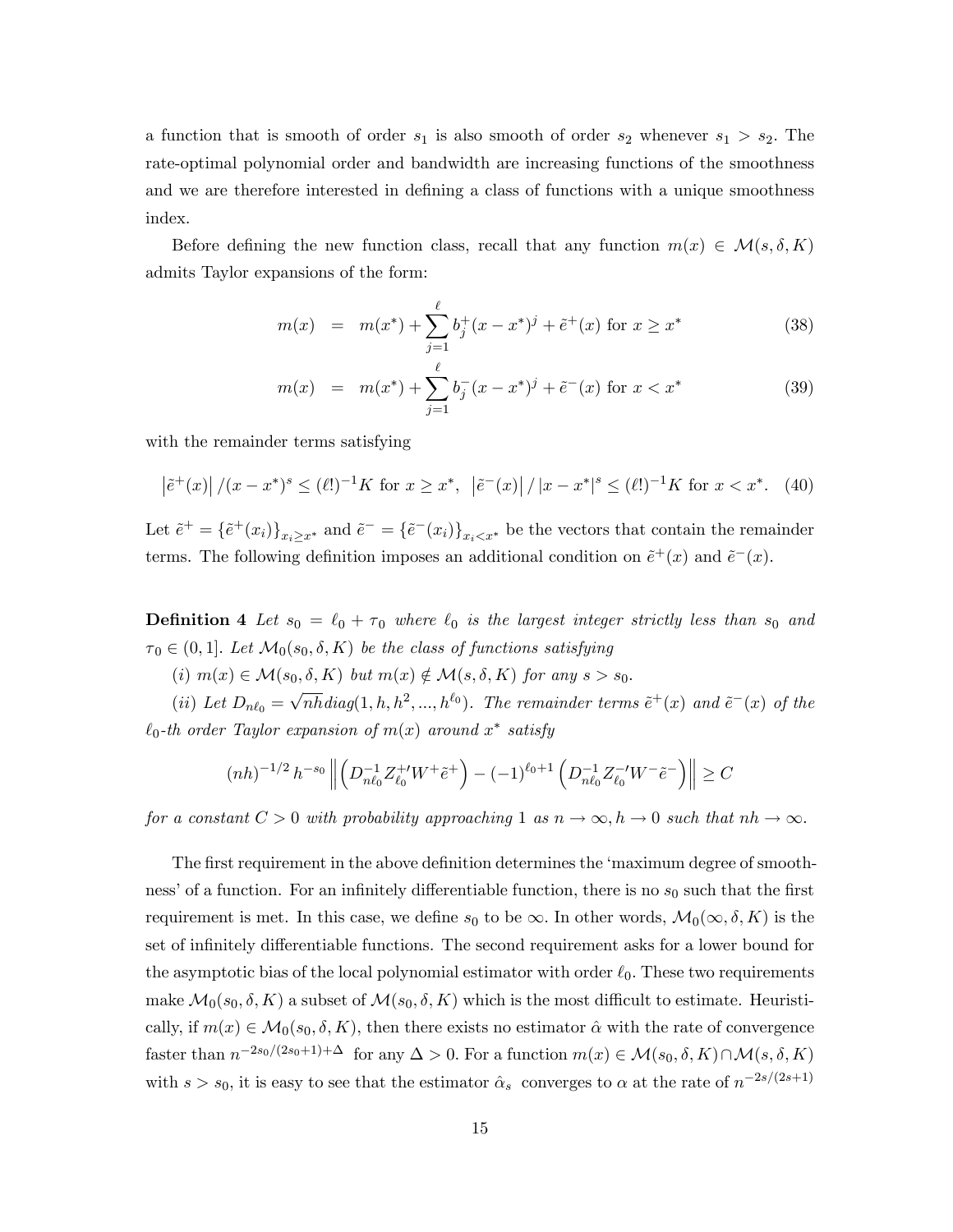which is faster than the rate  $n^{-2s_0/(2s_0+1)}$ . To rule out this case, we impose the first requirement. On the other hand, when the first requirement is met but the asymptotic bias of  $\hat{\alpha}_{s_0}$  diminishes as  $n \to \infty$ , possibly due to the cancellation of the asymptotic biases from the two sides, we can choose a large bandwidth without inflating the asymptotic bias and thus obtain a rate of convergence that is faster than  $n^{-2s_0/(2s_0+1)}$ . To rule out this case, we thus impose the second requirement.

Sufficient conditions for the second requirement are (i)  $K_1 |x - x^*|^{s_0} \leq |\tilde{e}^+(x)| \leq$  $K_2 |x-x^*|^{s_0}$  and  $K_1 |x-x^*|^{s_0} \leq |\tilde{e}^-(x)| \leq K_2 |x-x^*|^{s_0}$  for some  $K_1 > 0, K_2 > 0$  (ii)  $\tilde{e}^+(x) \neq \tilde{e}^-(x)$  when  $\ell_0$  is odd.

The following theorem shows that  $\hat{s}$  provides a consistent estimate for the maximal degree of smoothness.

**Theorem 5** Let the assumptions of Theorem 3 hold. If  $m(x) \in M_0(s_0, \delta, K)$  with  $s_0 \geq$  $s_* > 0$ , then

$$
\hat{s} = \min(s_0, s^*) + O_p\left(\frac{\log \log n}{\log n}\right) \text{ as } n \to \infty.
$$

### Remarks

- 1. The theorem shows that  $\hat{s}$  consistently estimates the maximal degree of smoothness  $s_0$  when it is finite and  $s_*$  and  $s^*$  are appropriately chosen.
- 2. A direct implication of Theorem 5 is that  $\hat{s}$  converges to  $s^*$  when  $s^* \leq s_0$ . As a result, when the sample size is not large in practical applications, we can set an upper bound that is relatively small. This will prevent us from using high order polynomials for small sample sizes. For example, when  $s^* = 3$ , the adaptive procedure effectively provides a method to choose between the local constant, local linear and local quadratic estimators. In the simulation study, we choose  $s^* = 4$ , which we feel is a reasonable choice for sample size 500.
- 3. The adaptive estimator  $\hat{\alpha}_A$  is not necessarily asymptotically normal. At the cost of a slower rate of convergence, Theorem 5 enables us to define a new adaptive estimator that is asymptotically normal with zero asymptotic bias. More specifically, after obtaining  $\hat{s}$  using the above adaptive procedure, we define

$$
\hat{\alpha}_{\hat{s}}^* := \alpha_{\hat{s}}(r_{\hat{s}}, h_{\hat{s}}^*), \text{ where } h_s^* = \psi_1 n^{-1/(2r_s+1)}.
$$
 (41)

If  $s_0 < \infty$  and  $s_0$  is not an integer, Theorem 5 implies that  $r_{\hat{s}} = r_{s_0}$  with probability approaching one. Thus, both  $r_{\hat{s}}$  and  $h_{\hat{s}}^*$  are essentially non-random for large n. In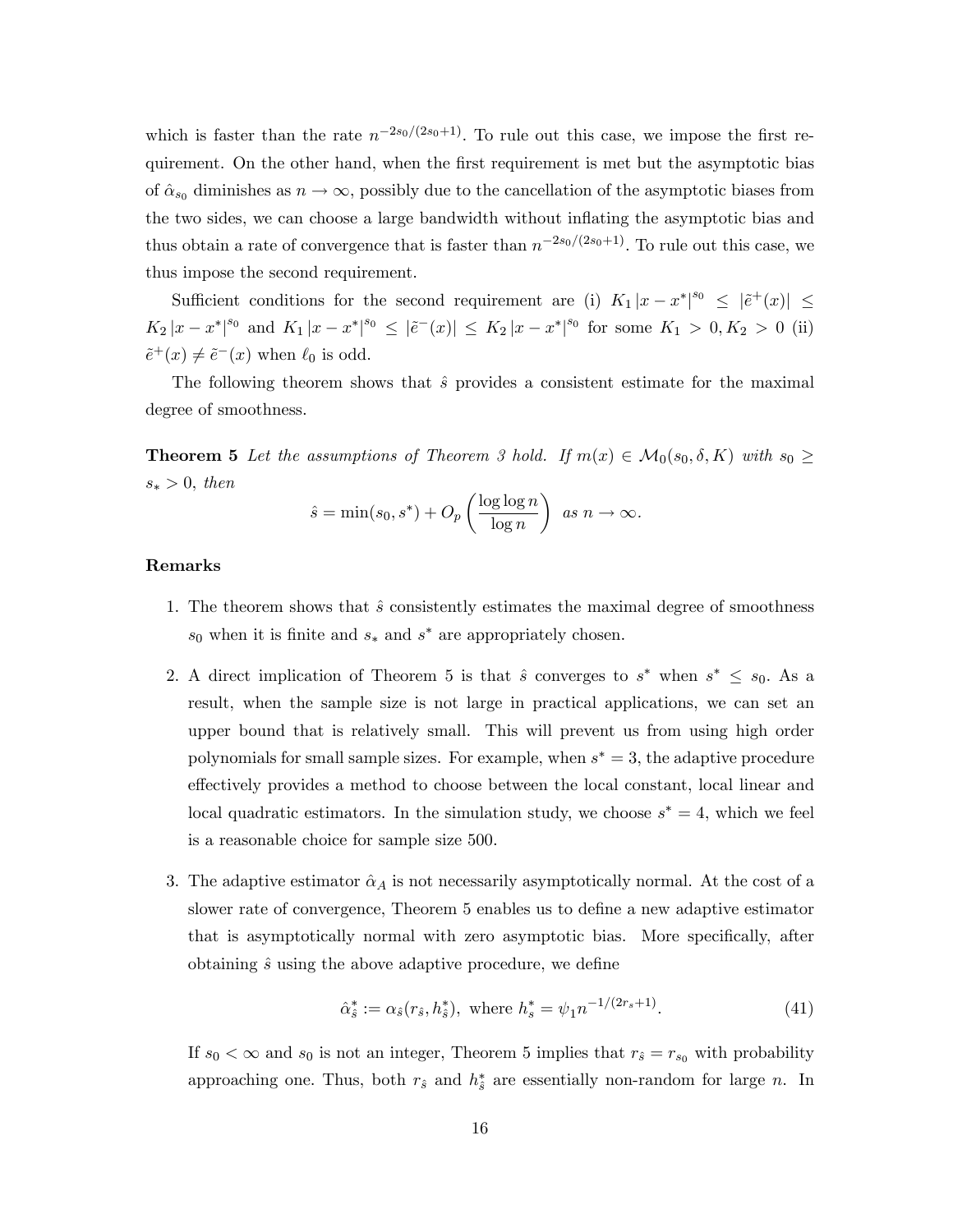consequence, the adaptive estimator  $\hat{\alpha}_{\hat{s}}^*$  is asymptotically normal:

$$
\sqrt{nh_{\hat{s}}^*} \left(\hat{\alpha}_{\hat{s}}^* - \alpha\right) \to_d N(0, \omega^2 \lambda_{r_{\hat{s}}}^2). \tag{42}
$$

Of course, one would expect that a given level of accuracy of approximation by the normal distribution would require a larger sample size when  $r$  and  $h$  are adaptively selected than otherwise.

4. The only unknown quantity in (42) is  $\omega^2 = (\sigma^{2+}(x^*) + \sigma^{2-}(x^*)) / f(x^*)$ . The density of x at the cut-off point,  $f(x^*)$ , can be estimated consistently by kernel methods. Given a consistent estimate  $\tilde{\alpha}$ , we define the estimated residual by

$$
\tilde{\varepsilon}_i = y_i - \tilde{m}(x_i) - \tilde{\alpha} d_i \tag{43}
$$

where

$$
\tilde{m}(x_i) = \frac{\sum_{i=1}^{n} k_h (x - x_i) [y_i - \tilde{\alpha} d_i]}{\sum_{i=1}^{n} k_h (x - x_i)}
$$
\n(44)

Porter (2003) shows that, under some regularity conditions,

$$
\hat{\sigma}^{2+}(x^*) = \frac{2\sum_{i=1}^n k_h(x_i - x^*)d_i\tilde{\varepsilon}_i^2}{\sum_{i=1}^n k_h(x_i - x^*)} \text{ and } \hat{\sigma}^{2-}(x^*) = \frac{2\sum_{i=1}^n k_h(x_i - x^*)(1 - d_i)\tilde{\varepsilon}_i^2}{\sum_{i=1}^n k_h(x_i - x^*)}
$$
(45)

are consistent for  $\sigma^{2+}(x^*)$  and  $\sigma^{2-}(x^*)$  respectively. Plugging  $\hat{\sigma}^{2+}(x^*)$ ,  $\hat{\sigma}^{2-}(x^*)$  and  $\hat{f}(x^*) = 1/n \sum_{i=1}^n k_h(x_i - x^*)$  into the definition of  $\omega^2$  produces a consistent estimator for it. The adaptive estimator  $\hat{\alpha}_{\hat{s}}$  or  $\hat{\alpha}_{\hat{s}}^{*}$  can be used to compute the estimated residual in (43).

### 5 Monte Carlo Experiments

In this section, we propose a practical strategy to select the constants  $\psi_1$  and  $\psi_2$  in the adaptive procedure and provide some simulation evidence on the finite sample performance of the adaptive estimator.

The empirical strategy we use is based on the squared-error cross validation, which has had considerable influence on nonparametric estimation. Since our objective is to estimate the discontinuity at a certain point, we use a local version of cross validation proposed by Hall and Schuany (1989) for density estimation.

For each combination of  $(\psi_1, \psi_2)$ , we first use the adaptive rule to determine  $\hat{s}$ ,  $h_{\hat{s}}$ , and  $r_{\hat{s}}$ . We then use the local polynomial estimator with bandwidth  $h_{\hat{s}}$  and polynomial order  $r_{\hat{s}}$ to estimate the conditional mean of  $y_i$  at  $x = x_i$  leaving the observation  $(x_i, y_i)$  out. Denote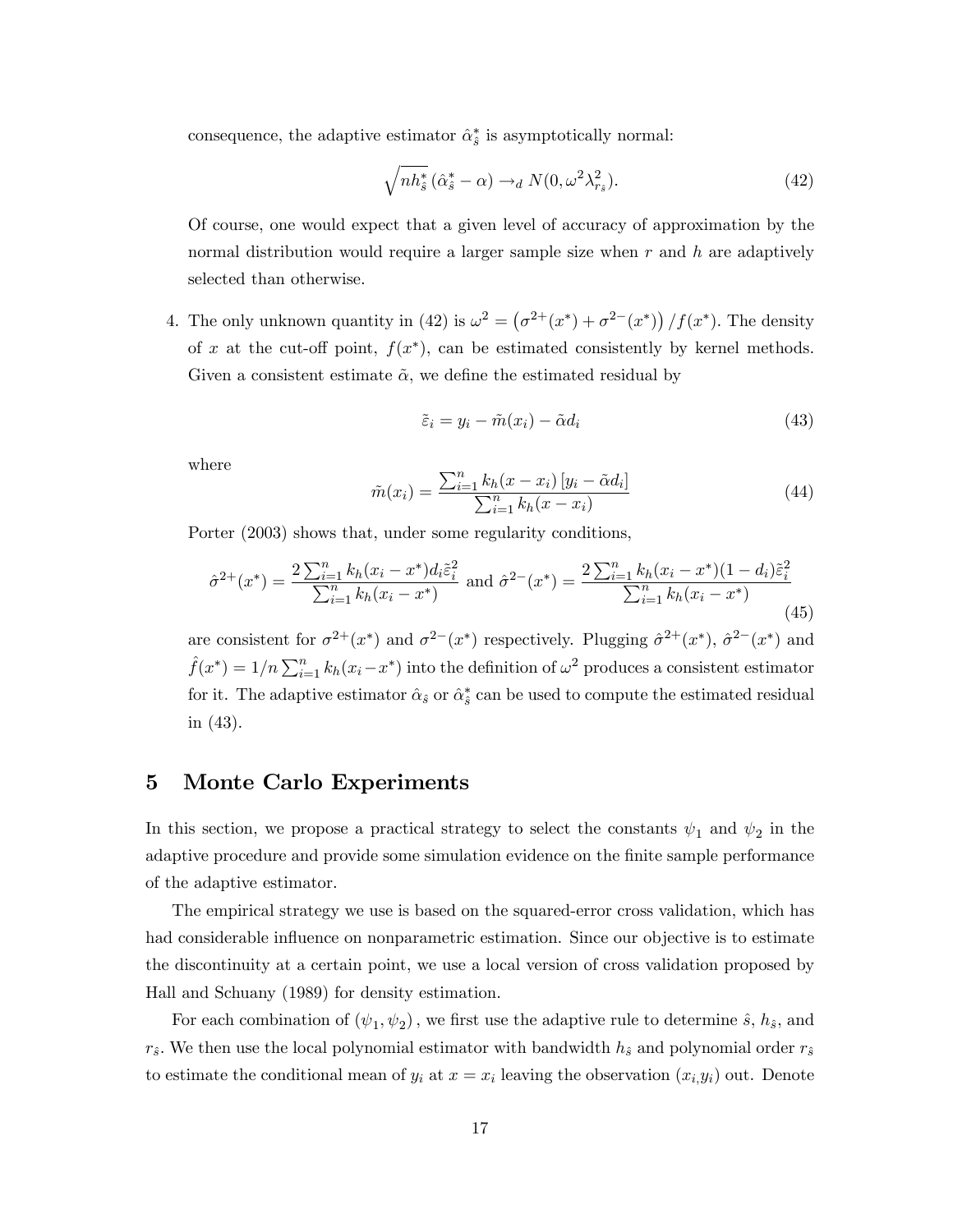the estimate by  $\hat{y}_{-i}(\psi_1, \psi_2)$ , where we have made it explicit that  $\hat{y}_{-i}$  depends on  $(\psi_1, \psi_2)$ . Let  $\{x_{i_1}^+, ..., x_{i_m}^+\}$  and  $\{x_{i_1}^-, ..., x_{i_m}^-\}$  be the closest m observations that are larger and smaller than  $x^*$  respectively. We choose  $\psi_1$  and  $\psi_2$  to minimize the local cross validation function:

$$
CV(\psi_1, \psi_2) = \sum_{k=1}^{m} (y_{i_k}^+ - \hat{y}_{-i_k}^+ (\psi_1, \psi_2))^2 + \sum_{k=1}^{m} (y_{i_k}^- - \hat{y}_{-i_k}^- (\psi_1, \psi_2))^2
$$
(46)

Finally we use the cross validation choice  $(\hat{\psi}_1, \hat{\psi}_2)$  of  $(\psi_1, \psi_2)$  to compute the adaptive estimator, which is denoted by  $\hat{\alpha}_A(\hat{\psi}_1, \hat{\psi}_2)$ .

In this paper, we do not provide asymptotic results for  $\hat{\alpha}_A(\hat{\psi}_1, \hat{\psi}_2)$ , but we do give some simple results for an estimator based on a data-dependent method that is close to  $(\hat{\psi}_1, \hat{\psi}_2)$ . Let  $\Psi = {\Psi_1, ..., \Psi_U}$  be a finite grid of positive real numbers. Take  $(\tilde{\psi}_1, \tilde{\psi}_2)$  to be the closest point in  $\Psi \times \Psi$  to  $(\hat{\psi}_1, \hat{\psi}_2)$ . Let  $\hat{\alpha}_A(\tilde{\psi}_1, \tilde{\psi}_2)$  denote the adaptive estimator based on  $({\tilde{\psi}}_1, {\tilde{\psi}}_2)$ . One can take the grid size of  $\Psi$  to be sufficiently small that the minimum of  $CV(\psi_1, \psi_2)$  over  $(\psi_1, \psi_2) \in \Psi \times \Psi$  is quite close to its minimum over  $\mathbb{R}^+ \times \mathbb{R}^+$ , at least if one has knowledge of suitable lower and upper bounds for  $\psi_1$  and  $\psi_2$ .

The asymptotic behavior of  $\hat{\alpha}_A(\tilde{\psi}_1, \tilde{\psi}_2)$  is relatively easy to obtain. First, Theorem 3 holds for  $\hat{\alpha}_A(\tilde{\psi}_1, \tilde{\psi}_2)$  under Assumptions 2 and 3. The reasons are that the theorem holds for  $\hat{\alpha}_A$  for each combination  $(\psi_1, \psi_2) \in \Psi \times \Psi$  and that there are a finite number of such combinations. So,  $\hat{\alpha}_A(\tilde{\psi}_1, \tilde{\psi}_2)$  is consistent and has the rate of convergence given by  $n^{\frac{s}{2s+1}} \zeta^{-1}(n)$ . Second, suppose the value  $(\hat{\psi}_1, \hat{\psi}_2)$  is not equidistant to any two points in  $\Psi \times \Psi$  (which fails only for a set of points with Lebesgue measure zero) and assume that  $(\hat{\psi}_1, \hat{\psi}_2)$  converges to  $(\psi_1^*, \psi_2^*)$  in large samples. Let  $(\psi_1^o, \psi_2^o)$  be the closest point in  $\Psi \times \Psi$  to  $(\psi_1^*, \psi_2^*)$ . Let  $\hat{\alpha}_A(\psi_1^0, \psi_2^0)$  and  $\hat{\alpha}_A(\psi_1^*, \psi_2^*)$  denote the adaptive estimators based on  $(\psi_1^0, \psi_2^0)$ and  $(\psi_1^*, \psi_2^*)$  respectively. Then, the asymptotic distribution of  $\hat{\alpha}_A(\tilde{\psi}_1, \tilde{\psi}_2) - \alpha$  is the same as that of  $\hat{\alpha}_A(\psi_1^o, \psi_2^o) - \alpha$ . This holds because  $(\tilde{\psi}_1, \tilde{\psi}_2) = (\psi_1^o, \psi_2^o)$  with probability that goes to 1 as  $n \to \infty$  by the discreteness of  $\Psi$ . After a simple modification along the line of  $(41)$ , we have

$$
\sqrt{nh_{\hat{s}}^*} \left( \hat{\alpha}_A^* (\tilde{\psi}_1, \tilde{\psi}_2) - \alpha \right) \to_d N(0, \omega^2 \lambda_{r_{\hat{s}}}^2). \tag{47}
$$

where  $\hat{\alpha}_A^*(\tilde{\psi}_1, \tilde{\psi}_2)$  is the same as  $\hat{\alpha}_A(\tilde{\psi}_1, \tilde{\psi}_2)$ , except that the bandwidth  $h_{\hat{s}} = \tilde{\psi}_1 n^{-1/(2\hat{s}+1)}$ is replaced by  $h_{\hat{s}}^* = \tilde{\psi}_1 n^{-1/(2r_{\hat{s}}+1)}$ .

The above theoretical results for  $\hat{\alpha}_A^* (\tilde{\psi}_1, \tilde{\psi}_2)$  are not entirely satisfactory because they require the use of the somewhat artificial grid  $\Psi$ . Nevertheless, in the absence of asymptotic results for  $\hat{\alpha}_A(\hat{\psi}_1, \hat{\psi}_2)$ , they should be useful. Since our cross validation algorithm is based on a grid search, we effectively use the estimator  $\hat{\alpha}_A(\tilde{\psi}_1, \tilde{\psi}_2)$  in our simulations.

In our Monte Carlo experiment, we let  $s^* = 4$ ,  $m = 0.1n$ , and  $\Psi = \{0.1, 0.5, 1, 5\}$  to compute the adaptive estimator. To evaluate the finite sample performance of the adaptive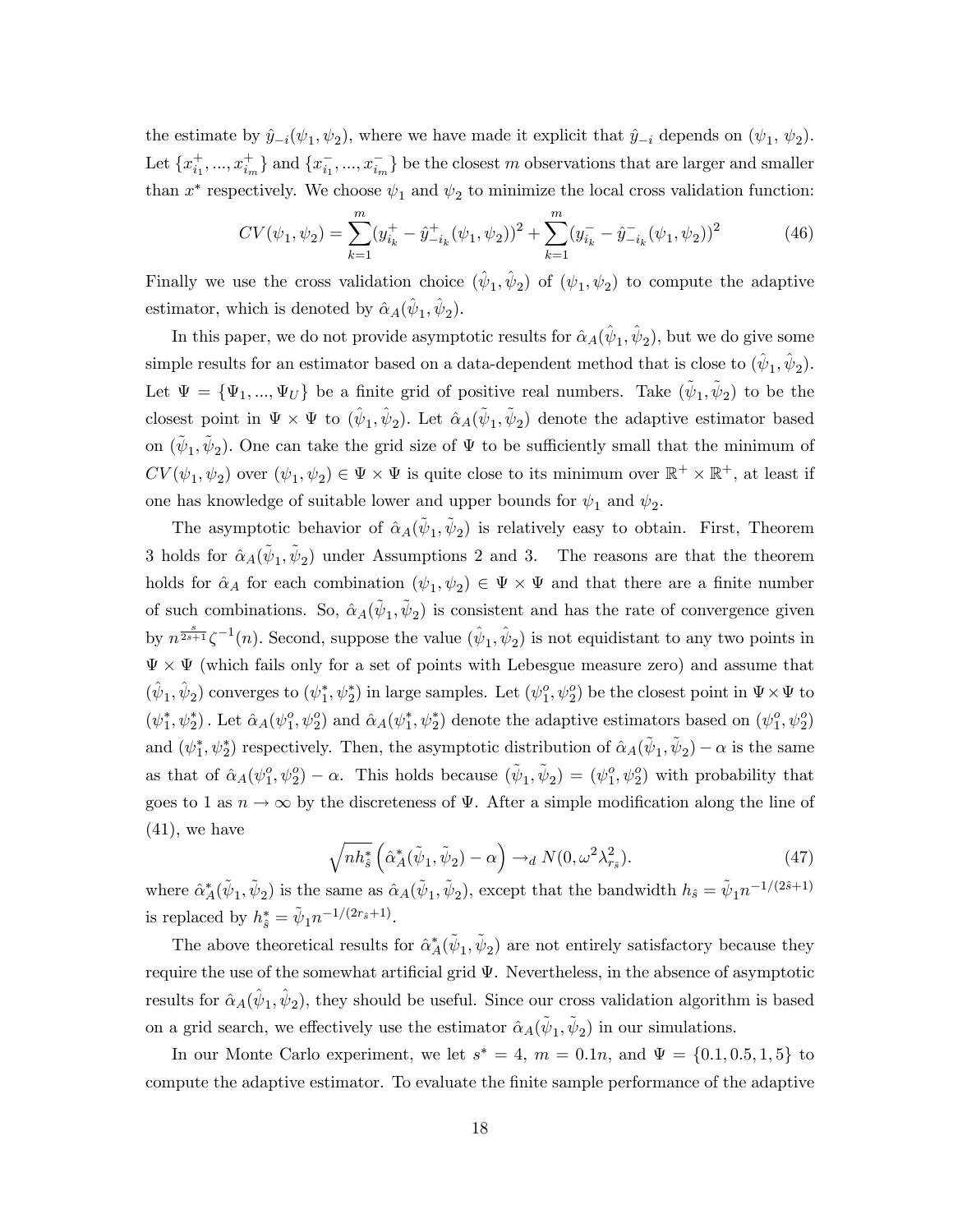estimator  $\hat{\alpha}_A(\tilde{\psi}_1, \tilde{\psi}_2)$ , we compare it with the local constant, local linear, local quadratic and local cubic estimators, each of them using the locally cross-validated bandwidth. For these local polynomial estimators, we use the AMSE-optimal bandwidth  $h = cn^{-1/(2r+3)}$ and choose c over the set  $C = (0.1, 0.2, ..., 1) \cup (2, 3, 4, ..., 10)$  via cross validation. For each estimator the cross validation is based on the same neighborhood observations  $\{x_{i_1}^+, ..., x_{i_m}^+\}$ and  $\{x_{i_1}^-, ..., x_{i_m}^-\}$  and uses the grid search method. We have considered other choices of m,  $\Psi$  and  $C$  but the qualitative results are similar.

We consider three groups of experiments. In the first group, the data generating process is  $y_i = m(x_i) + \alpha \times 1 \{x_i > x^*\} + \varepsilon_i$  where  $\alpha = 1$  and

$$
m(x_i) = \begin{cases} \sum_{i=1}^{3} (x_i - x^*)^i + \kappa |x_i - x^*|^{s_0} & \text{for } x_i \ge x^*;\\ \sum_{i=1}^{3} (x_i - x^*)^i - \kappa |x_i - x^*|^{s_0} & \text{for } x_i < x^*. \end{cases} \tag{48}
$$

Both  $x_i$  and  $\varepsilon_i$  are iid standard normal.  $\{x_i\}_{i=1}^n$  is independent  $\{\varepsilon_i\}_{i=1}^n$ . We set  $x^* = 0$ without loss of generality. We consider several values for  $s_0$ , i.e.  $s_0 = 1/2, 3/2, 5/3, 7/2$ and two values for  $\kappa$ , i.e.  $\kappa = 1$  and 5.  $s_0$  characterizes the smoothness of  $m(x)$  while  $\kappa$ determines the importance of the not-so-smooth component in  $m(x)$ .

For the second group of experiments, the data generating process is the same as the one above except that a sine wave is added to  $m(x)$ , leading to

$$
m(x_i) = \begin{cases} \sum_{i=1}^{3} (x_i - x^*)^i + 5\sin 10(x_i - x^*) + \kappa |x_i - x^*|^{s_0} & \text{for } x_i \ge x^*\\ \sum_{i=0}^{3} (x_i - x^*)^i + 5\sin 10(x_i - x^*) - \kappa |x_i - x^*|^{s_0} & \text{for } x_i < x^* \end{cases} \tag{49}
$$

The response function we just defined has a finer structure than that given in (48). Such a response function may not be realistic in empirical applications but it is used to examine the finite sample performances of different estimators in the worst situations.

For the last group of experiments, the data generating process is

$$
m(x_i) = \sum_{i=0}^{k} 10(x_i - x^*)^i, \text{ for } k = 0, 1, 2 \text{ or } 3.
$$
 (50)

Since  $m(x_i)$  is a constant, linear, quadratic or cubic function, we expect the local constant, local linear, local quadratic and local cubic estimators to have the best finite sample performances in the respective cases of  $k = 0, 1, 2$  and 3. The motivation for considering this group is to 'crash' test the adaptive estimator against the local polynomial estimators.

For each group of the Monte Carlo experiments, we compute the bias, standard deviation (SD) and root mean square error (RMSE) of all estimators considered. The number of replication is 1000 and the sample size is 500. More specifically, for an estimator  $\hat{\alpha}$ , the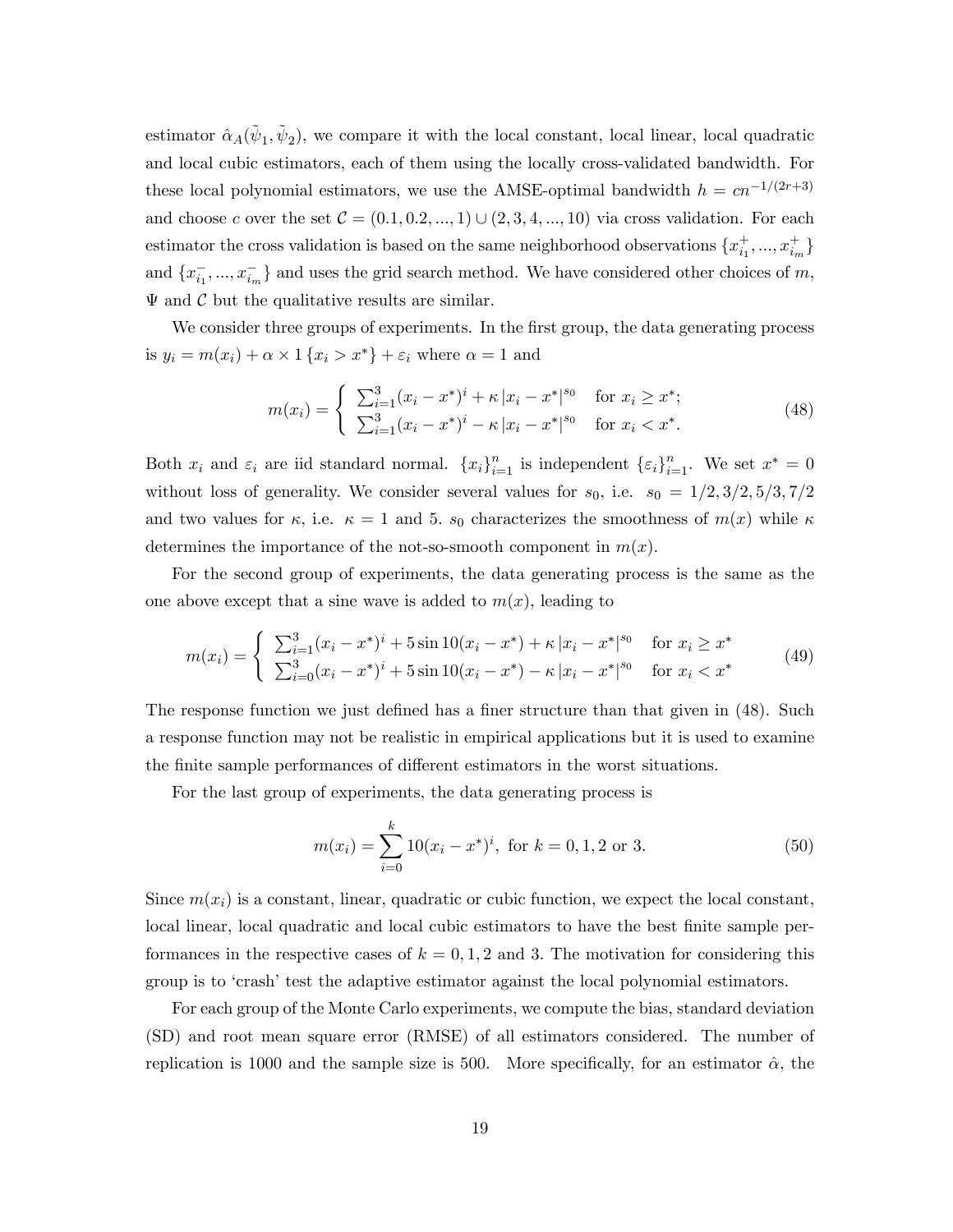bias, SD, and RMSE are computed according to

bias = 
$$
\overline{\hat{\alpha}} - \alpha
$$
, SD =  $\frac{1}{1000} \sum_{i=1}^{1000} (\hat{\alpha}_i - \overline{\hat{\alpha}})^2$  and RMSE =  $\sqrt{(\text{bias})^2 + (\text{SD})^2}$  (51)

where  $\bar{\hat{\alpha}} = 1/1000 \sum_{m=1}^{1000} \hat{\alpha}_m$  and  $\hat{\alpha}_m$  is the estimate for the m-th replication.

Table I presents the results for the first group of experiments. It is clear that the local constant estimator has the smallest standard deviation and the largest bias. When  $s_0 = 3/2, 5/2, 7/2$ , the slope of  $m(x)$  is relatively flat at  $x = x^*$ . As a result, the effect of the standard deviation outweighs that of the bias. It is not surprising that the local constant estimator has the smallest RMSE in these cases. However, when  $s_0 = 1/2$ , the function  $m(x)$  becomes very steep at  $x = x^*$ . As expected, the local constant estimator has a large upward bias and the largest RMSE. Next, for the rest of the local polynomial estimators, the absolute values of the biases are in general comparable while the standard deviation decreases with the order of the polynomial. The latter result seems to be counter-intuitive at first sight. However, as the order of the polynomial increases, the cross-validated bandwidth also increases. Note that the bandwidth and polynomial order have opposite effects on the variance of the local polynomial estimators. In Önite samples, it is likely that the variance reduction from using a larger bandwidth dominates the variance inflation from using a higher order polynomial. This is the case for the first group of data generating processes we consider. Finally, the performance of the adaptive estimator is very robust to the parameter configurations. When the underlying process is not so smooth  $(s_0 = 1/2, \kappa_0 = 1)$ , the adaptive estimator has the smallest RMSE. In other cases, the RMSE of the adaptive estimator is only slightly larger than the smallest RMSE. It is important to note that the smallest RMSE is achieved by different estimators for different parameter combinations.

Table II reports the results for the second group of experiments. We report only the case  $\kappa = 1$  as it is representative of the case  $\kappa = 5$ . Due to the rapid slope changes in the response function, all estimators have much larger RMSE's than those given in Table I. While the local constant estimator has a satisfactory RMSE performance in Table I, its RMSE performance is the poorest because of the large bias. The best estimator, according to the RMSE criterion, is the local linear estimator whose absolute bias is the smallest among the local polynomial estimators and standard deviation is only slightly larger than that of the local constant estimator. Compared with the local polynomial estimators, the adaptive estimator has the smallest bias for all parameter combinations while its variance is comparable to that of the local linear estimator. As a consequence, the RMSE performance of the adaptive estimator is quite satisfactory.

Table III gives the result for the last group of experiments. As expected, when the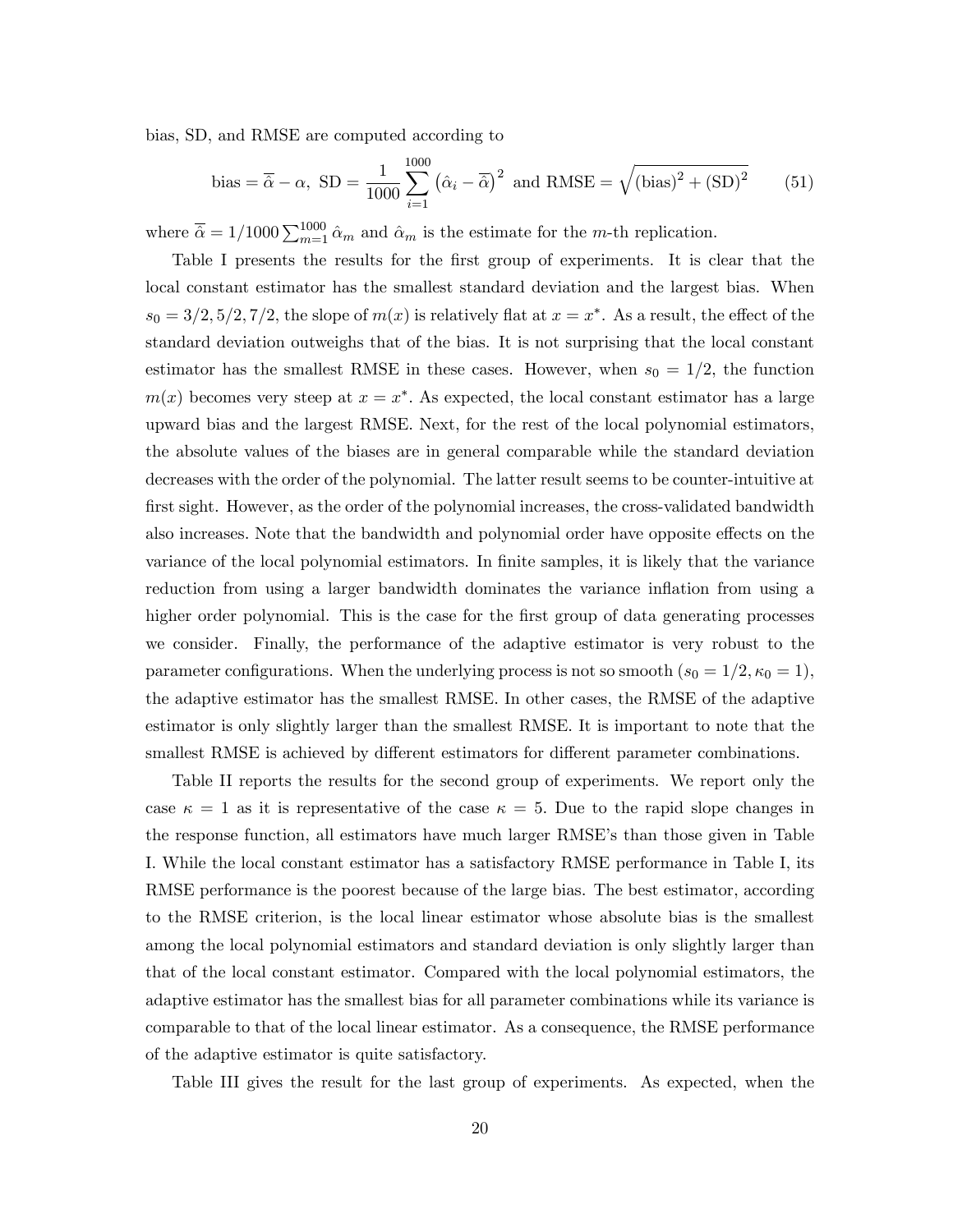response function is a polynomial with order  $r$ , the local polynomial estimator with the same order has the best Önite sample performance in general. An exception is the local linear estimator whose RMSE is larger than that of the local quadratic and cubic estimators. The performance of the adaptive estimator is very encouraging. Its RMSE is either the smallest or slightly larger than that of the estimator which is most suitable for the underlying data generating process.

To sum up, the RMSE of the adaptive estimator is either the smallest or among the smallest ones. The performance of the adaptive estimator is robust to the underlying data generating process. In contrast, a local polynomial estimator may have the best performance in one scenario and disastrous performances in other scenarios. For example, the local constant estimator performs well in the first group of experiments but performs poorly in the second group of experiments. The local linear estimator has a satisfactory performance in the second group of experiments but its performance is the worst in the first group of experiments. The adaptive estimator seems to be the best estimator in an overall sense.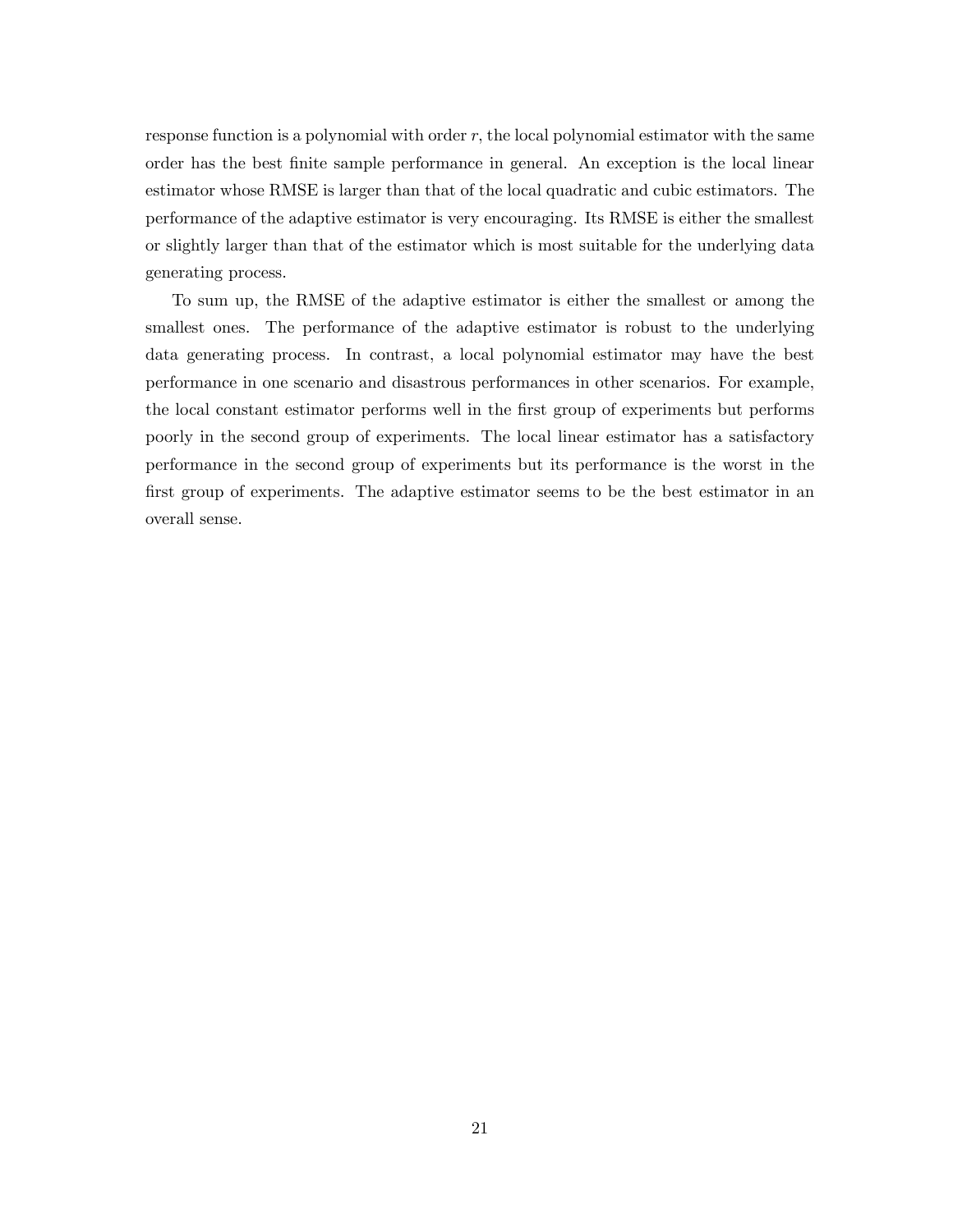|                            | $\cdots$<br>$\leftarrow_i=1$<br>Adaptive | $\frac{1}{2}$ $\frac{1}{2}$ $\frac{1}{2}$<br>Local | Local     | $\sim$ $\sim$ $\sim$ $\sim$ $\sim$ $\sim$<br>Local | Local               |
|----------------------------|------------------------------------------|----------------------------------------------------|-----------|----------------------------------------------------|---------------------|
|                            | Estimator                                | Constant                                           | Linear    | Quadratic                                          | Cubic               |
| $(s_0, \kappa) = (1/2, 1)$ |                                          |                                                    |           |                                                    |                     |
| <b>Bias</b>                | 0.2710                                   | 0.5085                                             | 0.1688    | 0.3075                                             | 0.3097              |
| ${\rm SD}$                 | 0.4807                                   | 0.4798                                             | 0.6722    | 0.5813                                             | 0.4861              |
| <b>RMSE</b>                | 0.5517 <sup>1</sup>                      | 0.6990                                             | 0.6927    | $0.6574^{3}$                                       | $0.5762^2$          |
| $(s_0, \kappa) = (3/2, 1)$ |                                          |                                                    |           |                                                    |                     |
| <b>Bias</b>                | $-0.0639$                                | 0.1646                                             | $-0.1086$ | 0.0775                                             | 0.0157              |
| SD                         | 0.4894                                   | 0.4259                                             | 0.6983    | 0.5507                                             | 0.4456              |
| <b>RMSE</b>                | $0.4933^{3}$                             | $0.4564^2$                                         | 0.7063    | 0.5558                                             | 0.4459 <sup>1</sup> |
| $(s_0, \kappa) = (5/2, 1)$ |                                          |                                                    |           |                                                    |                     |
| <b>Bias</b>                | $-0.0537$                                | 0.1392                                             | $-0.0929$ | 0.0933                                             | 0.0301              |
| SD                         | 0.4818                                   | 0.4129                                             | 0.7006    | 0.5571                                             | 0.4473              |
| <b>RMSE</b>                | $0.4845^3$                               | 0.4356 <sup>1</sup>                                | 0.7064    | 0.5646                                             | 0.4480 <sup>2</sup> |
| $(s_0, \kappa) = (7/2, 1)$ |                                          |                                                    |           |                                                    |                     |
| <b>Bias</b>                | $-0.0663$                                | 0.1349                                             | $-0.0776$ | 0.0922                                             | $-0.0450$           |
| ${\rm SD}$                 | 0.4776                                   | 0.4049                                             | 0.6979    | 0.5654                                             | 0.4498              |
| RMSE                       | $0.4819^{3}$                             | 0.4275 <sup>1</sup>                                | 0.7019    | 0.5726                                             | 0.4518 <sup>2</sup> |
|                            |                                          |                                                    |           |                                                    |                     |
|                            |                                          |                                                    |           |                                                    |                     |
| $(s_0, \kappa) = (1/2, 5)$ |                                          |                                                    |           |                                                    |                     |
| <b>Bias</b>                | 1.1136                                   | 1.5467                                             | 1.0278    | 1.0667                                             | 1.1755              |
| SD                         | 0.7618                                   | 0.6399                                             | 0.8771    | 0.7423                                             | 0.6884              |
| <b>RMSE</b>                | 1.3490 <sup>2</sup>                      | 1.6737                                             | 1.3509    | 1.2994 <sup>1</sup>                                | $1.3621^{3}$        |
| $(s_0, \kappa) = (3/2, 5)$ |                                          |                                                    |           |                                                    |                     |
| <b>Bias</b>                | $-0.0668$                                | 0.2178                                             | $-0.1801$ | 0.0248                                             | 0.0017              |
| SD                         | 0.5002                                   | 0.4667                                             | 0.7462    | 0.5323                                             | 0.4938              |
| <b>RMSE</b>                | $0.5044^2$                               | $0.5148^{3}$                                       | 0.7672    | 0.5326                                             | 0.4938 <sup>1</sup> |
| $(s_0, \kappa) = (5/2, 5)$ |                                          |                                                    |           |                                                    |                     |
| <b>Bias</b>                | 0.0318                                   | 0.1373                                             | $-0.1122$ | 0.1130                                             | 0.0906              |
| SD                         | 0.4643                                   | 0.4262                                             | 0.7404    | 0.5749                                             | 0.4548              |
| <b>RMSE</b>                | $0.4651^{3}$                             | 0.4476 <sup>1</sup>                                | 0.7485    | 0.5856                                             | $0.4635^2$          |
| $(s_0, \kappa) = (7/2, 5)$ |                                          |                                                    |           |                                                    |                     |
| <b>Bias</b>                | $-0.1153$                                | 0.1310                                             | $-0.0794$ | 0.0879                                             | $-0.0838$           |
| ${\rm SD}$                 | 0.5387                                   | 0.4131                                             | 0.7095    | 0.6064                                             | 0.4970              |
| <b>RMSE</b>                | 0.5506 <sup>3</sup>                      | 0.4332 <sup>1</sup>                                | 0.7136    | 0.6124                                             | $0.5038^{2}$        |

Table I: Finite Sample Performances of Different Estimators When  $m(x_i) = \sum_{i=1}^{3} (x_i - x^*)^i + \kappa |x_i - x^*|^{s_0} sign(x_i - x^*)$ 

The superscripts 1; 2; 3 indicate the smallest, second smallest, and third smallest RMSE in each row, respectively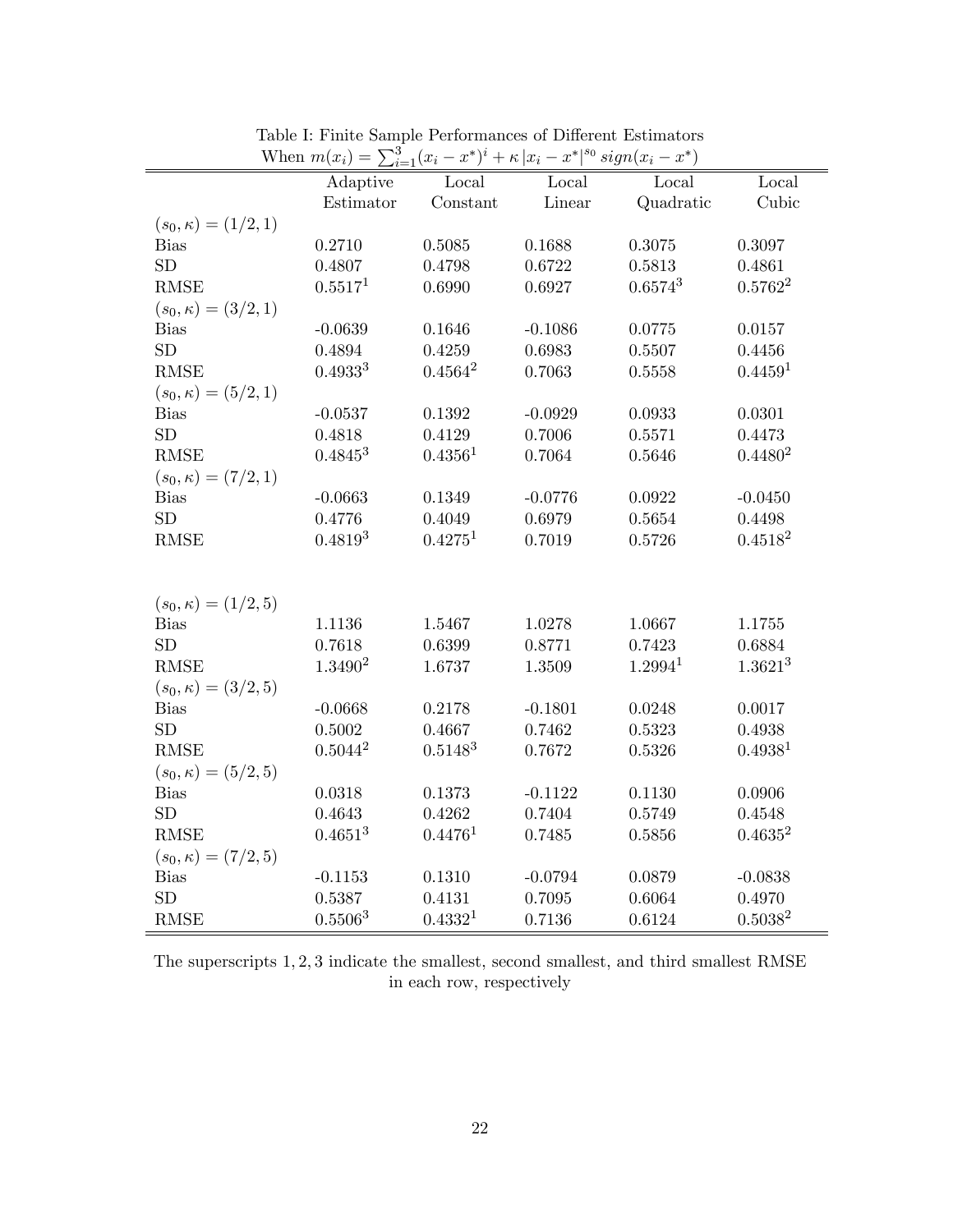| When $m(x_i) = \sum_{i=1}^{3} (x_i - x^*)^i + 5\sin 10(x_i - x^*) + \kappa  x_i - x^* ^{s_0} sign(x_i - x^*)$ |                     |          |                     |                     |        |
|---------------------------------------------------------------------------------------------------------------|---------------------|----------|---------------------|---------------------|--------|
|                                                                                                               | Adaptive            | Local    | Local               | Local               | Local  |
|                                                                                                               | Estimator           | Constant | Linear              | Quadratic           | Cubic  |
|                                                                                                               |                     |          |                     |                     |        |
| $(s_0, \kappa) = (1/2, 1)$                                                                                    |                     |          |                     |                     |        |
| <b>Bias</b>                                                                                                   | 0.0203              | 1.8541   | 0.1991              | 0.2331              | 0.4653 |
| <b>SD</b>                                                                                                     | 1.2396              | 0.9792   | 1.0803              | 1.1507              | 1.7428 |
| <b>RMSE</b>                                                                                                   | 1.2398 <sup>3</sup> | 2.0965   | 1.0979 <sup>1</sup> | $1.1735^2$          | 1.8030 |
|                                                                                                               |                     |          |                     |                     |        |
| $(s_0, \kappa) = (3/2, 1)$                                                                                    |                     |          |                     |                     |        |
| <b>Bias</b>                                                                                                   | $-0.0596$           | 1.6518   | 0.0738              | 0.1394              | 0.3368 |
| <b>SD</b>                                                                                                     | 1.2646              | 0.9398   | 1.0732              | 1.1760              | 1.6929 |
| <b>RMSE</b>                                                                                                   | $1.2654^3$          | 1.9002   | 1.0752 <sup>1</sup> | $1.1836^2$          | 1.7253 |
|                                                                                                               |                     |          |                     |                     |        |
| $(s_0, \kappa) = (5/2, 1)$                                                                                    |                     |          |                     |                     |        |
| <b>Bias</b>                                                                                                   | $-0.0573$           | 1.6481   | 0.0756              | 0.1491              | 0.3326 |
| SD                                                                                                            | 1.2651              | 0.9369   | 1.0749              | 1.1811              | 1.6782 |
| <b>RMSE</b>                                                                                                   | 1.2657 <sup>3</sup> | 1.8956   | 1.07701             | 1.1899 <sup>2</sup> | 1.7100 |
|                                                                                                               |                     |          |                     |                     |        |
| $(s_0, \kappa) = (7/2, 1)$                                                                                    |                     |          |                     |                     |        |
| <b>Bias</b>                                                                                                   | $-0.0560$           | 1.6476   | 0.0769              | 0.1487              | 0.3284 |
| SD                                                                                                            | 1.2680              | 0.9370   | 1.0755              | 1.1810              | 1.6761 |
| <b>RMSE</b>                                                                                                   | $1.2686^{3}$        | 1.8952   | 1.07771             | $1.1897^2$          | 1.7072 |

Table II: Finite Sample Performances of Different Estimators

The superscripts 1; 2; 3 indicate the smallest, second smallest, and third smallest values in each row, respectively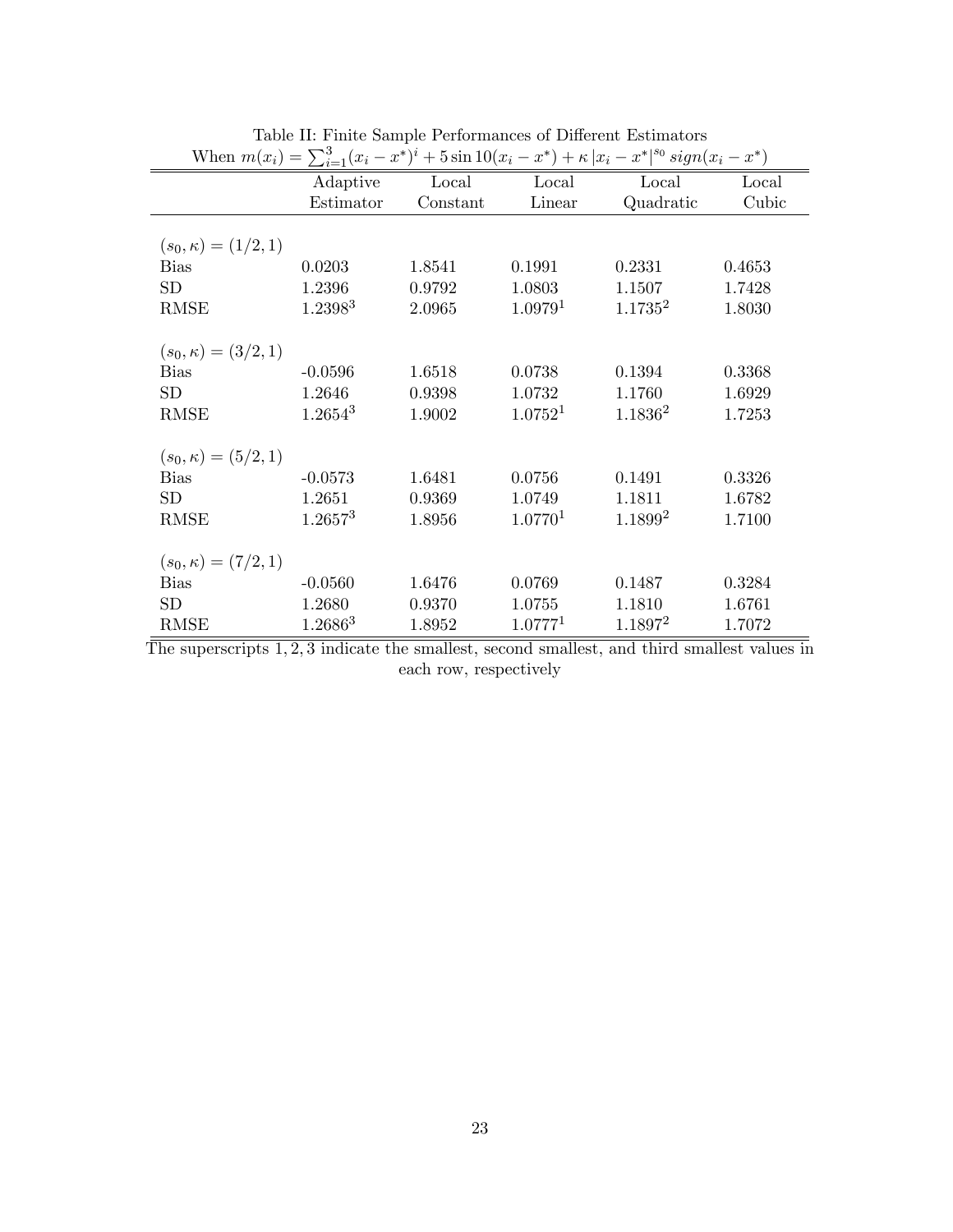|                                                      | Adaptive                             | Local     | Local     | Local        | Local               |
|------------------------------------------------------|--------------------------------------|-----------|-----------|--------------|---------------------|
|                                                      | Estimator                            | Constant  | Linear    | Quadratic    | Cubic               |
|                                                      |                                      |           |           |              |                     |
|                                                      |                                      |           | $m(x)=0$  |              |                     |
| <b>Bias</b>                                          | $-0.0287$                            | $-0.0228$ | $-0.0128$ | $-0.0089$    | $-0.0250$           |
| SD                                                   | 0.4287                               | 0.3554    | 0.6243    | 0.5015       | 0.4437              |
| RMSE                                                 | $0.4294^2$                           | 0.35591   | 0.6242    | 0.5014       | $0.4442^3$          |
|                                                      |                                      |           |           |              |                     |
|                                                      | $m(x) = 10(x - x^*)$                 |           |           |              |                     |
| <b>Bias</b>                                          | 0.0204                               | 0.5789    | $-0.0127$ | 0.0563       | 0.1073              |
| SD                                                   | 0.5273                               | 0.5411    | 0.6244    | 0.5355       | 0.5816              |
| RMSE                                                 | $0.5274^1$                           | 0.7922    | 0.6245    | $0.5382^2$   | $0.5911^{3}$        |
|                                                      |                                      |           |           |              |                     |
|                                                      | $m(x) = 10(x - x^*) + 10(x - x^*)^2$ |           |           |              |                     |
| <b>Bias</b>                                          | 0.0198                               | 0.5876    | $-0.0079$ | 0.0522       | 0.1198              |
| <b>SD</b>                                            | 0.5304                               | 0.5491    | 0.7809    | 0.5380       | 0.5881              |
| RMSE                                                 | $0.5305^1$                           | 0.8040    | 0.7809    | $0.5402^2$   | $0.5999^{3}$        |
|                                                      |                                      |           |           |              |                     |
| $m(x) = 10(x - x^*) + 10(x - x^*)^2 + 10(x - x^*)^3$ |                                      |           |           |              |                     |
| <b>Bias</b>                                          | 0.0991                               | 0.5763    | $-0.0115$ | 0.1630       | 0.1177              |
| <b>SD</b>                                            | 0.6317                               | 0.5436    | 0.7470    | 0.6464       | 0.5949              |
| <b>RMSE</b>                                          | $0.6391^{2}$                         | 0.7920    | 0.7471    | $0.6663^{3}$ | 0.6064 <sup>1</sup> |

# ${\bf Table\ III}$  Finite Sample Performances of Different Estimators for Different Response Functions  $% \left( \beta ,\gamma \right)$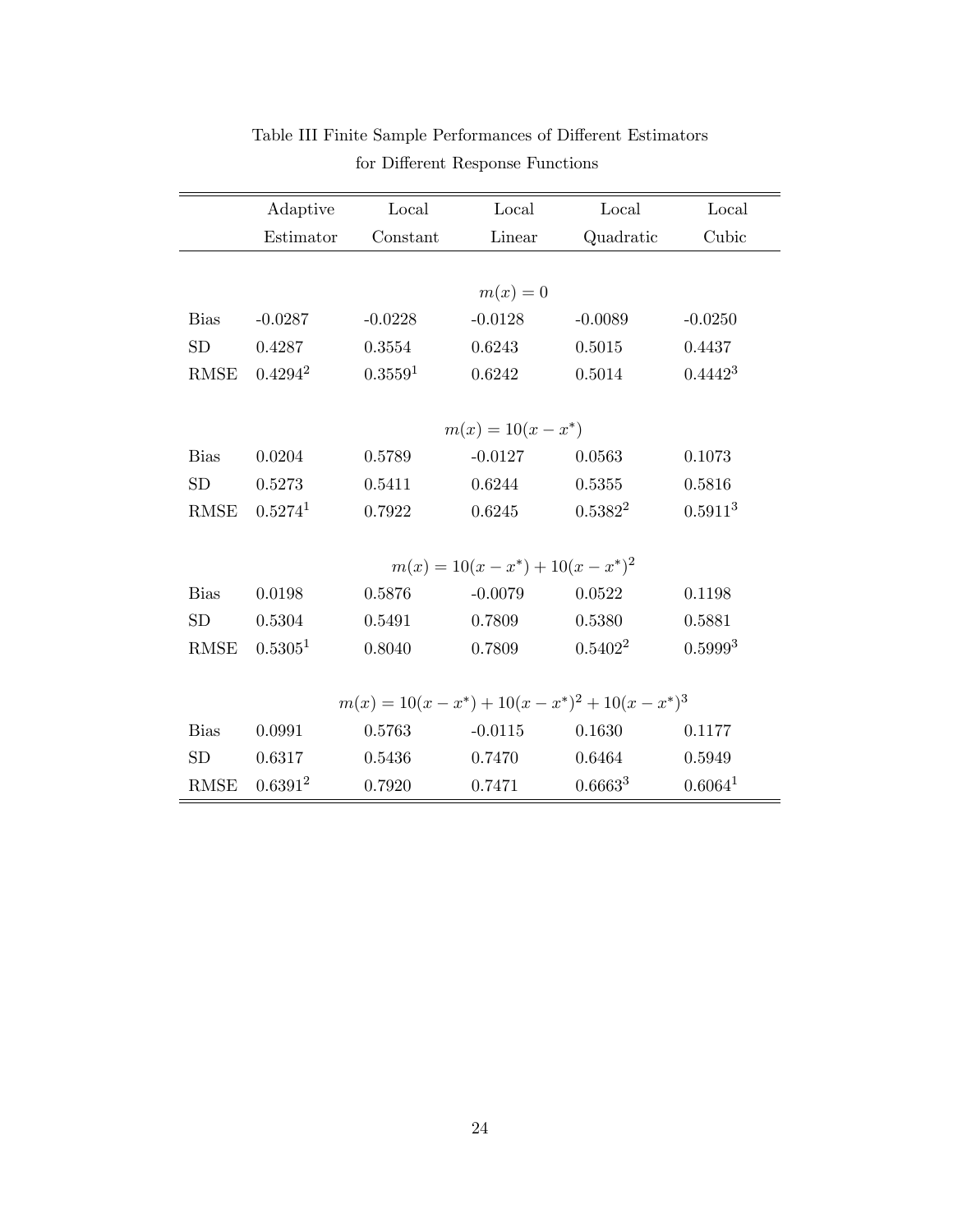## 6 Appendix of Proofs

Proof of Theorem 1. It is easy to show that

$$
\hat{\theta}_r^+ - \theta_r^+ = \left(Z_r^{+'} W^+ Z_r^+\right)^{-1} Z_r^{+'} W^+ \varepsilon^+ + \left(Z_r^{+'} W Z_r^+\right)^{-1} Z_r^{+'} W^+ R^+ \tag{A.1}
$$

Let

$$
D_{nr} = \sqrt{n h} \text{diag}(1, h, h^2, ..., h^r). \tag{A.2}
$$

Then

$$
D_{nr} \left(\hat{\theta}_r^+ - \theta_r^+\right) \tag{A.3}
$$
\n
$$
= \left(D_{nr}^{-1} Z_r^{+'} W^+ Z_r^+ D_{nr}^{-1}\right)^{-1} D_{nr}^{-1} Z_r^{+'} W^+ \varepsilon^+ + \left(D_{nr}^{-1} Z_r^{+'} W^+ Z_r^+ D_{nr}^{-1}\right)^{-1} D_{nr}^{-1} Z_r^{+'} W^+ R^+.
$$

It follows from the proof of Lemma A.1(a) below that

$$
\text{p}\lim_{n \to \infty} D_{nr}^{-1} Z_r^{+'} W^+ Z_r^+ D_{nr}^{-1} = f(x^*) \Gamma_r. \tag{A.4}
$$

Porter (2003) shows that, under Assumption 2,

$$
D_{nr}^{-1}Z_r^{+\prime}W^+\varepsilon^+ \Rightarrow N\left(0, \ \frac{\sigma^{2+}(x^*)}{f(x^*)}V_r\right). \tag{A.5}
$$

Combining  $(A.3)$ ,  $(A.4)$  and  $(A.5)$  gives

$$
D_{n,r} \left( \hat{\theta}_r^+ - \theta_r^+ \right) - \left( D_{nr}^{-1} Z_r^{+'} W^+ Z_r^+ D_{nr}^{-1} \right)^{-1} D_{nr}^{-1} Z_r^{+'} W^+ R^+ \newline\n\Rightarrow N \left( 0, \frac{\sigma^{2+}(x^*)}{f(x^*)} \Gamma_r^{-1} V_r \Gamma_r^{-1} \right),
$$
\n(A.6)

which implies

$$
\sqrt{nh}(\hat{c}_r^+ - c^+) - B^+ \Rightarrow N\left(0, \ \frac{\sigma^{2+}(x^*)}{f(x^*)}e'_1\Gamma_r^{-1}V_r\Gamma_r^{-1}e_1\right),\tag{A.7}
$$

where  $B_+ = e'_1 \left( D_{nr}^{-1} Z_r^{+'} W^+ Z_r^+ D_{nr}^{-1} \right)^{-1} D_{nr}^{-1} Z_r^{+'} W^+ R^+.$ 

Similarly, we can show that

$$
\sqrt{nh}(\hat{c}_r^- - c^-) - B^- \Rightarrow N\left(0, \ \frac{\sigma^{2-}(x^*)}{f(x^*)}e'_1\Gamma_r^{-1}V_r\Gamma_r^{-1}e_1\right). \tag{A.8}
$$

By the independence of  $\sqrt{n\hbar}(\hat{c}_r^+ - c^+)$  and  $\sqrt{n\hbar}(\hat{c}_r^- - c^-)$ , we get

$$
\sqrt{nh}(\hat{\alpha}_r - \alpha) - (B^+ - B^-) \Rightarrow N\left(0, \frac{\sigma^{2+}(x^*) + \sigma^{2-}(x^*)}{f(x^*)} e'_1 \Gamma_r^{-1} V_r \Gamma_r^{-1} e_1\right). \tag{A.9}
$$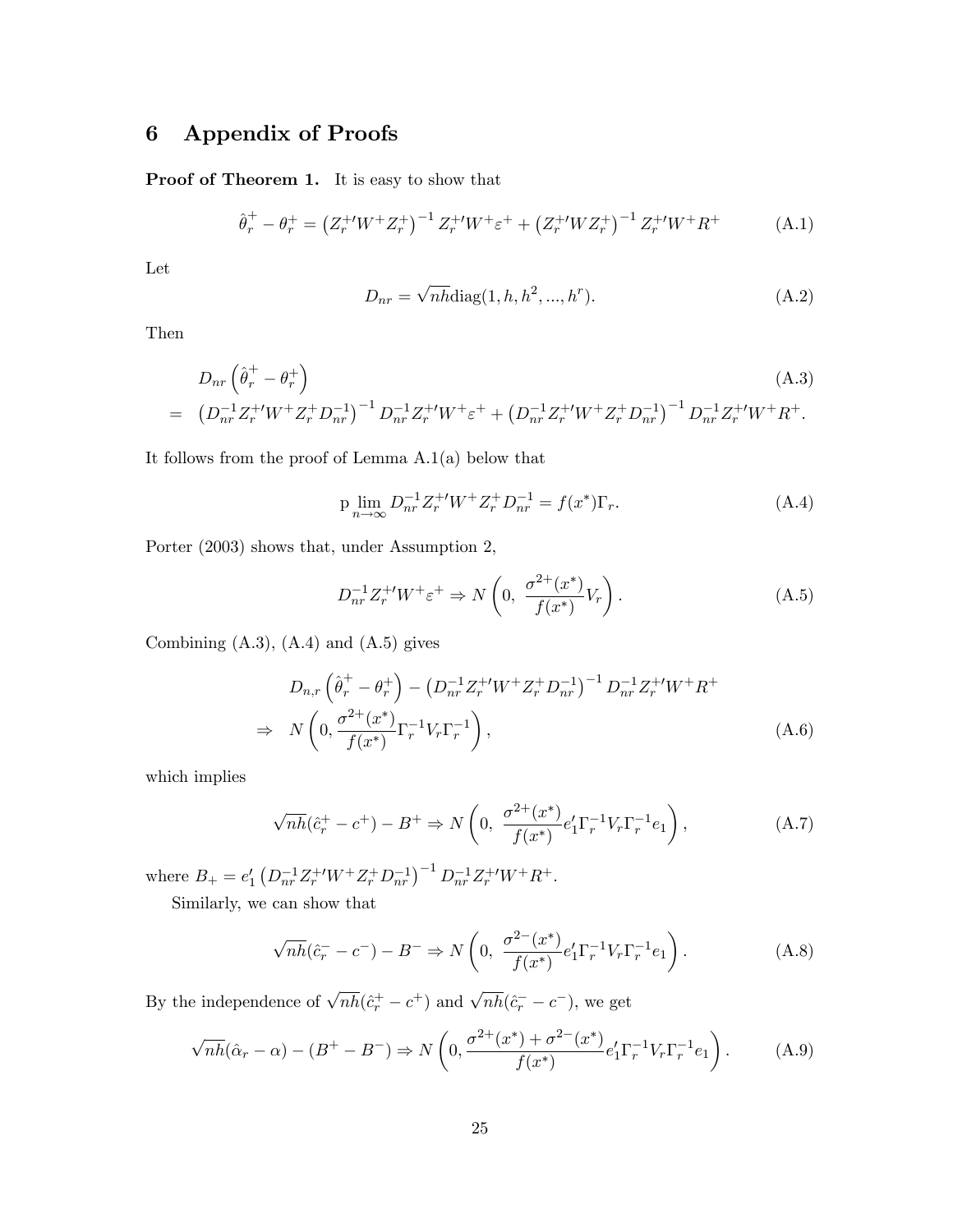When  $\ell \geq r + 1$ ,

$$
D_{nr}^{-1}Z_{r}^{+'}W^{+}R^{+} = h^{r+1}\sqrt{nh}b_{r+1}^{+}\mu_{r}(1+o_{p}(1)).
$$
\n(A.10)

When  $\ell \leq r$ ,

$$
D_{nr}^{-1}Z_{r}^{+W^{+}R^{+}} = \sqrt{nh} \left( D_{nr}^{-1}Z_{r}^{+W^{+}e^{+}} \right) = O_{p} \left( h^{q} \sqrt{nh} \right). \tag{A.11}
$$

Therefore

$$
B^{+} = 1 \left\{ \ell \ge r + 1 \right\} \frac{\left( e_1' \Gamma_r^{-1} \mu_r \right) b_{r+1}^{+}}{f(x^*)} h^{r+1} \sqrt{n h} (1 + o_p(1)) + O_p \left( h^q \sqrt{n h} \right). \tag{A.12}
$$

Similarly

$$
B^{-} = 1 \left\{ \ell \ge r+1 \right\} \frac{(-1)^{r+1} \left( e_1^{\ell} \Gamma_r^{-1} \mu_r \right) b_{r+1}^-}{f(x^*)} h^{r+1} \sqrt{n h} (1 + o_p(1)) + O_p \left( h^q \sqrt{n h} \right). \tag{A.13}
$$

Let  $B = B^+ - B^-$ , then

$$
B = 1 \left\{ \ell \ge r + 1 \right\} \frac{\left( e_1' \Gamma_r^{-1} \mu_r \right) \left[ b_{r+1}^+ - (-1)^{r+1} b_{r+1}^- \right]}{f(x^*)} h^{r+1} \sqrt{n h} (1 + o_p(1))
$$
  
+  $O_p \left( h^q \sqrt{n h} \right).$  (A.14)

Combining  $(A.14)$  and  $(A.9)$  leads to the desired result.

**Proof of Theorem 2. Part (a)**. The proof uses the following result from Pollard (1993): Let  $P = \prod_{i=1}^n P_i$  and  $Q = \prod_{i=1}^n Q_i$  be the finite products of probability measures such that  $Q_i$  has density  $1 + \Delta_i(\cdot)$  with respect to  $P_i$ . If  $\nu_i^2 = E_{P_i} \Delta_i^2$  is finite for each i, then

$$
||\Pi_{i=1}^{n} P_i - \Pi_{i=1}^{n} Q_i||_1 \le \exp\left(\sum_{i=1}^{n} \nu_i^2\right) - 1.
$$
 (A.15)

Using this result and (31), we have

$$
\inf_{\hat{\alpha}} \sup_{\mathbb{P}\in\mathcal{P}} \mathbb{P}(|\hat{\alpha} - \alpha| \ge \epsilon/2) \ge \frac{1}{2} \left(\frac{3}{2} - \exp\left(\sum_{i=1}^n \nu_i^2\right)\right),\tag{A.16}
$$

provided that  $\alpha(P) - \alpha(Q) > \epsilon$ .

To get a good lower bound for the minimax risk, we consider two probability models P and  $Q$ . Under the model  $P$ , the data is generated according to

$$
Y = m_P(X) + \alpha_P d + \varepsilon \tag{A.17}
$$

where  $Y = (y_1, y_2, ..., y_n)'$ ,  $m_P(X) = (m_P(x_1), ..., m_P(x_n))$ ,  $\varepsilon = (\varepsilon_1, ..., \varepsilon_n)$ ,  $x_i \sim \textit{iid}$ uniform $(x^* - \delta, x^* + \delta)$ ,  $\varepsilon_i \sim \text{iid } N(0, 1)$  and  $\varepsilon_i$  is independent of  $x_j$  for all i and j. The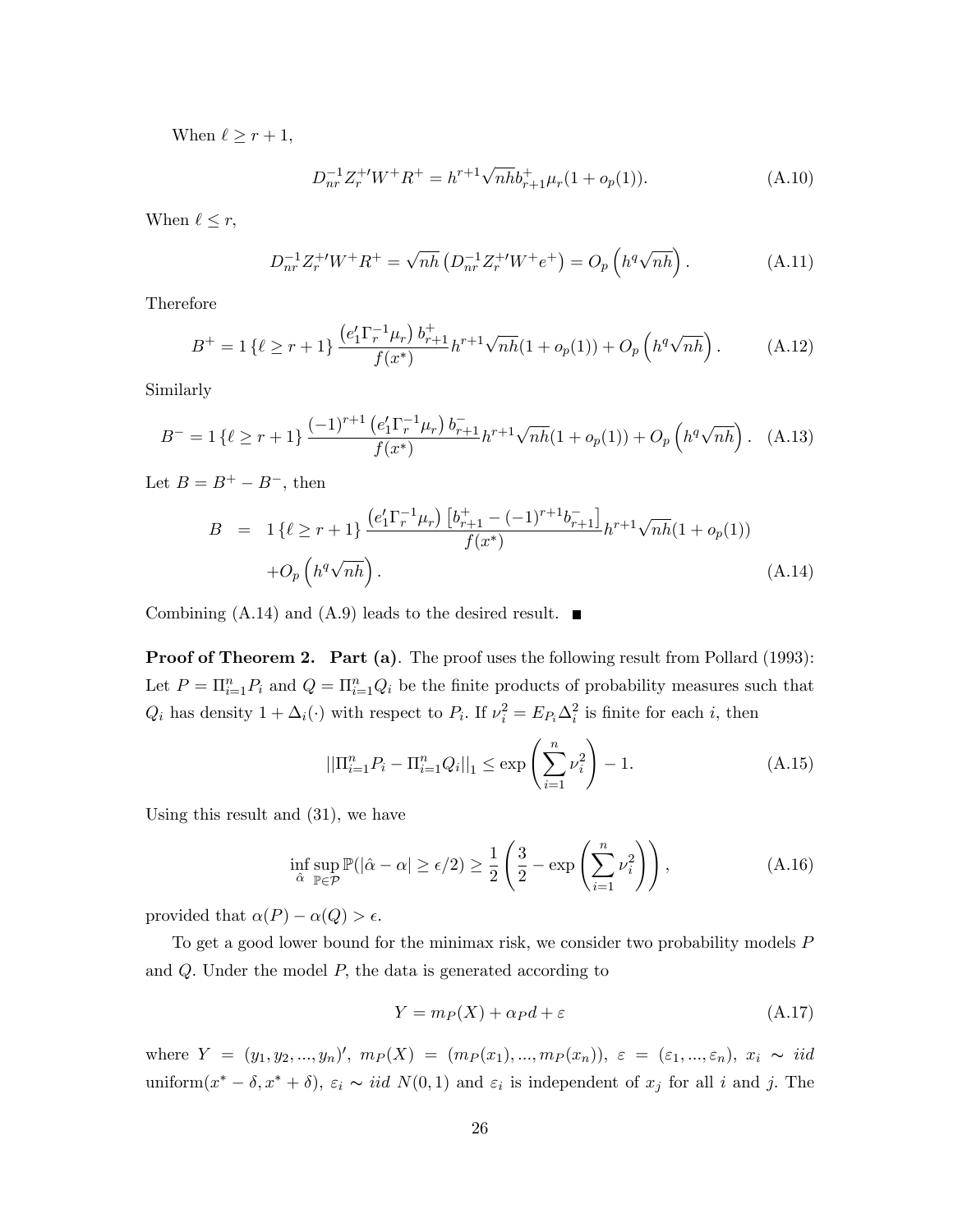data generating process under Q is defined analogously with  $m_P (X) + \alpha_P d$  replaced by  $m_Q(X) + \alpha_Q d$ . It is obvious that both models P and Q satisfy Assumption 2.

We now specify m and  $\alpha$  for each model. For the probability model P, we let  $m_P (x) = 0$ and  $\alpha_P = 0$ . For the probability model Q, we let

$$
m_Q(x) = -\xi \eta^s \phi \left( (x - x^*) / \eta \right) \text{ and } \alpha_Q = \xi \eta^s \tag{A.18}
$$

where  $\eta = n^{-1/(2s+1)}$  and  $\phi$  is an infinitely differentiable function satisfying (i)  $0 \le \phi(x) \le 1$ , (ii)  $\phi(x) = 0$  for  $x \leq 0$  and (iii)  $\phi(x) = 1$  for  $x \geq \delta$ .

Obviously  $m_P \in \mathcal{M}(s, \delta, K)$ . We next verify that  $m_Q \in \mathcal{M}(s, \delta, K)$ . First, by construction,  $m_Q$  is continuous on  $[x^* - \delta, x^* + \delta]$ . Second, the *i*-th order derivative of  $m_Q^{(i)}$ Q is  $\xi \eta^{s-i} \phi^{(i)}((x-x^*)/\eta)$  which is obviously bounded by K when n is large enough for all  $i \leq \ell$ . Third, we verify the Hölder condition for the  $\ell$ -th order derivative. It suffices to consider the case when  $x_1 \in [x^*, x^* + \delta]$  and  $x_2 \in [x^*, x^* + \delta]$  as the Hölder condition holds trivially when  $x_1 \in [x^* - \delta, x^*]$  and  $x_2 \in [x^* - \delta, x^*]$ . We consider three cases: (i) when  $x_1$ ,  $x_2 \in [x^*, x^* + \delta \eta]$ , the  $\ell$ -th order derivative satisfies

$$
\begin{aligned}\n&\left|\xi\eta^{s-\ell}\phi^{(\ell)}\left(\left(x_1 - x^*\right)/\eta\right) - \xi\eta^{s-\ell}\phi^{(\ell)}\left(\left(x_2 - x^*\right)/\eta\right)\right| \\
&\leq \xi\eta^{s-\ell}\phi^{(\ell+1)}\left(\eta^{-1}\tilde{x}\right)\eta^{-1}\left|x_1 - x_2\right| \\
&= \xi\eta^{s-\ell-1}\phi^{(\ell+1)}\left(\eta^{-1}\tilde{x}\right)\left|x_1 - x_2\right|^{\ell+1-s}\left|x_1 - x_2\right|^{s-\ell} \\
&\leq C\xi\eta^{s-\ell-1}\eta^{\ell+1-s}\delta^{\ell+1-s}\left|x_1 - x_2\right|^{\tau} \\
&\leq K\left|x_1 - x_2\right|^{\tau}\n\end{aligned} \tag{A.19}
$$

if  $\xi$  is small enough; (ii) when  $x_1 \in [x^*, x^* + \eta \delta]$  and  $x_2 \ge x^* + \eta \delta$ ,

$$
\begin{aligned}\n&\left|\xi\eta^{s-\ell}\phi^{(\ell)}\left(\left(x_{1}-x^{*}\right)/\eta\right)-\xi\eta^{s-\ell}\phi^{(\ell)}\left(\left(x_{2}-x^{*}\right)/\eta\right)\right| \\
&=\left|\xi\eta^{s-\ell}\phi^{(\ell)}\left(\left(x_{1}-x^{*}\right)/\eta\right)-\xi\eta^{s-\ell}\phi^{(\ell)}\left(\left(x^{*}+\eta\delta-x^{*}\right)/\eta\right)\right| \\
&\leq K\left|x_{1}-x^{*}-\eta\delta\right|^{T}\leq K\left|x_{1}-x_{2}\right|^{T}\n\end{aligned} \tag{A.20}
$$

when the first inequality follows from (A.19); (iii) when  $x_1 \geq x^* + \eta \delta$  and  $x_2 \geq x^* + \eta \delta$ , we have  $\phi^{(\ell)}((x_1 - x^*)/\eta) = \phi^{(\ell)}((x_2 - x^*)/\eta) = 0$ . Again the Hölder condition holds trivially.

It remains to compute the  $L_1$  distance between the two measures. Let the density of  $Q_i$  with respect to  $P_i$  be  $1 + \Delta_i(x_i, y_i)$ , then

$$
\Delta_i(x_i, y_i) = \begin{cases}\n\varphi(y_i - m_Q(x_i) - \alpha_Q)/\varphi(y_i) - 1, & \text{if } x_i \in [x^*, x^* + \eta \delta) \\
0, & \text{otherwise}\n\end{cases}
$$
\n(A.21)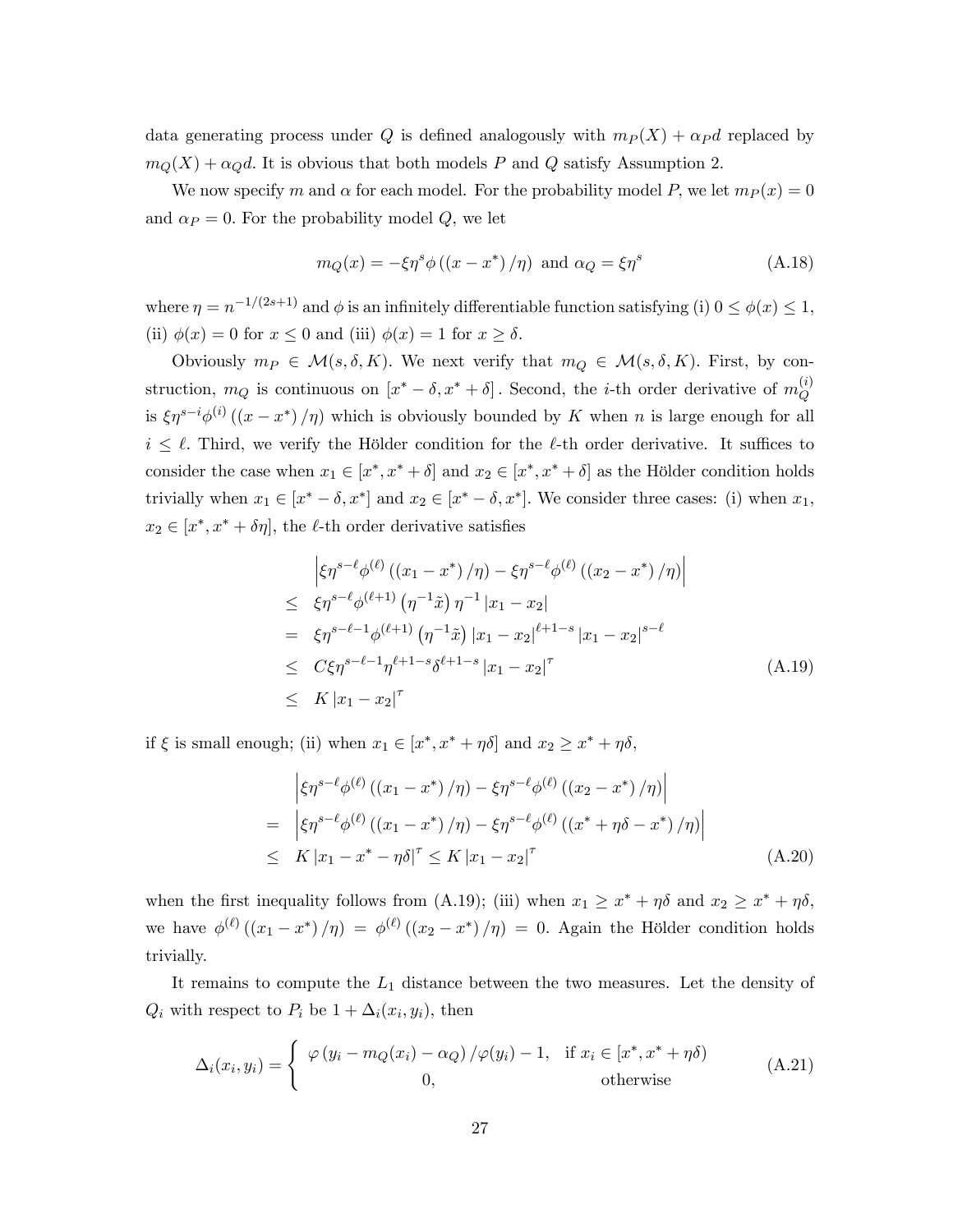where  $\varphi(\cdot)$  is the standard normal pdf. Therefore,

$$
E_{P_i} \Delta_i^2 = \frac{1}{2\delta} \int_{x^*}^{x^* + \eta \delta} \int_{-\infty}^{\infty} \left[ \varphi \left( y - m_Q(x) - \alpha_Q \right) \varphi^{-1}(y) - 1 \right]^2 \varphi(y) dy dx
$$
  
\n
$$
= \frac{1}{2\delta} \int_{x^*}^{x^* + \eta \delta} \int_{-\infty}^{\infty} \varphi^2 \left( y - m_Q(x) - \alpha_Q \right) \varphi^{-1}(y) dy dx
$$
  
\n
$$
- \frac{1}{\delta} \int_{x^*}^{x^* + \eta \delta} \int_{-\infty}^{\infty} \varphi \left( y - m_Q(x) - \alpha_Q \right) dy dx + \frac{1}{2} \eta
$$
  
\n
$$
= \frac{1}{2\delta} \int_{x^*}^{x^* + \eta \delta} \int_{-\infty}^{\infty} \varphi^2 \left( y - m_Q(x) - \alpha_Q \right) \varphi^{-1}(y) dy dx - \frac{1}{2} \eta.
$$
 (A.22)

Plugging the standard normal pdf yields:

$$
E_{P_i} \Delta_i^2 = \frac{1}{2\delta} \int_{x^*}^{x^* + \eta \delta} \int_{-\infty}^{\infty} \frac{1}{\sqrt{2\pi}} \exp\left(-\frac{2\left(y - m_Q(x) - \alpha_Q\right)^2}{2} + \frac{y^2}{2}\right) dy dx - \frac{1}{2}\eta
$$
  
\n
$$
= \frac{1}{2\delta} \int_{x^*}^{x^* + \eta \delta} \exp\left(m_Q(x) + \alpha_Q\right)^2 dx - \frac{1}{2}\eta
$$
  
\n
$$
= \frac{1}{2\delta} \int_{x^*}^{x^* + \eta \delta} \exp\left\{\xi^2 \eta^{2s} \left[1 - \phi(\eta^{-1}(x - x^*))\right]^2\right\} dx - \frac{1}{2}\eta
$$
  
\n
$$
\leq \frac{1}{2}\eta \exp\left(\xi^2 \eta^{2s}\right) - \frac{1}{2}\eta = \frac{1}{2}\eta \left(\exp\left(\xi^2 \eta^{2s}\right) - 1\right)
$$
  
\n
$$
= \frac{1}{2}\xi^2 \eta^{2s+1} (1 + o(1)) \leq \xi^2/(2n) \tag{A.23}
$$

when  $n$  is large enough.

When  $\xi$  is small enough, say  $\xi^2/2 \leq \log(5/4)$ , we have

$$
\exp\left(\sum_{i=1}^{n} \nu_i^2\right) \le \exp\left(\xi^2/2\right) < \frac{5}{4}.\tag{A.24}
$$

It follows from (A.16) that

$$
\inf_{\hat{\alpha}} \sup_{P_{m,\alpha} \in \mathcal{P}(s,\delta,K)} P_{m,\alpha} \left( \left| n^{\frac{s}{2s+1}} \left( \hat{\alpha} - \alpha \right) \right| \ge \epsilon/2 \right) \ge \frac{1}{2} \left( \frac{3}{2} - \frac{5}{4} \right) = \frac{1}{8} \ge C \tag{A.25}
$$

on choosing  $C \le 1/8$ . Here the second inequality holds because  $\alpha(P) - \alpha(Q) = \xi n^{-\frac{s}{2s+1}} \ge$  $\epsilon n^{-\frac{s}{2s+1}}$  for a small  $\epsilon$ .

**Part (b).** It follows from Theorem 1 that  $\lim_{\epsilon \to \infty} P(n^{\frac{s}{2s+1}} [\hat{\alpha}_{\ell} - \alpha] \ge \epsilon/2) = 0$  for a single probability model and a single bandwidth. This is because Theorem 1 holds and when  $h = \psi_1 n^{-1/(2s+1)}$ , the bias term satisfies  $B = O_p\left(h^s \sqrt{n h}\right) = O_p(1)$ . Hence, it suffices to show that the results of Theorem 1 hold uniformly over  $P_{m,\alpha} \in \mathcal{P}(s,\delta,K)$ . We focus on the case  $x \geq x^*$  as the case for the  $x < x^*$  follows in a similar way. Inspection of the proof of Theorem 1 shows that all quantities except  $(D_{nr}^{-1}Z_r^{+'}W^+Z_r^+D_{nr}^{-1})^{-1}D_{nr}^{-1}Z_r^{+'}W^+R^+$  are independent of m and  $\alpha$ . So we only need to show that  $(D_{nr}^{-1}Z_r^{+\prime}W^+Z_r^+D_{nr}^{-1})^{-1}D_{nr}^{-1}Z_r^{+\prime}W^+R^+$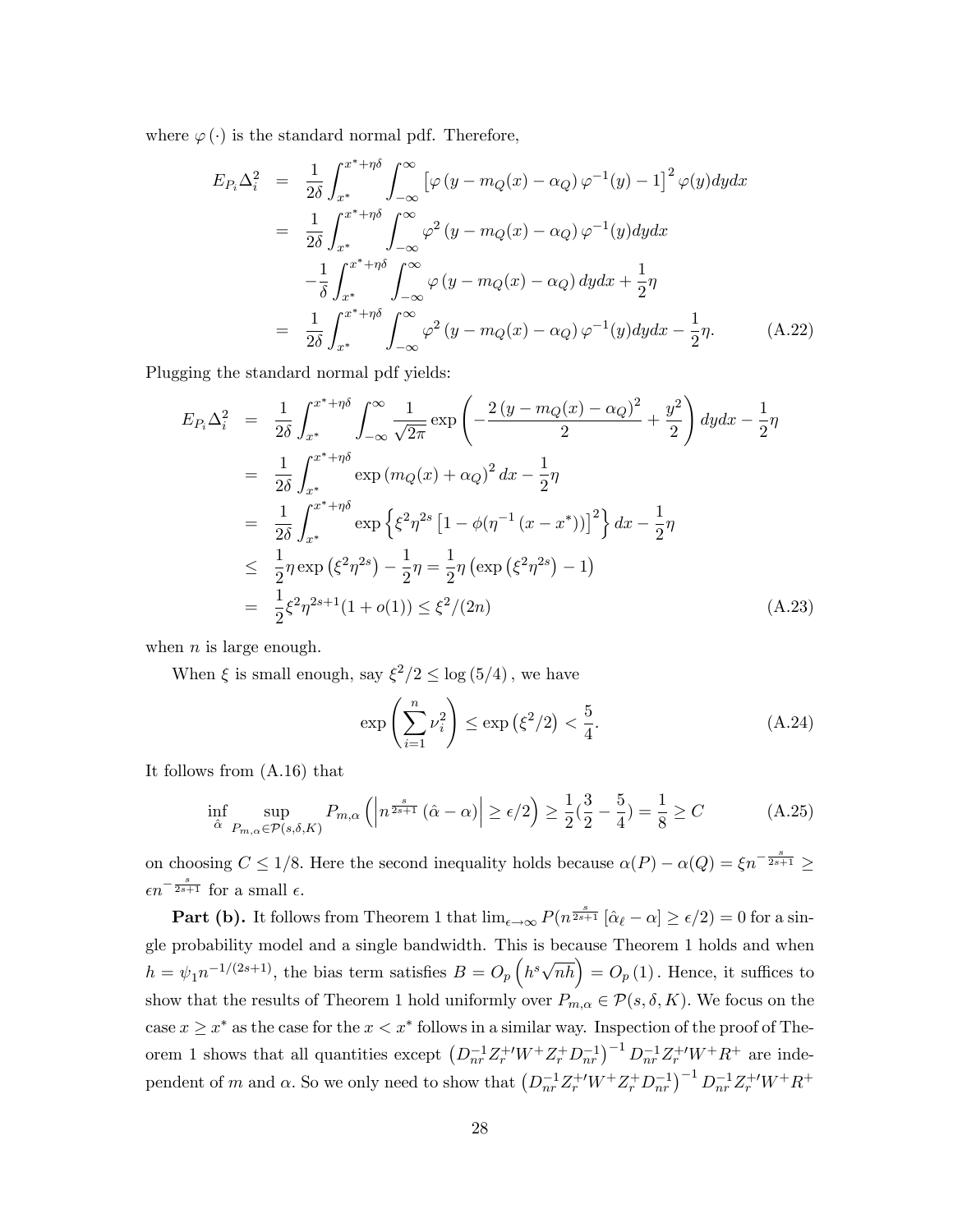is stochastically bounded uniformly over  $m \in \mathcal{M}(s, \delta, K)$  and  $\alpha \in [-K, K]$ . This is obvious as (i)  $(D_{nr}^{-1}Z_r^{+W+}Z_r^{+}D_{nr}^{-1})^{-1}$  does not depend on m and  $\alpha$  and  $D_{nr}^{-1}Z_r^{+W+}R^+$  is uniformly bounded because

$$
|e^+(x)/(x-x^*)^q| = O(1)
$$
 uniformly over  $x \in [x^*, x^* + \delta]$ .

To prove Theorems 3 and 5, we need the following two lemmas. For notational convenience, when  $r = r_{\tau}$ ,  $h_{\tau} = \psi_1 n^{-1/(2\tau+1)}$ , we write  $Z_{\tau}^+ = Z_{r_{\tau}}^+$ ,  $D_{n\tau}^+ = D_{nr_{\tau}}^+$  and  $W_{\tau}^+ =$  $W^+ = h_\tau diag(k_{h_\tau}(x_i - x^*))_{x_i \geq x^*}$ . Define  $Z^-_\tau$ ,  $D^-_{n\tau}$  and  $W^-_\tau$  analogously. Let  $\sup_{(s, P_{m,\alpha})}$ abbreviate  $\sup_{s\in[s_*,s^*]} \sup_{P_{m,\alpha}\in\mathcal{P}(s,\delta,K)}$  throughout the rest of the proof.

**Lemma A.1** Let Assumptions  $2(d)$  and 3 hold. If  $\min_{r \in [r_{s*}, r_{s*}]} \{\mu_{\min}(\Gamma_r)\} > 0$ , then for some constant  $C_2$  and any constant  $C_3$  we have, as  $n \to \infty$ ,

(a) sup<sub>(s,P<sub>m,\alpha</sub>)</sub> P<sub>m,\alpha</sub> (inf<sub>τ∈[s<sub>\*</sub>,s<sup>\*</sup>]</sub> {
$$
\mu_{min}
$$
 (D<sub>nτ</sub><sup>-1</sup>Z<sub>τ</sub><sup>+ $'Wτ+Zτ-Dnτ-1) } \leq C2 = o(1),\n(b) sup(s,Pm,\alpha) Pm,\alpha (infτ∈[s*,s*] { $\mu_{min}$  (D<sub>nτ</sub><sup>-1</sup>Z<sub>τ</sub><sup>- $'WτZτ-Dnτ-1) } \leq C2 = o(1),\n(c) sup(s,Pm,\alpha) Pm,\alpha (supτ∈[s*,s*] ||Dnτ-1Zτ+ $'Wτ+ Rτ+|| > C3\zeta(n)) = o(1),\n(d) sup(s,Pm,\alpha) Pm,\alpha (supτ∈[s*,s*] ||Dnτ-1Zτ- $'Wτ$  R<sub>τ</sub><sup>-</sup> || > C<sub>3</sub>\zeta(n)) = o(1),  
\nwhere  $\mu_{min}(A)$  is the smallest eigenvalue of matrix A.$$</sup>$</sup> 

**Proof of Lemma A.1.** Part (a) Let  $\Gamma_{n\tau} = D_{n\tau}^{-1} Z_{\tau}^{+} W_{\tau}^{+} Z_{\tau}^{+} D_{n\tau}^{-1}$ , then the  $(i, j)$ -th element of  $\Gamma_{n\tau}$  is

$$
\Gamma_{n\tau}(i,j) = \frac{1}{nh_{\tau}} \frac{1}{h_{\tau}^{i+j-2}} \sum_{k=1}^{n} k(\frac{x_k - x^*}{h_{\tau}}) (x_k - x^*)^{i+j-2} \mathbf{1} \{x_k \ge x^*\}.
$$
 (A.26)

Note that

$$
E\Gamma_{n\tau}(i,j) = \int_0^\infty k(z)z^{i+j+2}f(x^*+zh_\tau)dz
$$
\n(A.27)

and

$$
Var(\Gamma_{n\tau}(i,j))
$$
\n
$$
= \frac{1}{nh_{\tau}^{2}} \frac{1}{h_{\tau}^{2(i+j-2)}} Var\left\{ k(\frac{X-x^{*}}{h_{\tau}}) (X-x^{*})^{i+j-2} 1 \{X \geq x^{*}\}\right\}
$$
\n
$$
\leq \frac{1}{nh_{\tau}^{2}} \frac{1}{h_{\tau}^{2(i+j-2)}} \int_{0}^{\infty} k^{2}(\frac{x-x^{*}}{h_{\tau}}) (x-x^{*})^{2(i+j-2)} 1 \{x \geq x^{*}\} f(x) dx
$$
\n
$$
= \frac{1}{nh_{\tau}} \int_{0}^{\infty} k^{2}(z) z^{2(i+j-2)} f(x^{*} + zh_{\tau}) dz,
$$
\n(A.28)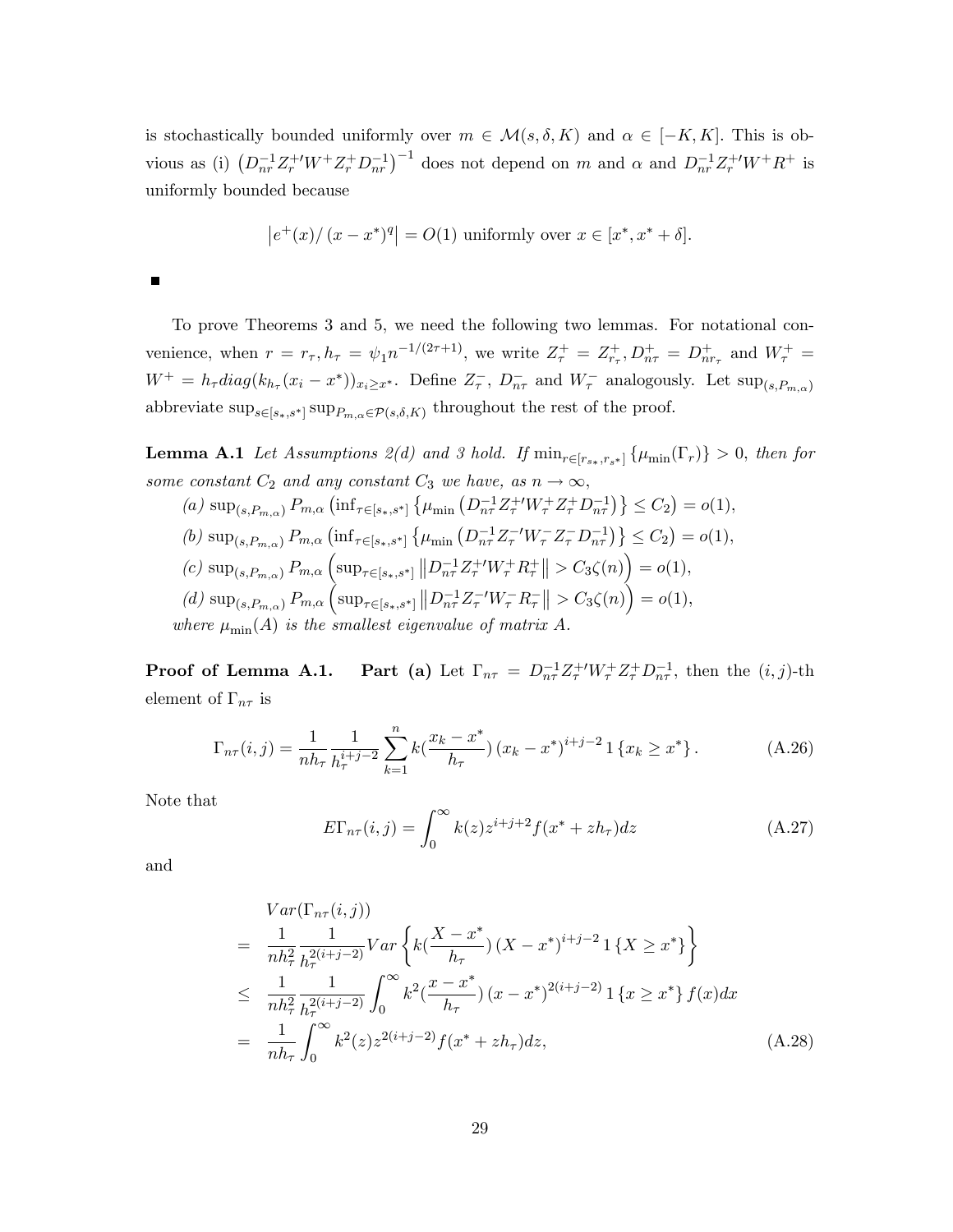we have, as  $n \to \infty$ ,  $nh_\tau \to \infty$ ,

$$
E\Gamma_{n\tau}(i,j) = \int_0^\infty k(z)z^{i+j-2}f(x^*)dz(1+o(1))
$$
\n(A.29)

and

$$
Var(\Gamma_{n\tau}(i,j)) \le \frac{1}{nh_{\tau}} \max_{x \in [x^*, x^* + \delta]} f(x) \int_0^{\infty} k^2(z) z^{2(i+j-2)} dz = O(\frac{1}{nh_{\tau}})
$$
(A.30)

uniformly over  $\tau \in [s_*, s], P_{m,\alpha} \in \mathcal{P}(s, \delta, K)$  and  $s \in [s_*, s^*]$ . The uniformity over  $P_{m,\alpha} \in$  $\mathcal{P}(s, \delta, K)$  is trivial because  $\Gamma_{n\tau}(i, j)$  does not depend on  $m(\cdot)$  or  $\alpha$ . The uniformity over  $\tau$ and s holds because  $\max_{x \in [x^*,x^*+\delta]} f(x) \int_0^\infty k^2(z) z^{2(i+j-2)} dz$  does not depend on  $\tau$  or s.

Invoking the Markov inequality yields, for any  $\epsilon > 0$ ,

$$
P_{m,\alpha}\left(|\Gamma_{n\tau}(i,j) - E\Gamma_{n\tau}(i,j)| > \epsilon\right) = O(\frac{1}{nh_{\tau}})
$$
\n(A.31)

uniformly over  $\tau \in [s_*, s], P_{m,\alpha} \in \mathcal{P}(s, \delta, K)$  and  $s \in [s_*, s^*]$ .

Let  $\Gamma(i, j) = \int_0^\infty k(z)z^{i+j+2}f(x^*)dz$ . By the dominating convergence theorem, we have

$$
\lim_{h_{\tau}\to 0} E\Gamma_{n\tau}(i,j) = \Gamma(i,j). \tag{A.32}
$$

Combining this with (A.31), we get

$$
P_{m,\alpha}\left(|\Gamma_{n\tau}(i,j)-\Gamma(i,j)|>\epsilon\right)=O(\frac{1}{nh_{\tau}})
$$
\n(A.33)

uniformly over  $\tau \in [s_*, s], P_{m,\alpha} \in \mathcal{P}(s, \delta, K)$  and  $s \in [s_*, s^*]$ .

Denote  $\Gamma_{r_{\tau}} = (\Gamma(i,j))$ , the  $(r_{\tau} + 1) \times (r_{\tau} + 1)$  matrix with the  $(i, j)$ -th element being  $\Gamma(i - 1, j - 1)$ . Then

$$
P_{m,\alpha} \left( |\mu_{\min} (\Gamma_{n\tau}) - \mu_{\min} (\Gamma_{r\tau})| > \epsilon \right) = O(\frac{1}{nh_{\tau}})
$$
\n(A.34)

and thus

$$
P_{m,\alpha}\left(\mu_{\min}\left(\Gamma_{n\tau}\right) < C_{r_{\tau}}\right) = O\left(n^{-\frac{2\tau}{2\tau+1}}\right) \tag{A.35}
$$

for some positive constant  $C_{r_{\tau}} \leq \mu_{\min}(\Gamma_{r_{\tau}}) - \epsilon$ . Note that for  $\tau \in [s_*, s^*]$ , there is only a finite number of limiting matrices  $\Gamma_{r_{\tau}}$  and constants  $C_{r_{\tau}}$ . Let  $C_2 = \min_{\tau \in [s_*,s^*]} C_{r_{\tau}}$ . Then

$$
P_{m,\alpha} \left( \inf_{\tau \in [s_*,s^*]} \mu_{\min} \left( \Gamma_{n\tau} \right) \le C_2 \right) = o(1) \tag{A.36}
$$

uniformly over  $\tau \in [s_*, s], P_{m,\alpha} \in \mathcal{P}(s, \delta, K)$  and  $s \in [s_*, s^*]$ .

Part (b) The proof is similar to that of part (a). Details are omitted.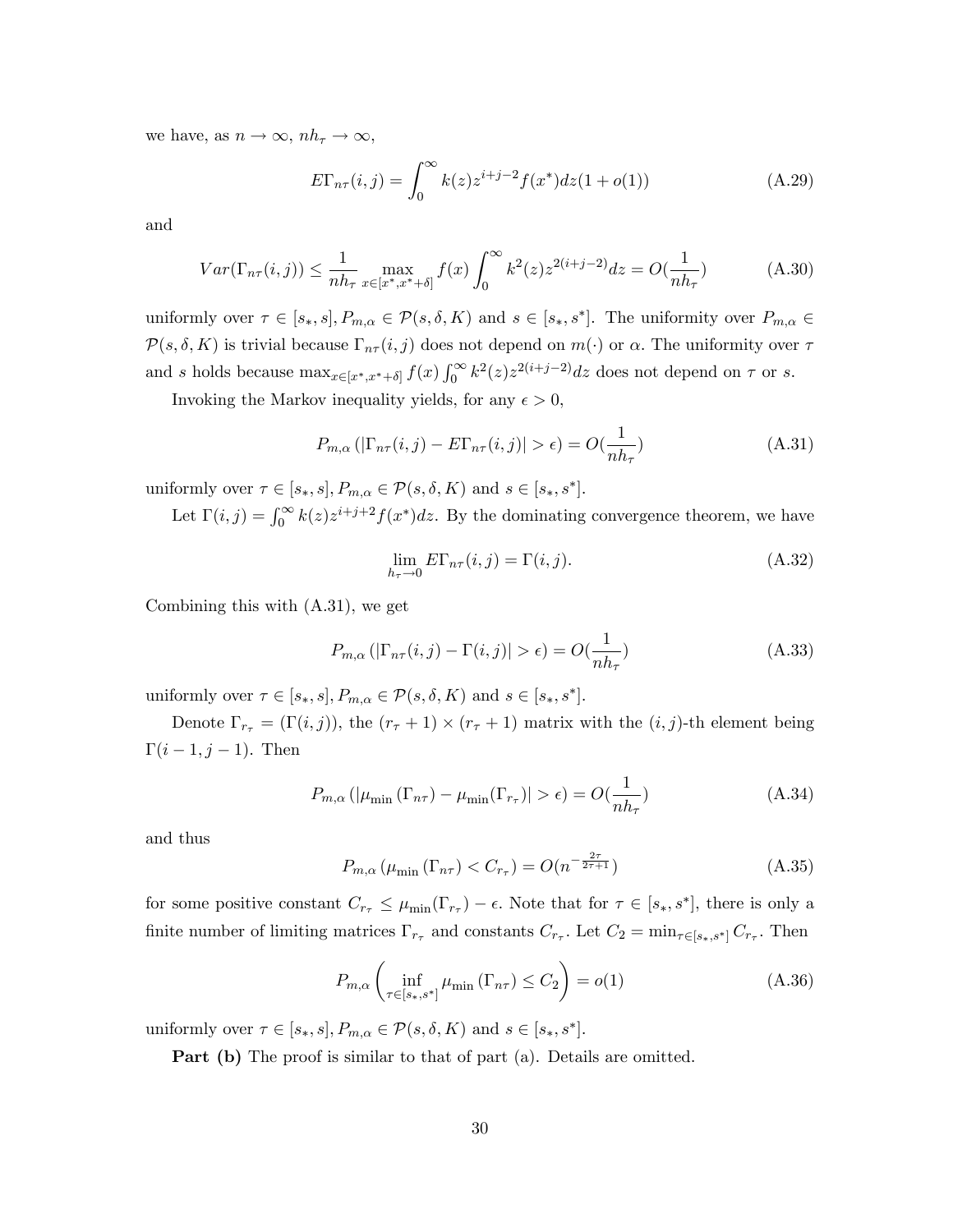**Part (c)** Let  $\mathcal{B}_{\tau} = D_{n\tau}^{-1} Z_{\tau}^{+} W_{\tau}^{+} R_{\tau}^{+}$ , then the *i*-th element of  $\mathcal{B}_{\tau}$  is

$$
\mathcal{B}_{\tau}(i) = \frac{1}{\sqrt{nh_{\tau}}} \frac{1}{h_{\tau}^{i-1}} \sum_{k=1}^{n} k(\frac{x_k - x^*}{h_{\tau}}) (x_k - x^*)^{i-1} R_{\tau}^+(x_k).
$$
 (A.37)

But

$$
R_{\tau}^{+}(x_k) = 1\{\ell \ge r_{\tau} + 1\}b_{r_{\tau}+1}^{+}(x_k - x^*)^{r_{\tau}+1} + e^+(x_k),
$$
\n(A.38)

where

$$
\left| e^+(x_k) / (x_k - x^*)^{\min\{s, r_\tau + 2\}} \right| < C \tag{A.39}
$$

for a constant C that is independent of  $x_k$  and  $\tau$ . Hence  $|R^+_{\tau}(x_k)| \leq C |x_k - x^*|^{\min(r_{\tau}+1,s)}$ . As a consequence

$$
\left(\sqrt{nh_{\tau}}h^{\min(r_{\tau}+1,s)}\right)^{-1}|\mathcal{B}_{\tau}(i)|\tag{A.40}
$$
\n
$$
\leq \frac{C}{nh_{\tau}}\frac{1}{h_{\tau}^{i-1+\min(r_{\tau}+1,s)}}\sum_{k=1}^{n}k\left(\frac{x_{k}-x^{*}}{h_{\tau}}\right)(x_{k}-x^{*})^{i-1}(x_{k}-x^{*})^{\min(r_{\tau}+1,s)}
$$

Using the same argument in the proof of part (a), we can show that the above upper bound converges to

$$
\int_0^\infty k(z)z^{i-1+\min(r_\tau+1,s)}f(x^*)dz\tag{A.41}
$$

uniformly over  $\tau \in [s_*, s], P_{m,\alpha} \in \mathcal{P}(s, \delta, K)$  and  $s \in [s_*, s^*]$ . Note that

$$
\sqrt{nh_{\tau}}h_{\tau}^{\min(r_{\tau}+1,s)} = \psi_1^{0.5+\min(r_{\tau}+1,s)}n^{1-\frac{1}{2\tau+1}}n^{\frac{\min(r_{\tau}+1,s)}{2\tau+1}} \\
= Cn^{\frac{1}{2}(1-\frac{1}{2\tau+1})}n^{\frac{-\min(r_{\tau}+1,s)}{2\tau+1}} \\
= Cn^{\frac{\tau-\min(r_{\tau}+1,s)}{2\tau+1}} = O(1) \text{ uniformly.}
$$
\n(A.42)

Therefore  $|\mathcal{B}_{\tau}(i)|$  is bounded above uniformly over  $\tau \in [s_*, s], P_{m,\alpha} \in \mathcal{P}(s, \delta, K)$  and  $s \in$  $[s_*, s^*]$ . Combining this with the divergence of  $\zeta(n)$  yields the desired result.

**Part (d)** The proof is similar to that of part (c). Details are omitted.  $\blacksquare$ 

Let  $A_n$  be the union of events

$$
\left\{\inf_{\tau \in [s_*,s^*]}\mu_{\min} (D_{n\tau}^{-1} Z_{\tau}^{+'} W_{\tau}^{+} Z_{\tau}^{+} D_{n\tau}^{-1}) \leq C_2\right\} \cup \n\left\{\inf_{\tau \in [s_*,s^*]}\mu_{\min} (D_{n\tau}^{-1} Z_{\tau}^{-'} W_{\tau}^{-} Z_{\tau}^{-} D_{n\tau}^{-1}) \leq C_2\right\} \cup \n\left\{\sup_{\tau \in [s_*,s^*]} \|D_{n\tau}^{-1} Z_{\tau}^{+'} W_{\tau}^{+} R_{\tau}^{+}\| > C_3 \zeta(n)\right\} \cup \n\left\{\sup_{\tau \in [s_*,s^*]} \|D_{n\tau}^{-1} Z_{\tau}^{-'} W_{\tau}^{-} R_{\tau}^{-}\| > C_3 \zeta(n)\right\}
$$

whose probabilities are specified in Lemma A.1. Let  $A_n^c$  denote its complement.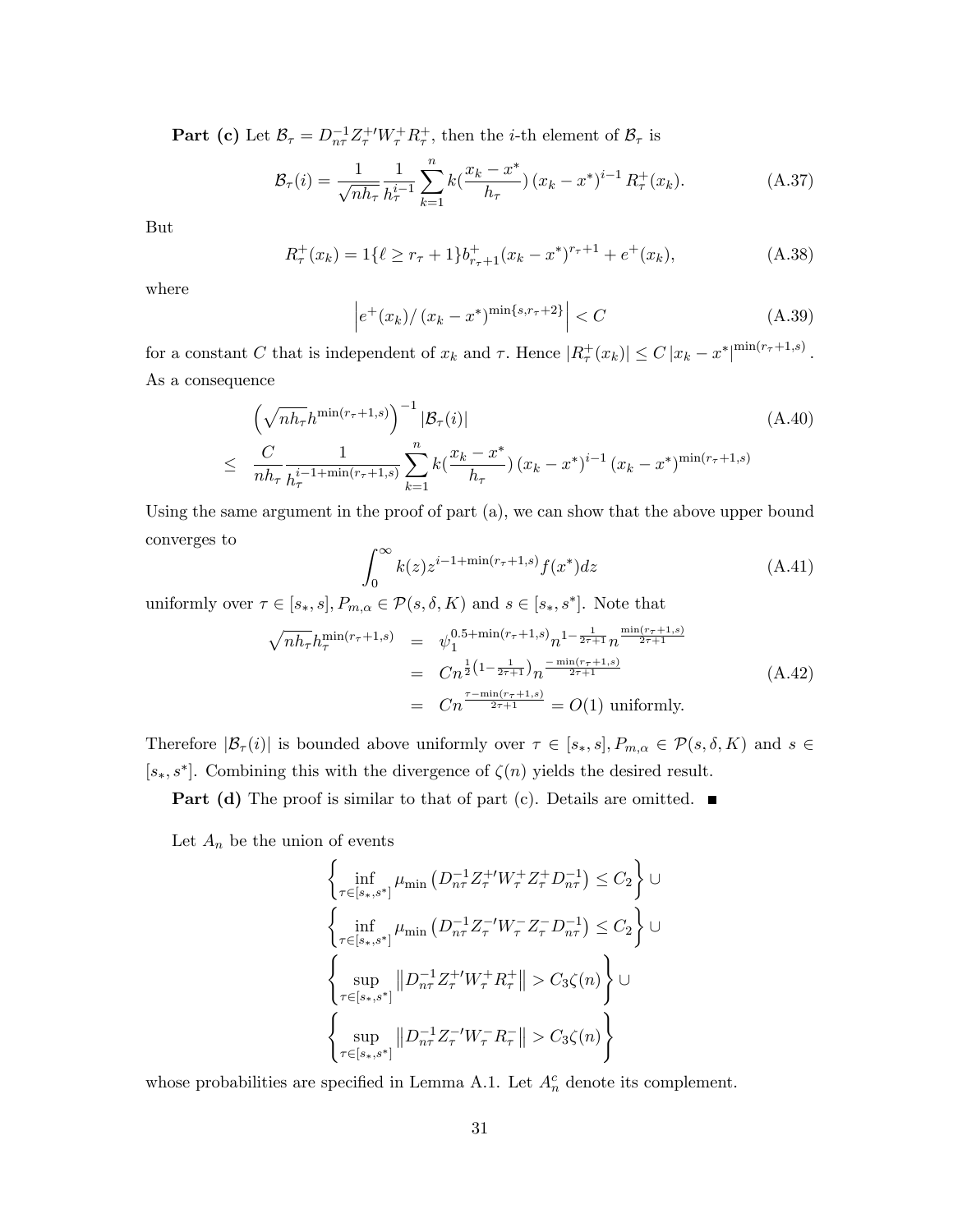Lemma A.2 Let the assumptions of Theorem 3 hold.

(a) For a constant C such that  $C > 4C_3C_2^{-1}$ , we have

$$
\sup_{s \in [s_*,s^*]} \sup_{P_{m,\alpha} \in \mathcal{P}(s,\delta,K)} \sup_{\tau \in [s_*,s]} P_{m,\alpha} \left( \sqrt{n h_\tau} |\hat{\alpha}_\tau - \alpha| > C\zeta(n), A_n^c \right) = O \left( \zeta^{-2}(n) \right).
$$

(b) Let  $\tau_0 := s_0 + (\rho s_0) (\log \log n) / \log(n)$  with  $\sqrt{2\rho} > 2 + 1/s_0$ . If  $m(x) \in \mathcal{M}_0(s_0, \delta, K)$ for some  $s_0 < \infty$ , then for any constant  $C > 0$ ,

$$
P_{m,\alpha}\left(\sqrt{nh_{s_0}}|\hat{\alpha}_{\tau_0}-\alpha| \leq C\zeta(n), A_n^c\right) = o(1).
$$

Proof of Lemma A.2. Part (a) Note that

$$
P_{m,\alpha} \left( \sqrt{nh_{\tau}} |\hat{\alpha}_{\tau} - \alpha| > C\zeta(n), A_n^c \right)
$$
\n
$$
= P_{m,\alpha} \left( \sqrt{nh_{\tau}} |\left[ \hat{c}_{\tau}^+ - \alpha - m(x^*) \right] - \left[ \hat{c}_{\tau}^- - m(x^*) \right] | > C\zeta(n), A_n^c \right)
$$
\n
$$
\leq P_{m,\alpha} \left( \sqrt{nh_{\tau}} |\hat{c}_{\tau}^+ - \alpha - m(x^*)| > \frac{C}{2} \zeta(n), A_n^c \right)
$$
\n
$$
+ P_{m,\alpha} \left( \sqrt{nh_{\tau}} |\hat{c}_{\tau}^- - m(x^*)| > \frac{C}{2} \zeta(n), A_n^c \right) \tag{A.43}
$$

We now consider each of the two terms. It follows from the proof of Theorem 1 that

$$
\hat{c}_{\tau}^{+} - \alpha - m(x^{*}) = e_{1}' \left( Z_{\tau}^{+ \prime} W_{\tau}^{+} Z_{\tau}^{+} \right)^{-1} Z_{\tau}^{+ \prime} W_{\tau}^{+} \varepsilon^{+} + e_{1}' \left( Z_{\tau}^{+ \prime} W_{\tau}^{+} Z_{\tau}^{+} \right)^{-1} Z_{\tau}^{+ \prime} W_{\tau}^{+} R_{\tau}^{+}.
$$
 (A.44)

So

$$
P_{m,\alpha} \left( \sqrt{nh_{\tau}} \left| \hat{c}_{\tau}^{+} - \alpha - m(x^{*}) \right| > \frac{C}{2} \zeta(n), A_{n}^{c} \right)
$$
  
\n
$$
\leq P_{m,\alpha} \left( \left| e_{1}^{\prime} \left( D_{n\tau}^{-1} Z_{\tau}^{+ \prime} W_{\tau}^{+} Z_{\tau}^{+} D_{n\tau}^{-1} \right)^{-1} D_{n\tau}^{-1} Z_{\tau}^{+ \prime} W_{\tau}^{+} R_{\tau}^{+} \right| > \frac{C}{4} \zeta(n), A_{n}^{c} \right)
$$
  
\n
$$
+ P_{m,\alpha} \left( \left| e_{1}^{\prime} \left( D_{n\tau}^{-1} Z_{\tau}^{+ \prime} W_{\tau}^{+} Z_{\tau}^{+} D_{n\tau}^{-1} \right)^{-1} D_{n\tau}^{-1} Z_{\tau}^{+ \prime} W_{\tau}^{+} \epsilon^{+} \right| > \frac{C}{4} \zeta(n), A_{n}^{c} \right)
$$
  
\n
$$
\leq P_{m,\alpha} \left( \left[ \mu_{\min} \left( D_{n\tau}^{-1} Z_{\tau}^{+ \prime} W^{+} Z_{\tau}^{+} D_{n\tau}^{-1} \right) \right]^{-1} \left\| D_{n\tau}^{-1} Z_{\tau}^{+ \prime} W_{\tau}^{+} R_{\tau}^{+} \right\| > \frac{C}{4} \zeta(n), A_{n}^{c} \right)
$$
  
\n
$$
+ P_{m,\alpha} \left( \left[ \mu_{\min} \left( D_{n\tau}^{-1} Z_{\tau}^{+ \prime} W^{+} Z_{\tau}^{+} D_{n\tau}^{-1} \right) \right]^{-1} \left\| D_{n\tau}^{-1} Z_{\tau}^{+ \prime} W_{\tau}^{+} \epsilon^{+} \right\| > \frac{C}{4} \zeta(n), A_{n}^{c} \right)
$$
  
\n
$$
\leq P_{m,\alpha} \left( \left\| D_{n\tau}^{-1} Z_{\tau}^{+ \prime} W_{\tau}^{+} R_{\tau}^{+} \right\| > C_{3} \zeta(n), A^{c} \right) + P_{m,\alpha} \left( \left\| D_{n\tau}^{-1} Z_{\tau
$$

The last equality holds because on  $A^c$ ,  $||D_{n\tau}^{-1}Z_{\tau}^{+}W_{\tau}^{+}R_{\tau}^{+}|| \leq C_3\zeta(n)$  for all  $\tau$ . Let  $\Sigma^+$  =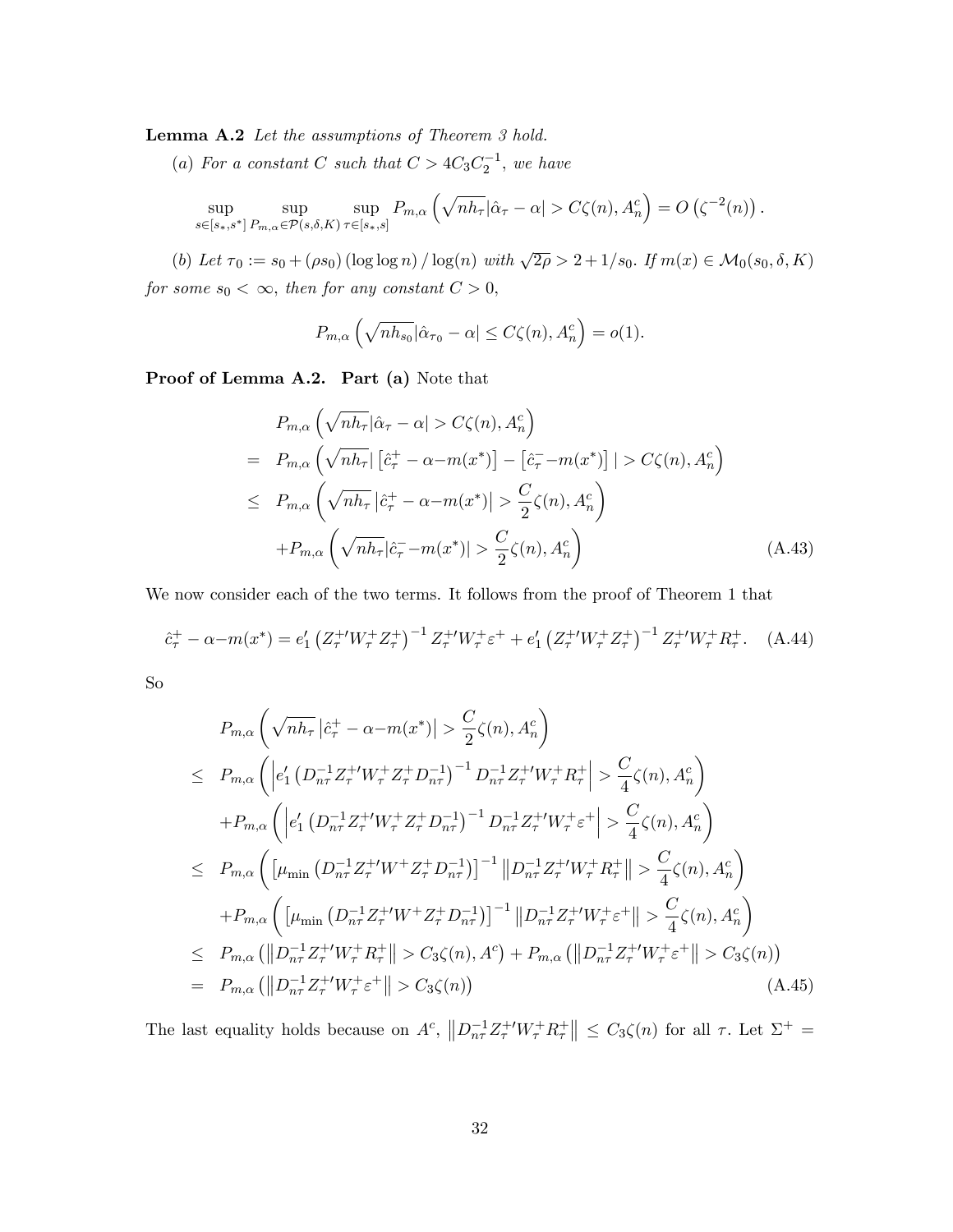$diag(\sigma^2(x_i)|_{x_i>x^*}),$  then

$$
P_{m,\alpha} \left( \left\| D_{n\tau}^{-1} Z_{\tau}^{+ \prime} W_{\tau}^{+} \varepsilon^{+} \right\| > C_{3} \zeta(n) \right)
$$
  
\n
$$
\leq C_{3}^{-2} \zeta^{-2} (n) trace (ED_{n\tau}^{-1} Z_{\tau}^{+ \prime} W_{\tau}^{+} \varepsilon^{+} \varepsilon^{+ \prime} W_{\tau}^{+ \prime} Z_{\tau}^{+ \prime} D_{n\tau}^{-1})
$$
  
\n
$$
= C_{3}^{-2} \zeta^{-2} (n) trace (ED_{n\tau}^{-1} Z_{\tau}^{+ \prime} W_{\tau}^{+} \Sigma^{+} W_{\tau}^{+ \prime} Z_{\tau}^{+ \prime} D_{n\tau}^{-1})
$$
  
\n
$$
= C_{3}^{-2} \zeta^{-2} (n) \sum_{i=1}^{r_{\tau}+1} \frac{1}{n h_{\tau}} \frac{1}{h_{\tau}^{2i-2}} \sum_{k=1}^{n} E k^{2} (\frac{x_{k} - x^{*}}{h_{\tau}}) \sigma^{2}(x_{k}) (x_{k} - x^{*})^{2i-2} 1 \{x_{k} \geq x^{*} \}
$$
  
\n
$$
= C_{3}^{-2} \zeta^{-2} (n) \sum_{i=1}^{r_{\tau}+1} \int_{0}^{\infty} k^{2}(z) z^{2i-2} f(x^{*} + h_{\tau} z) \sigma^{2}(x^{*} + h_{\tau} z) dz
$$
  
\n
$$
\leq C_{3}^{-2} \zeta^{-2} (n) \max_{x \in [x^{*}, x^{*}+\delta]} \{f(x) \sigma^{2}(x)\} \sum_{i=1}^{r_{\tau}+1} \int_{0}^{\infty} k^{2}(z) z^{2i-2} dz
$$
  
\n
$$
= O(\zeta^{-2}(n)) \qquad (A.46)
$$

uniformly over  $\tau \in [s_*, s], P_{m,\alpha} \in \mathcal{P}(s, \delta, K)$  and  $s \in [s_*, s^*]$ . Therefore

$$
P_{m,\alpha}\left(\sqrt{nh_{\tau}}\left|\hat{c}_{\tau}^{+}-\alpha-m(x^{*})\right|>\frac{C}{2}\zeta(n),A_{n}^{c}\right)=O\left(\zeta^{-2}(n)\right)\tag{A.47}
$$

uniformly. Similarly, we can prove that

$$
P_{m,\alpha}\left(\sqrt{nh_{\tau}}|\hat{c}_{\tau}^{-}-m(x^{*})|>\frac{C}{2}\zeta(n),A_{n}^{c}\right)=O\left(\zeta^{-2}(n)\right)
$$
\n(A.48)

uniformly. Combining (A.43), (A.47) and (A.48) leads to the require result.

Part (b) Note that

$$
P_{m,\alpha} \left( \sqrt{n h_{s_0}} |\hat{\alpha}_{\tau_0} - \alpha| \le C \zeta(n), A_n^c \right)
$$
  
= 
$$
P_{m,\alpha} \left( \sqrt{n h_{\tau_0}} |\hat{\alpha}_{\tau_0} - \alpha| \le n^{-\frac{s_0}{2s_0 + 1}} n^{\frac{\tau_0}{2\tau_0 + 1}} C \zeta(n), A_n^c \right)
$$
  
= 
$$
P_{m,\alpha} \left( \sqrt{n h_{\tau_0}} |\hat{\alpha}_{\tau_0} - \alpha| \le C (\log n)^{\rho s_0/(2s_0 + 1)(2\tau_0 + 1)} \zeta(n), A_n^c \right).
$$
 (A.49)

The last equality holds because

$$
n^{-\frac{s_0}{2s_0+1} + \frac{\tau_0}{2\tau_0+1}} = \exp\left\{\frac{\rho s_0 \log^{-1} n \log \log n}{(2s_0+1)(2\tau_0+1)} \log n\right\}
$$
  
=  $(\log n)^{\rho s_0/[(2s_0+1)(2\tau_0+1)]}.$  (A.50)

Let

$$
G_{\tau_0}^+(\varepsilon^+) = e_1' \left( D_{n\tau_0}^{-1} Z_{\tau_0}^+ W_{\tau_0}^+ Z_{\tau_0}^+ D_{n\tau_0}^{-1} \right)^{-1} D_{n\tau_0}^{-1} Z_{\tau_0}^+ W_{\tau_0}^+ \varepsilon^+ \tag{A.51}
$$

$$
G_{\tau_0}^+(\tilde{e}^+) = e'_1 \left( D_{n\tau_0}^{-1} Z_{\tau_0}^+ W_{\tau_0}^+ Z_{\tau_0}^+ D_{n\tau_0}^{-1} \right)^{-1} D_{n\tau_0}^{-1} Z_{\tau_0}^+ W_{\tau_0}^+ \tilde{e}^+ \tag{A.52}
$$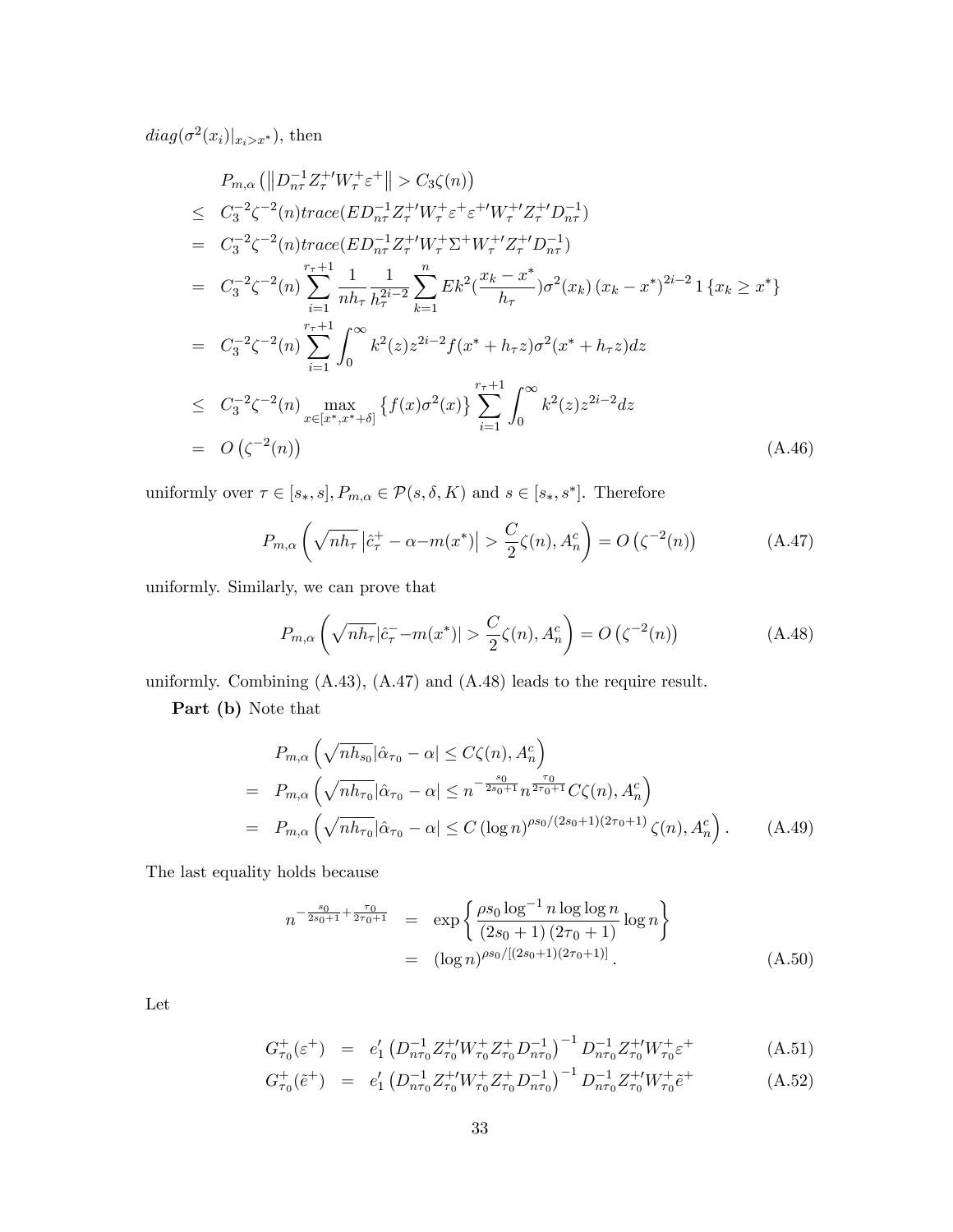and define  $G_{\tau_0}^{-}(\varepsilon^{-})$  and  $G_{\tau_0}^{-}(\tilde{e}^{-})$  analogously. Then

$$
\sqrt{nh_{\tau_0}}|\hat{\alpha}_{\tau_0} - \alpha| = G_{\tau_0}^+(\varepsilon^+) - G_{\tau_0}^-(\varepsilon^-) + G_{\tau_0}^+(\tilde{e}^+) - G_{\tau_0}^-(\tilde{e}^-)
$$
(A.53)

and

$$
P_{m,\alpha} \left( \sqrt{n h_{\tau_0}} |\hat{\alpha}_{\tau_0} - \alpha| \le C (\log n)^{\rho s_0/(2s_0+1)(2\tau_0+1)} \zeta(n), A_n^c \right)
$$
  
\n
$$
\le P_{m,\alpha} \left\{ |G_{\tau_0}^+(\tilde{e}^+) - G_{\tau_0}^-(\tilde{e}^-)| \le |G_{\tau_0}^+(\varepsilon^+) - G_{\tau_0}^-(\varepsilon^-)| +
$$
  
\n
$$
C (\log n)^{\rho s_0/(2s_0+1)(2\tau_0+1)} \zeta(n), A_n^c \right\}
$$
  
\n
$$
\le P_{m,\alpha} \left( |G_{\tau_0}^+(\tilde{e}^+) - G_{\tau_0}^-(\tilde{e}^-)| \le C\zeta(n) + C (\log n)^{\rho s_0/[2s_0+1)(2\tau_0+1)]} \zeta(n), A_n^c \right)
$$
  
\n
$$
+ P_{m,\alpha} \left( |G_{\tau_0}^+(\tilde{e}^+) - G_{\tau_0}^-(\tilde{e}^-)| \ge C\zeta(n), A_n^c \right)
$$
  
\n
$$
\le P_{m,\alpha} \left( |G_{\tau_0}^+(\tilde{e}^+) - G_{\tau_0}^-(\tilde{e}^-)| \le C\zeta(n) + C (\log n)^{\rho s_0/[2s_0+1)(2\tau_0+1)]} \zeta(n), A_n^c \right)
$$
  
\n
$$
+ P_{m,\alpha} \left( ||G_{\tau_0}^+(\varepsilon^+)|| \ge \frac{C}{2}\zeta(n), A_n^c \right) + P_{m,\alpha} \left( ||G_{\tau_0}^-(\varepsilon^-)|| \ge \frac{C}{2}\zeta(n), A_n^c \right).
$$
  
\n(A.54)

But

$$
P_{m,\alpha}\left(\left\|G_{\tau_{0}}^{+}(\varepsilon^{+})\right\| \geq \frac{C}{2}\zeta(n), A_{n}^{c}\right)
$$
\n
$$
= P_{m,\alpha}\left(\left|e_{1}^{\prime}\left(D_{n\tau_{0}}^{-1}Z_{\tau_{0}}^{+}W_{\tau_{0}}^{+}Z_{\tau_{0}}^{+}D_{n\tau_{0}}^{-1}\right)^{-1}D_{n\tau_{0}}^{-1}Z_{\tau_{0}}^{+}W_{\tau_{0}}^{+}\varepsilon^{+}\right| \geq \frac{C}{2}\zeta(n), A_{n}^{c}\right)
$$
\n
$$
\leq P_{m,\alpha}\left(\left[\mu_{\min}\left(D_{n\tau_{0}}^{-1}Z_{\tau_{0}}^{+}W_{\tau_{0}}^{+}Z_{\tau_{0}}^{+}D_{n\tau_{0}}^{-1}\right]^{-1}\left\|D_{n\tau_{0}}^{-1}Z_{\tau_{0}}^{+}W_{\tau_{0}}^{+}\varepsilon^{+}\right\|\geq \frac{C}{2}\zeta(n), A_{n}^{c}\right)
$$
\n
$$
\leq P_{m,\alpha}\left(\left[\mu_{\min}\left(D_{n\tau_{0}}^{-1}Z_{\tau_{0}}^{+}W_{\tau_{0}}^{+}Z_{\tau_{0}}^{+}D_{n\tau_{0}}^{-1}\right]^{-1}\left\|D_{n\tau_{0}}^{-1}Z_{\tau_{0}}^{+}W_{\tau_{0}}^{+}\varepsilon^{+}\right\|\geq \frac{C}{2}\zeta(n), A_{n}^{c}\right)
$$
\n
$$
= P_{m,\alpha}\left(\left\|D_{n\tau_{0}}^{-1}Z_{\tau_{0}}^{+}W_{\tau_{0}}^{+}\varepsilon^{+}\right\| > C\zeta(n)\right)
$$
\n
$$
= O(\zeta^{-2}(n))\tag{A.55}
$$

where the last line follows from (A.46). Similarly

$$
P_{m,\alpha}\left(\left\|G_{\tau_0}^{-}(\varepsilon^{-})\right\| \ge \frac{C}{2}\zeta(n), A_n^c\right) = O(\zeta^{-2}(n)).\tag{A.56}
$$

As a consequence

$$
P_{m,\alpha} \left( \sqrt{n h_{s_0}} |\hat{\alpha}_{\tau_0} - \alpha| \le C \zeta(n), A_n^c \right)
$$
\n
$$
\le P_{m,\alpha} \left( |G_{\tau_0}^+(\tilde{e}^+) - G_{\tau_0}^-(\tilde{e}^-) | \le C \zeta(n) + C \left( \log n \right)^{\rho s_0 / [(2s_0+1)(2\tau_0+1)]} \zeta(n), A_n^c \right) + o(1).
$$
\n(A.57)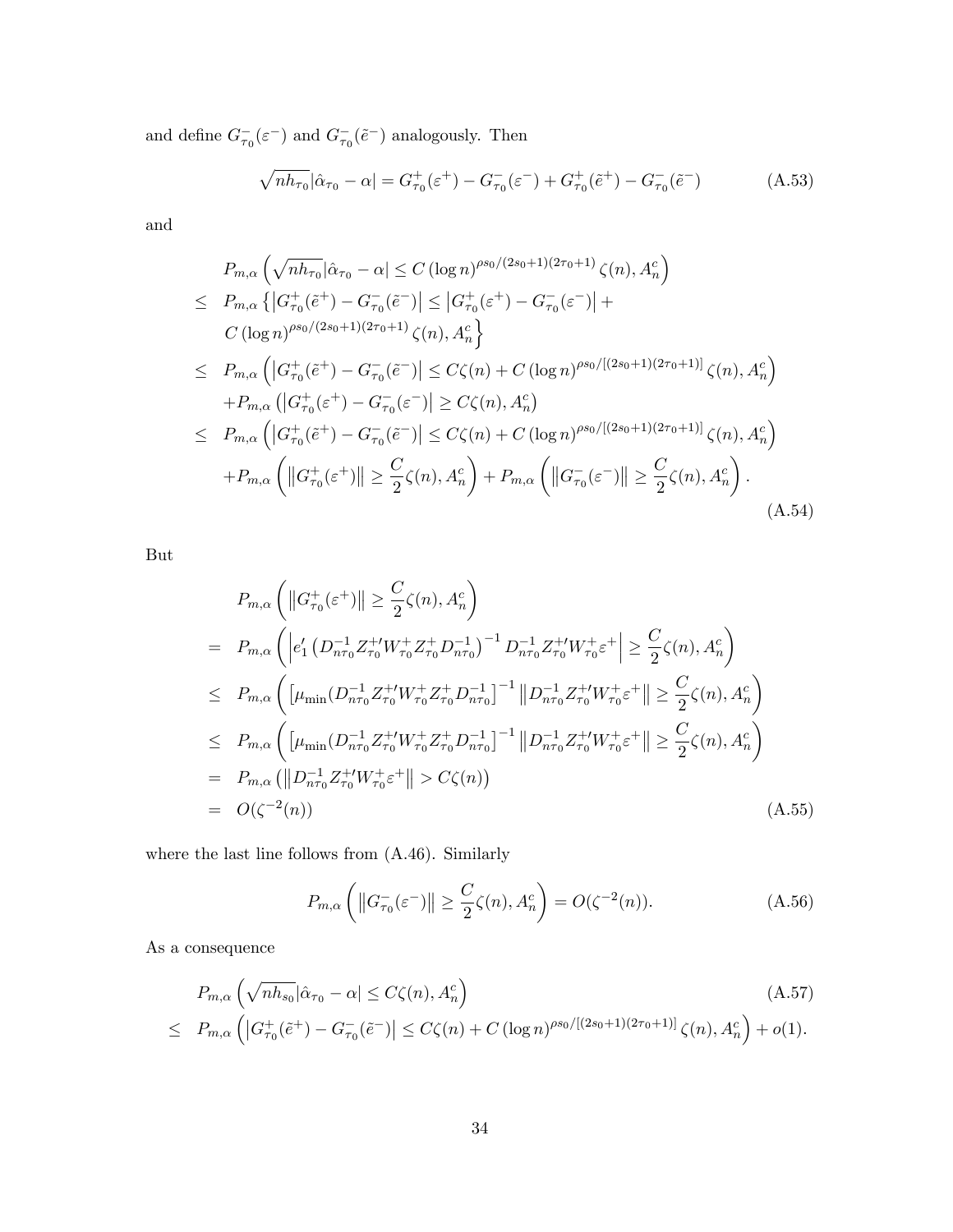Using the definition of  $\mathcal{M}_0$ , we have

$$
\begin{split}\n&\left| G_{\tau_0}^+(\tilde{e}^+) - G_{\tau_0}^-(\tilde{e}^-) \right| \\
&= \left| e_1' \Gamma_{s_0} \left( D_{ns_0}^{-1} Z_{s_0}^{+ \prime} W_{s_0}^+ \tilde{e}^+ - (-1)^{\ell_0 + 1} D_{ns_0}^{-1} Z_{s_0}^{- \prime} W_{s_0}^- \tilde{e}^- \right) \right| (1 + o(1)) \\
&\geq C \sqrt{n h_{\tau_0}} h_{\tau_0}^{s_0} (1 + o(1)) = C n^{\frac{\tau_0 - s_0}{2\tau_0 + 1}} (1 + o(1)) \\
&= (\log n)^{(\rho s_0)/(2s_0 + 1)} (C + o(1)).\n\end{split} \tag{A.58}
$$

However, since

$$
(\log n)^{(\rho s_0)/[(2s_0+1)(2\tau_0+1)]} \zeta(n) = C (\log n)^{(\rho s_0)/(2s_0+1)^2} \zeta(n)(1+o(1)).
$$
  
=  $o((\log n)^{(\rho s_0)/(2s_0+1)})$  (A.59)

provided that  $\sqrt{2\rho} > 2 + 1/s_0$ , we have

$$
P\left(\left|G_{\tau_0}^+(\tilde{e}^+) - G_{\tau_0}^-(\tilde{e}^-)\right| \le C\zeta(n) + C\left(\log n\right)^{8s_0/[(2s_0+1)(2\tau_0+1)]}\zeta(n)\right) = o(1),\qquad(A.60)
$$

when *n* is large enough. Combining this with  $(A.57)$  leads to the stated result.  $\blacksquare$ 

#### Proof of Theorem 3. Using Lemma A.1, we write

$$
P_{m,\alpha} \left( n^{\frac{s}{2s+1}} \zeta^{-1}(n) |\hat{\alpha}_{\hat{s}} - \alpha| \ge C_1 \right)
$$
  
= 
$$
P_{m,\alpha} \left( n^{\frac{s}{2s+1}} \zeta^{-1}(n) |\hat{\alpha}_{\hat{s}} - \alpha| \ge C_1, A_n^c \right) + P_{m,\alpha}(A_n)
$$
  
: 
$$
= \Pi_n^+ + \Pi_n^- + o(1) \tag{A.61}
$$

where

$$
\Pi_n^+ = P_{m,\alpha} \left( n^{\frac{s}{2s+1}} \zeta^{-1}(n) |\hat{\alpha}_s - \alpha| \ge C_1, \ \hat{s} \ge s, A_n^c \right) \text{ and}
$$
\n
$$
\Pi_n^- = P_{m,\alpha} \left( n^{\frac{s}{2s+1}} \zeta^{-1}(n) |\hat{\alpha}_s - \alpha| \ge C_1, \ \hat{s} < s, A_n^c \right). \tag{A.62}
$$

We want to show that  $\lim_{C_1 \to \infty} \lim_{n \to \infty} \sup_{n \to \infty} \sup_{s,P_{m,\alpha}} \Pi_n^+ = 0$  and likewise for  $\Pi_n^-$ .

We consider  $\Pi_n^+$  first. By the triangle inequality and the definition of  $\hat{s}$ , we have

$$
\Pi_{n}^{+} \leq P_{m,\alpha} \left( n^{\frac{s}{2s+1}} \zeta^{-1}(n) |\hat{\alpha}_{\hat{s}} - \hat{\alpha}_{s}| \geq C_{1}/2, \ \hat{s} \geq s, A_{n}^{c} \right) \n+ P_{m,\alpha} \left( n^{\frac{s}{2s+1}} \zeta^{-1}(n) |\hat{\alpha}_{s} - \alpha| \geq C_{1}/2, A_{n}^{c} \right) \n\leq P_{m,\alpha} \left( n^{\frac{s}{2s+1}} \zeta^{-1}(n) (n h_{s})^{-1/2} \psi_{2} \lambda_{s} \zeta(n) \geq C_{1}/2, A_{n}^{c} \right) \n+ P_{m,\alpha} \left( n^{\frac{s}{2s+1}} \zeta^{-1}(n) |\hat{\alpha}_{s} - \alpha| \geq C_{1}/2, A_{n}^{c} \right) \n\leq P_{m,\alpha} (\psi_{1}^{-1/2} \psi_{2} \lambda_{s} \geq C_{1}/2, A_{n}^{c}) + P_{m,\alpha} \left( n^{\frac{s}{2s+1}} \zeta^{-1}(n) |\hat{\alpha}_{s} - \alpha| \geq C_{1}/2, A_{n}^{c} \right) \n= \Pi_{n,1}^{+} + \Pi_{n,2}^{+} \tag{A.63}
$$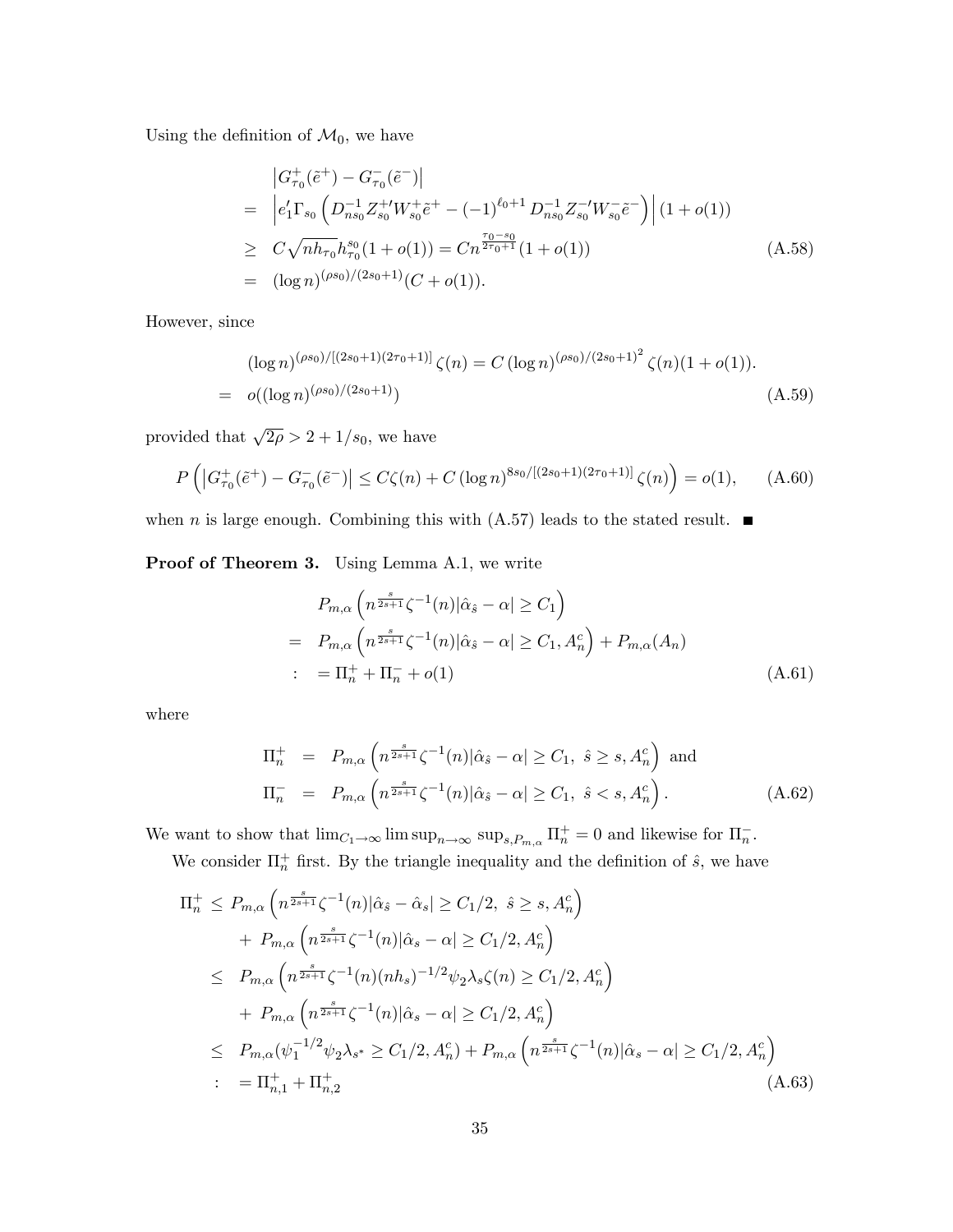where we have used that  $\lambda_s$  is non-decreasing in s. Obviously,  $\lim_{C_1 \to \infty} \lim_{n \to \infty} \sup_{n \to \infty} \sup_{s,P_{m,\alpha}} \Pi_{n,1}^+$ 0. It follows from Lemma  $A.2(a)$  that

$$
\lim_{C_1 \to \infty} \limsup_{n \to \infty} \sup_{(s, P_{m,\alpha})} \Pi_{n,2}^+ = 0.
$$
\n(A.64)

In consequence,  $\lim_{C_1 \to \infty} \lim_{n \to \infty} \sup_{n \to \infty} \sup_{(s, P_{m,\alpha})} \Pi_n^+ = 0.$ 

Next, we consider  $\Pi_n^-$ . We have

$$
\Pi_n^- = \sum_{\tau \in \mathcal{S}_g: \tau + g < s} P_{m,\alpha} \left( n^{\frac{s}{2s+1}} \zeta^{-1}(n) |\hat{\alpha}_\tau - \alpha| \ge C_1, \ \hat{s} = \tau, A_n^c \right)
$$
\n
$$
+ P_{m,\alpha} \left( n^{\frac{s}{2s+1}} \zeta^{-1}(n) |\hat{\alpha}_{\tau_s} - \alpha| \ge C_1, \ \hat{s} = \tau_s, A_n^c \right)
$$
\n
$$
\le \sum_{\tau \in \mathcal{S}_g: \tau + g < s} P_{m,\alpha} (\hat{s} = \tau, A_n^c) + P_{m,\alpha} \left( n^{\frac{s}{2s+1}} \zeta^{-1}(n) |\hat{\alpha}_{\tau_s} - \alpha| \ge C_1, A_n^c \right)
$$
\n
$$
:= \Pi_{n,1}^- + \Pi_{n,2}^-, \tag{A.65}
$$

where  $\tau_s \in \mathcal{S}_g$  and  $s - g \leq \tau_s < s$ .

Now, we bound  $P_{m,\alpha}(\hat{s} = \tau, A_n^c)$ . By the definition of  $\hat{s}$ , if  $\hat{s} = \tau$ , there exists  $\tilde{\tau} \leq \tau$ ,  $\tilde{\tau} \in \mathcal{S}_g$  such that  $|\hat{\alpha}(\tau + g) - \hat{\alpha}(\tilde{\tau})| > \psi_2(nh_{\tilde{\tau}})^{-1/2} \lambda_{\tilde{\tau}} \zeta(n)$ . As a consequence, for all  $\tau \in \mathcal{S}_g$ with  $\tau + g < s$ ,

$$
P_{m,\alpha}(\hat{s} = \tau, A_n^c)
$$
  
\n
$$
\leq \sum_{\tilde{\tau} \in S_g: \tilde{\tau} \leq \tau} P_{m,\alpha} \left( |\hat{\alpha}_{\tau+g} - \hat{\alpha}_{\tilde{\tau}}| > \psi_2 (nh_{\tilde{\tau}})^{-1/2} \lambda_{\tilde{\tau}} \zeta(n), A_n^c \right)
$$
  
\n
$$
\leq \sum_{\tilde{\tau} \in S_g: \tilde{\tau} \leq \tau} P_{m,\alpha} \left( (nh_{\tau+g})^{1/2} |\hat{\alpha}_{\tau+g} - \alpha| > \frac{1}{2} \psi_2 \lambda_{s_*} \zeta(n), A_n^c \right)
$$
  
\n
$$
+ \sum_{\tilde{\tau} \in S_g: \tilde{\tau} \leq \tau} P_{m,\alpha} \left( (nh_{\tilde{\tau}})^{1/2} |\hat{\alpha}_{\tilde{\tau}} - \alpha| > \frac{1}{2} \psi_2 \lambda_{s_*} \zeta(n), A_n^c \right)
$$
  
\n
$$
\leq 2(s^* - s_*)(\log n) \sup_{\tilde{\tau} < s} P_{m,\alpha} \left( (nh_{\tilde{\tau}})^{1/2} |\hat{\alpha}_{\tilde{\tau}} - \alpha| > \frac{1}{2} \psi_2 \lambda_{s_*} \zeta(n), A_n^c \right), \quad (A.66)
$$

where the third inequality holds because there are at most  $(s^* - s_*)(\log n)$  elements  $\tilde{\tau} \in \mathcal{S}_g$ for which  $\tilde{\tau} \leq \tau$ . Note that the third inequality only applies for  $\tau$  such that  $\tau + g < s$ . It is for this reason that we decompose  $\Pi_n^-$  into  $\Pi_{n,1}^- + \Pi_{n,2}^-$  in (A.65).

Equations (A.65), (A.66) and Lemma A.2(a) give: for some  $C < \infty$ ,

$$
\sup_{s \in [s_*, s^*]} \sup_{P_{m,\alpha} \in \mathcal{P}(s,\delta,K)} \Pi_{n,1}^- \le 2(s^* - s_*)^2 (\log n)^2 C \zeta^{-2}(n)
$$
  
=  $O((\log \log n)^{-1}) = o(1)$  as  $n \to \infty$ . (A.67)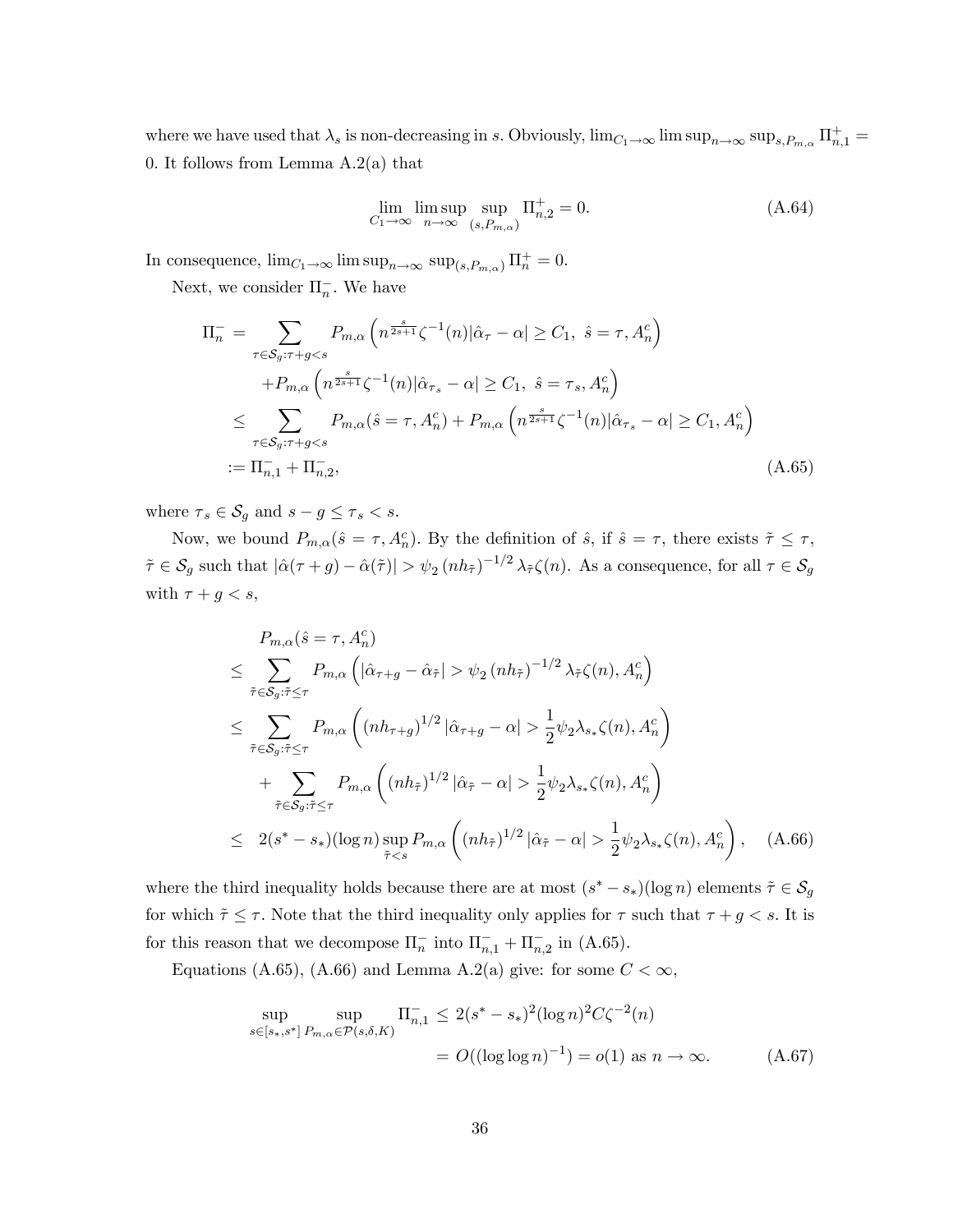Next, we have

$$
n^{s/(2s+1)}n^{-\tau_s/(2\tau_s+1)} \le n^{s/(2s+1)}n^{-(s-g)/(2s-2g+1)} = n^{\kappa_{s,g}g} \le n^g = n^{\log^{-1}n} = e,\quad \text{(A.68)}
$$

where  $\kappa_{s,g} = (2s+1)^{-1}(2s-2g+1)^{-1} \leq 1$ . This,  $\tau_s < s$ , and  $(A.65)$  give: for some  $C < \infty$ ,  $n^{s/(2s+1)} \leq \psi_1^{-1/2} (n h_{\tau_s})^{1/2} e$  and

$$
\Pi_{n,2}^{-} \le P_{m,\alpha} \left( (n h_{\tau_{s}})^{1/2} |\hat{\alpha}_{\tau_{s}} - \alpha| \ge C_{1} \psi_{1}^{1/2} e^{-1} \zeta(n) \right) \le C \zeta^{-2}(n) = o(1) \text{ as } n \to \infty.
$$
\n(A.69)

This completes the proof of the theorem.  $\blacksquare$ 

**Proof of Theorem 5.** Set  $\overline{s} := \min(s_0, s^*)$ . We first bound  $P(\hat{s} < \overline{s} - g)$ . We have

$$
P(\hat{s} < \overline{s} - g) = \sum_{\tau \in S_g: \tau + g < \overline{s}} P(\hat{s} = \tau, A_n^c) + o(1) = o(1), \tag{A.70}
$$

where the second  $o(1)$  term follows from the same proof for  $\Pi_{n,1}^- = o(1)$ ; see equation (A.67). Here we do not need the uniformity result as we focus on a particular function in  $\mathcal{M}_0(s_0, \delta, K).$ 

If  $s_0 \geq s^*$ , then (A.70) clearly implies the result. Therefore, from now on we can assume  $s_0 < s^*$ . We now prove that  $P(\hat{s} > \tau_0) = o(1)$  where  $\tau_0 := s_0 + (\rho s_0) (\log \log n) / \log(n)$ with  $\sqrt{2\rho} > 2 + 1/s_0$  as defined in Lemma A.2(b). Assume without loss of generality that  $\tau_0 \in \mathcal{S}_q$ . By the definition of  $\hat{s}$ ,

$$
P(\hat{s} > \tau_0) = P(\hat{s} > \tau_0, A_n^c) + o(1)
$$
  
\n
$$
\leq P\left(\sqrt{nh_{s_0}}|\hat{\alpha}_{\tau_0} - \hat{\alpha}_{s_0}| \leq \psi_2 \lambda_{s_0} \zeta(n), A_n^c\right) + o(1)
$$
  
\n
$$
\leq P\left(\sqrt{nh_{s_0}}|\hat{\alpha}_{\tau_0} - \alpha| \leq \psi_2 \lambda_{s_0} \zeta(n) + \sqrt{nh_{s_0}}|\hat{\alpha}_{s_0} - \alpha|, A_n^c\right) + o(1)
$$
  
\n
$$
\leq P\left(\sqrt{nh_{s_0}}|\hat{\alpha}_{\tau_0} - \alpha| \leq \psi_2 \lambda_{s_0} \zeta(n)\right) + C\zeta(n), A_n^c
$$
  
\n
$$
+ P\left(\sqrt{nh_{s_0}}|\hat{\alpha}_{s_0} - \alpha| \geq C\zeta(n), A_n^c\right) + o(1)
$$
  
\n
$$
= o(1), \qquad (A.71)
$$

where the last line uses both parts of Lemma A.2. In the above proof, we implicitly assume that  $s_0 \in \mathcal{S}_g$ . If this is not the case, we can bound  $P(\hat{s} > \tau_0)$  by

$$
P\left(\sqrt{nh_{s_0}^*}|\hat{\alpha}_{\tau_0} - \hat{\alpha}_{s_0^*}| \le \psi_2 \lambda_{s_0}^* \zeta(n), A_n^c\right) + o(1)
$$
 (A.72)

where  $s_0^* := \max\{s : s \in \mathcal{S}_g, s \leq s_0\}$ . The rest of the proof goes through with obvious changes.

Combining (A.70) and (A.71), we get  $\hat{s} = \min(s_0, s^*) + O_p(\log \log n/\log n)$  as desired, completing the proof of Theorem 5.  $\blacksquare$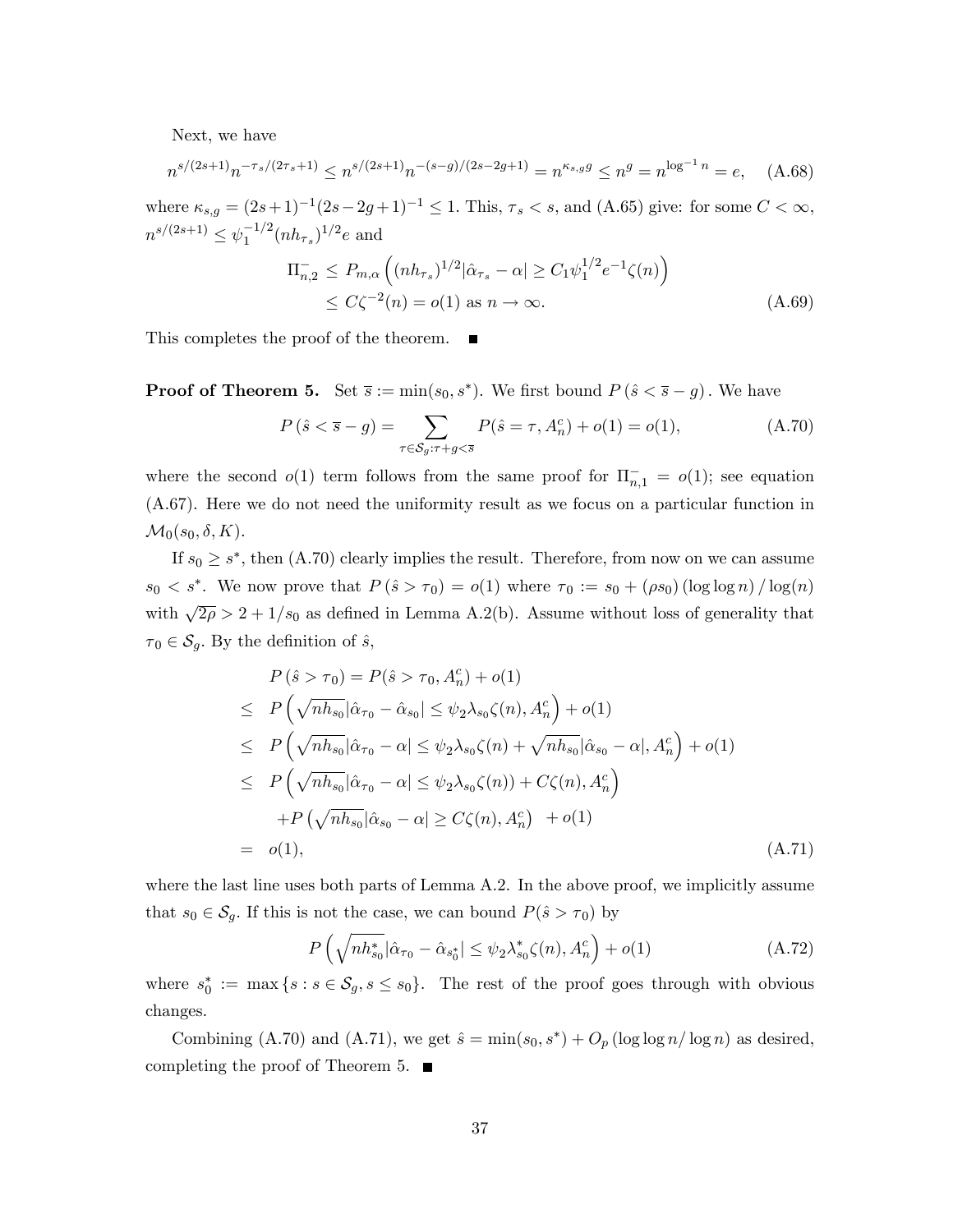### References

- [1] Andrews, D. W. K. and Y. Sun (2004): "Adaptive Local Polynomial Whittle Estimation of Long-range Dependence,"  $Econometrica$  72(2), 569-614.
- $[2]$  Angrist, J. D. and V. Lavy  $(1999)$ : "Using Maimonides' Rule to Estimate the Effect of Class Size on Scholastic Achievement,î Quarterly Journal of Economics, 114(2), 533-575.
- [3] Battistin, E. and E. Rettore (2002): "Testing for Programme Effects in a Regression Discontinuity Design with Imperfect Compliance," Journal of the Royal Statistical Society A, 165(1), 39-57.
- [4] Black, S. E. (1999): "Do 'Better' Schools Matter? Parental Valuation of Elementary Education," Quarterly Journal of Economics  $114(2)$ , 577-599.
- [5] Brown, L. D. and M. G. Low (1996): "Asymptotic Equivalence of Nonparametric Regression and White Noise," The Annals of Statistics, Vol. 24(6), 2384-2398.
- [6] Birge, L. and P. Massart (1997): "From Model Selection to Adaptive Estimation." In Festschrift for Lucien Le Cam (D. Pollard, E. Torgersen, G. L. Yang, eds.) 55-87. Springer-Verlag, New York.
- [7] Cai, T. and M. G. Low (2003): "Adaptation Under Probabilistic Error for Estimating Linear Functionals," Technical report, Department of Statistics, University of Pennsylvania.
- [8] Chay, K. and M. Greenstone (2005): "Does Air Quality Matter? Evidence from the Housing Market," Journal of Political Economy, 113(2).
- [9] Cheng, M-Y, J. Fan, and J. S. Marron  $(1997)$ : "On Automatic Boundary Corrections," The Annals of Statistics, Vol. 25, No. 4, 1691-1708.
- [10] DiNardo, J. and D. Lee (2004): "Economic Impacts of New Unionization on Private Sector Employers:  $1984-2001$ ," Quarterly Journal of Economics,  $119(4)$ , 1383-1441.
- [11] Donoho D. L. and R. C. Liu (1991): "Geometrizing Rates of Convergence II," The Annals of Statistics, Vol. 19(2), 633-667.
- [12] Donoho, D. L. and I. M. Johnstone (1995): "Adapting to Unknown Smoothness via Wavelet Shrinkage," Journal of American Statistics Association, 90, 1200-1224.
- [13] Fan, J. and I. Gijbels (1996): Local Polynomial Modelling and Its Applications, Chapman and Hall, London.
- [14] Giraitis, L., P. M. Robinson and A. Samarov (2000): "Adaptive Semiparametric Estimation of the Memory Parameter," Journal of Multivariate Analysis, 72, 183–207.
- [15] Guggenberger, P. and Y. Sun (2003): "Bias-Reduced Log-Periodogram and Whittle Estimation of the Long-Memory Parameter Without Variance Inflation," Discussion Paper 2004-14, Department of Economics, University of California, San Diego.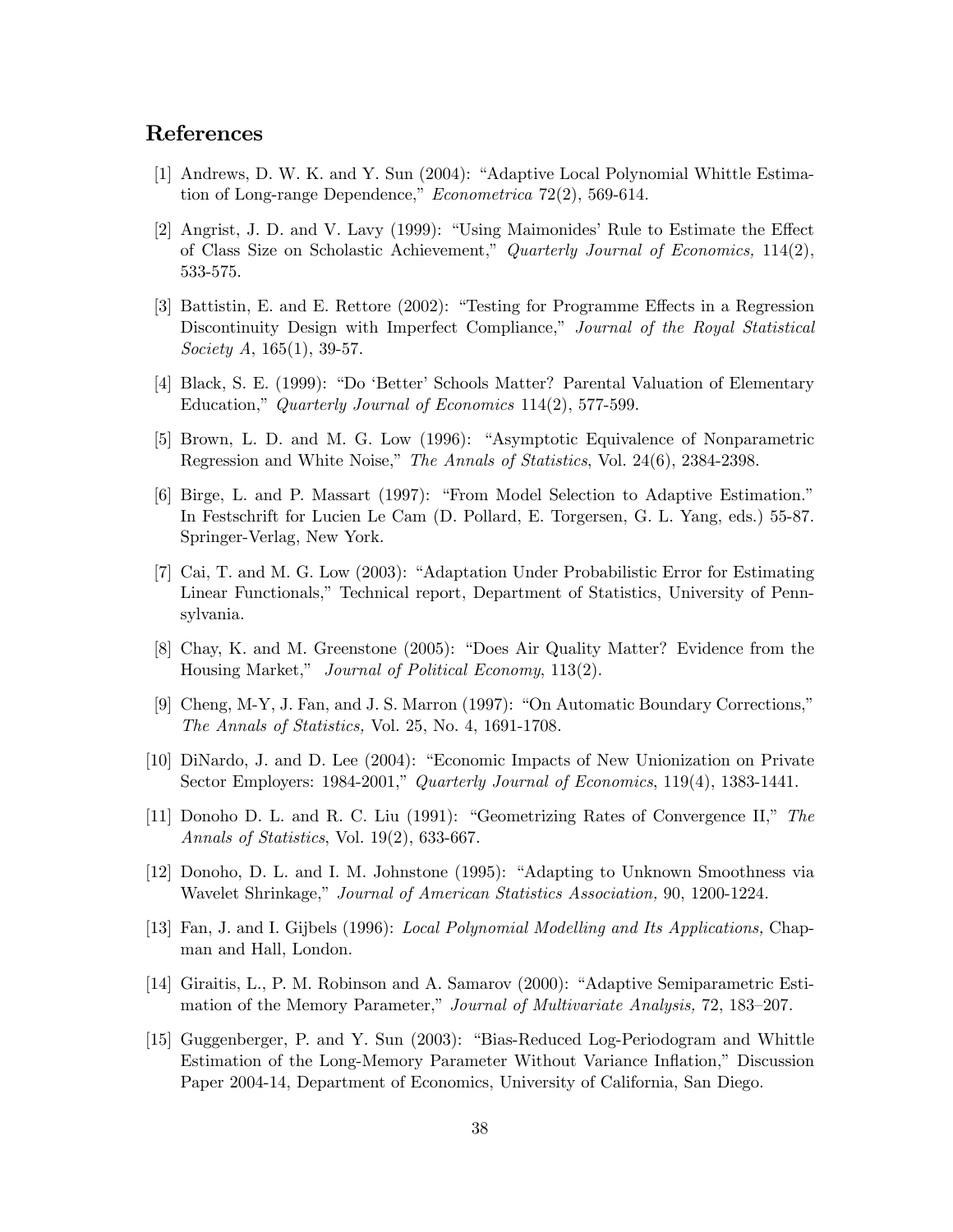- [16] Hahn, J., P. Todd and W. Van der Klaauw (2001): "Identification and Estimation of Treatment Effects with a Regression-Discontinuity Design," Econometrica,  $69(1)$ , 201-209.
- [17] Hall, P. and W. R. Schucany (1989): "A Local Cross-validation Algorithm," Statistics and Probability Letters, 8, 109-117.
- [18] Hurvich, C. M., E. Moulines and P. Soulier (2002): "The FEXP Estimator for Potentially Non-stationary Linear Time Series," Stochastic Processes and Their Applications, 97, 307-340
- [19] Ibragimov, I. A. and R. Z. Khasminskii (1981): Statistical Estimation: Asymptotic Theory, Springer-Verlag, New York.
- $[20]$  Iouditsky, A., E. Moulines and P. Soulier  $(2001)$ : "Adaptive Estimation of the Fractional Differencing Coefficient," Bernoulli 7, 699-731.
- $[21]$  Pollard, D.  $(1993)$ : "Asymptotics for a Binary Choice Model," Preprint, Department of Statistics, Yale University. Available at http://www.stat.yale.edu/OLD/Preprints/1993/93oct-1.pdf.
- [22] Porter, J.  $(2003)$ : "Estimation in the Regression Discontinuity Model," manuscript, Department of Economics, University of Wisconsin, Madison.
- [23] Le Cam, L. (1986): Asymptotic Methods in Statistical Decision Theory, Springer-Verlag, New York.
- [24] Lepski, O. V. (1990): "On a Problem of Adaptive Estimation in Gaussian White Noise," Theory of Probability and Its Applications, 35, 454-466.
- $[25]$   $(1991)$ : "Asymptotically Minimax Adaptive Estimation I: Upper Bounds. Optimally Adaptive Estimates," Theory of Probability and Its Applications, 36, 682-697.
- $[26]$   $(1992)$ : "Asymptotically Minimax Adaptive Estimation II: Schemes Without Optimal Adaptation: Adaptive Estimator," Theory of Probability and Its Applications, 37, 433-468.
- [27] Lepski, O. V., E. Mammen and V. G. Spokoiny (1997): "Optimal Spatial Adaptation to Inhomogeneous Smoothness: An Approach Based on Kernel Estimates with Variable Bandwidth Selectors," The Annals of Statistics, Vol. 25(3), 929-947.
- [28] Lepski, O. V. and V. G. Spokoiny (1997): "Optimal Pointwise Adaptive Methods in Nonparametric Estimation," The Annals of Statistics, Vol. 25(6), 2512-2546.
- [29] Stone, C. J. (1980): "Optimal Rates of Convergence for Nonparametric Estimators, The Annals of Statistics, 8, 1348-1360.
- [30] Spokoiny, V. G. (2000): "Adaptive Drift Estimation for Nonparametric Diffusion Model," The Annals of Statistics, Vol.  $28(3)$ , 815-836.